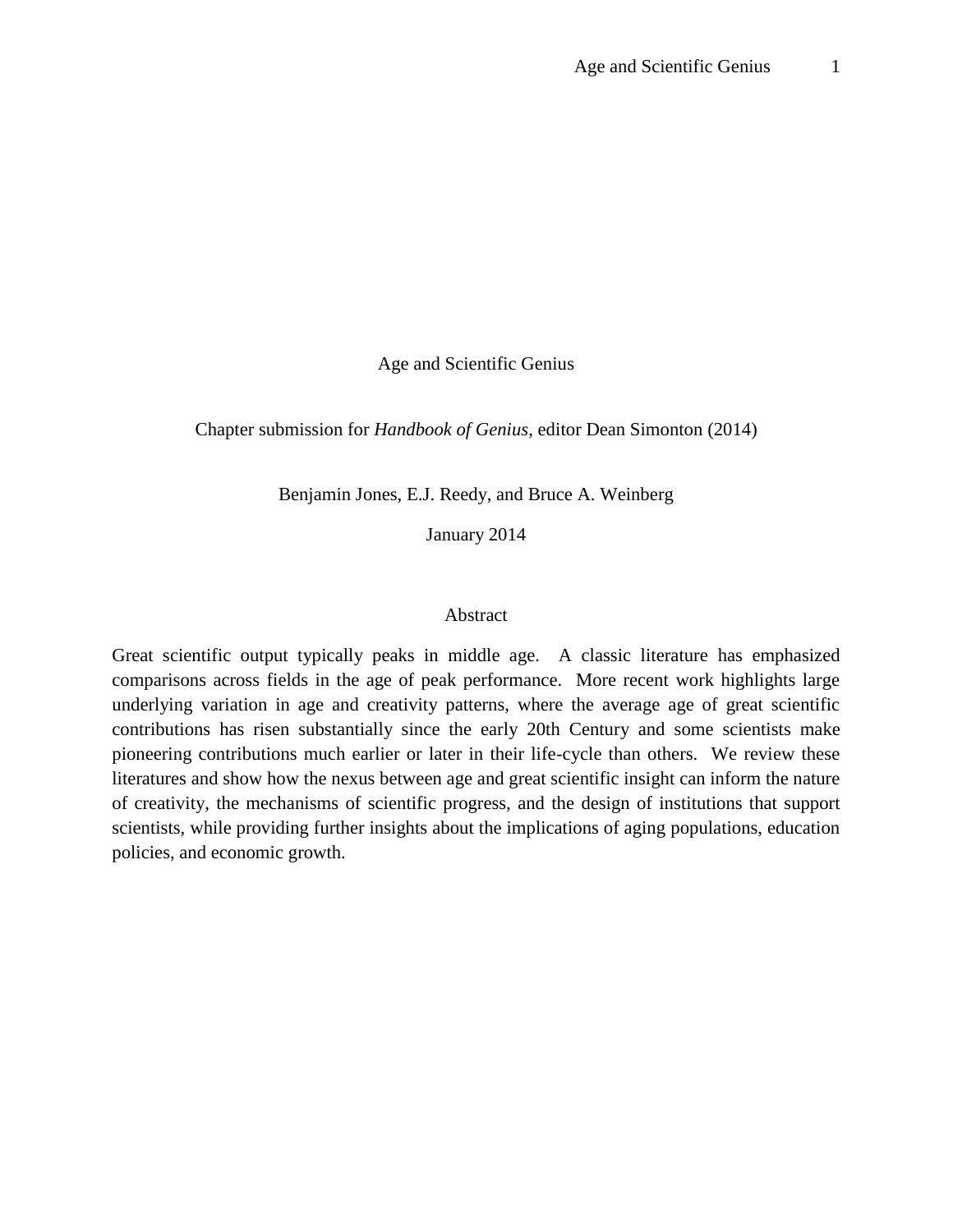What is the relationship between age and scientific genius? This question has long fascinated scientists, the institutions that support scientific research, and the public at large. Understanding the nexus between age and great scientific insight can inform the nature of creativity, the mechanisms of scientific progress, and the design of institutions that support scientists. It can also shed light on subjects that at first blush seem farther afield, such as the implications of aging populations, education policies, and economic growth. The role of age in science has attracted the interest of both scientific greats and science policy leaders. Albert Einstein once quipped that "a person who has not made his great contribution to science before the age of thirty will never do so." Meanwhile, a recent director of the National Institutes of Health declared the advancing age at which investigators receive their first NIH grant as "the greatest problem facing U.S. science".

In this chapter we review empirical evidence on the relationship between age and great scientific output, discuss mechanisms at work, and consider the implications. Studies of age and scientific output have a long pedigree, dating at least from Beard (1874), who estimated that peak performance in science and creative arts typically occurred between the ages of 35 and 40. A large research enterprise has since charted how scientific output varies over the life-cycle, often with an emphasis on cross-field comparisons. This research consistently finds that performance peaks in middle age: the life-cycle begins with a training period in which major creative output is absent, followed by a rapid rise in output to a peak, often in the late 30s or 40s, and a subsequent slow decline in output through later years. These patterns appear when looking both within individual histories and when looking at peak performance across individuals. Figure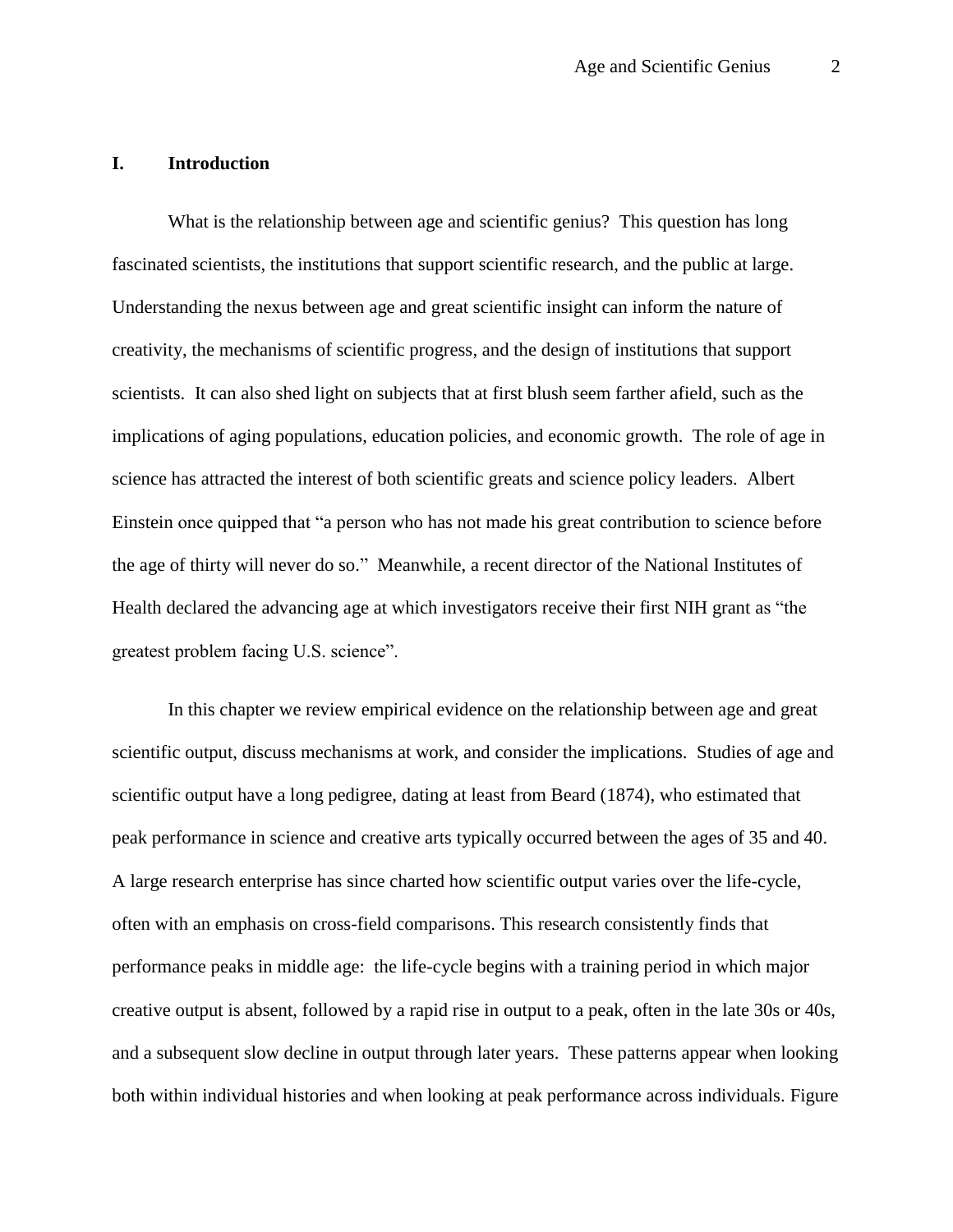1 considers the age distribution of signature achievements, looking across Nobel Prize winners and great technological innovators in the  $20<sup>th</sup>$  Century. For both samples, we see that the scientific or technological breakthroughs most typically come in the late 30s. At the same time, a number of scientists make pioneering contributions before reaching 30 or in their 60s and beyond. The rapid rise and later slow decline in life-cycle output help in positing hypotheses about key ingredients to great scientific contributions, including training in the early life-cycle and institutional and/or health effects in the later life cycle that influence productivity.



Figure 1: An Age Distribution for Scientific Genius. The Ages at which Individuals Produced Nobel-Prize Winning Insights and Great Technological Contributions over the  $20<sup>th</sup>$  Century (Source: Jones 2010).

The literature on age and scientific genius has classically emphasized the peak age of contributions. The expansive work of Lehman (1953), like other major contributions such as Zuckerman (1977) and Simonton (1991), estimated the age of peak performance in various fields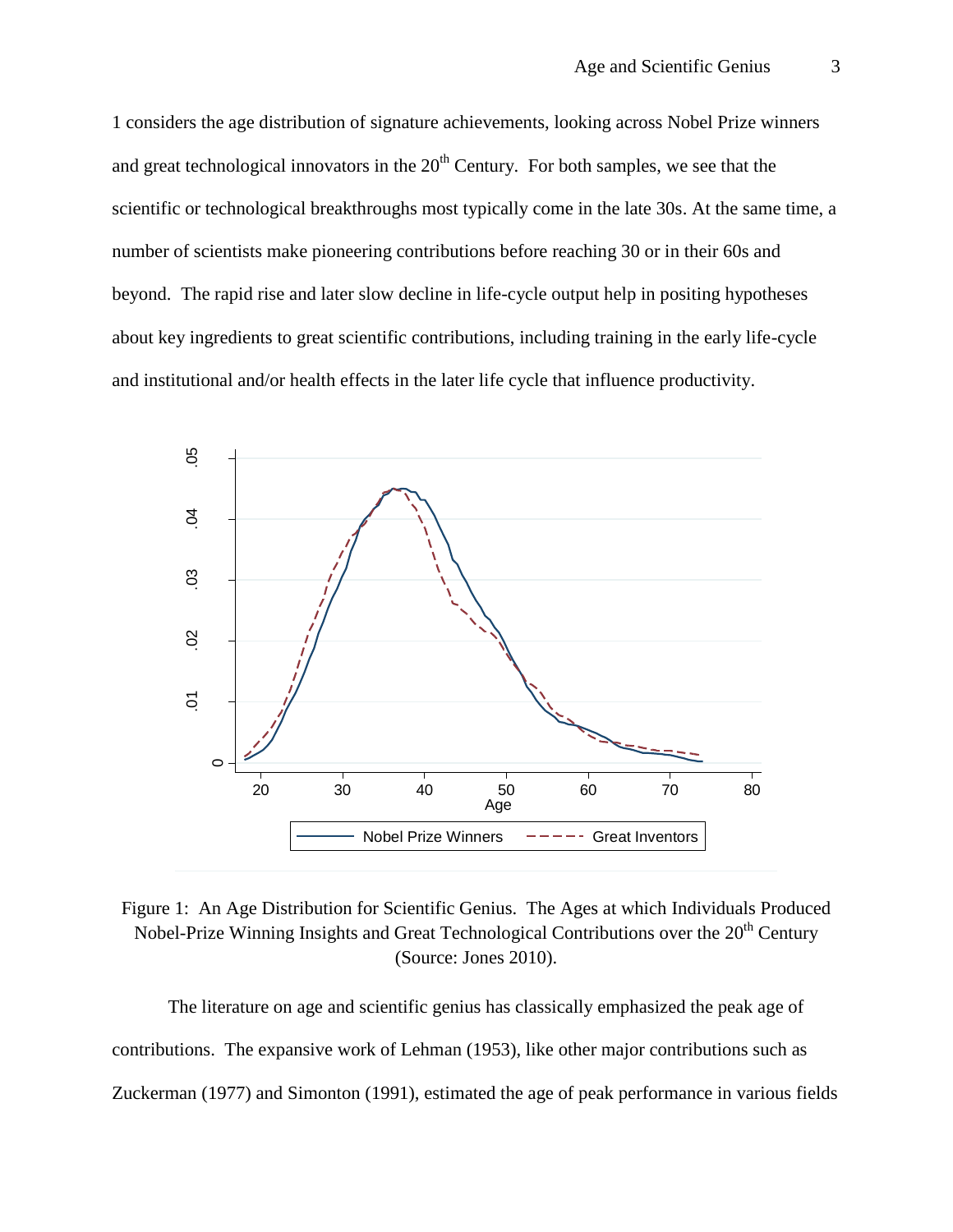and then emphasized cross-field comparisons, where the age-output profile was considered fixed within a particular field. A classic finding is that peak performance has come earlier on average in mathematics and the physical sciences than in fields like medicine. This cross-field variation can then be used to make distinctions in the nature of creativity across fields and further inform theories relating age and genius.

A more recent literature emphasizes other variation in the data, including changes over time and variation across individuals within a field. One finding is that the age-output profile within fields is not fixed but actually changes quite dramatically over time. For example, Nobel Prize winning research is performed at an average age that is 6 years older at the end of the  $20<sup>th</sup>$ century than it was at the beginning (Jones, 2010). Figure 2 reconsiders the data from Figure 1 in three different periods and shows this effect, where the tendency for great scientific or technological contributions has been shifting toward later ages. A second type of analysis emphasizes variation across individuals within fields, where despite a broad tendency for peaking in middle age, many researchers do produce their signature contributions either early in life or at advanced ages. This new literature exploits these time dynamics and the individual level variation to further inform theories of creativity and scientific progress that emphasize both (a) training requirements in various fields and (b) cognitive theory where the nature of creativity varies across researchers. This new literature provides additional evidence about underlying mechanisms in understanding the relationship between age and great scientific output, although many other mechanisms, including institutional and sociological mechanisms, remain less explored.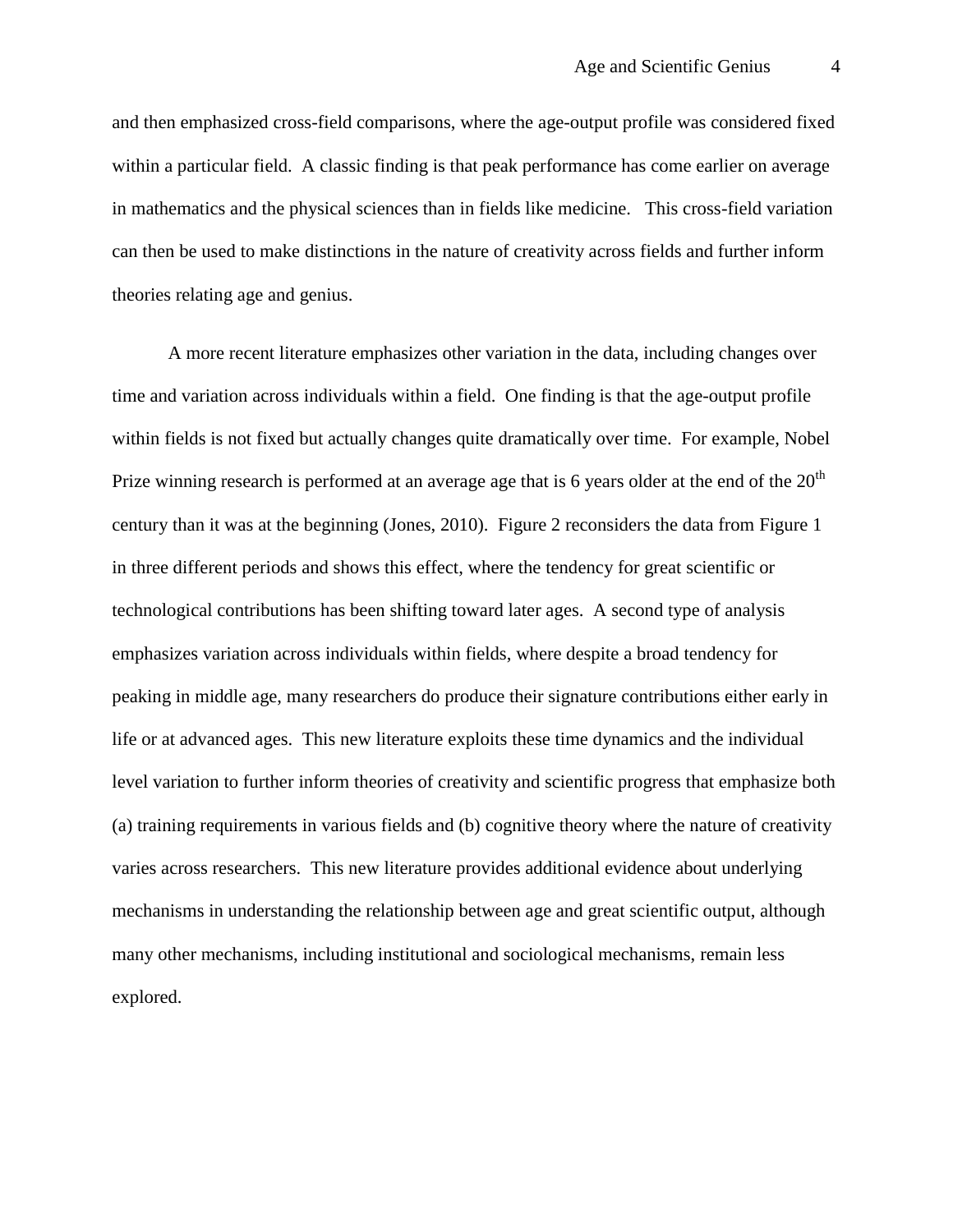

Figure 2: A Shifting Age Distribution for Scientific Genius. Nobel-Prize Winning Insights and Great Technological Contributions over the  $20<sup>th</sup>$  Century (Source: Jones 2010).

This chapter proceeds as follows. Section II provides an overview of the classic literature, emphasizing the finding that great scientific contributions are especially likely in middle age and considering various mechanisms posited that may explain this broad life-cycle pattern. Section III reviews the more recent literature, emphasizing substantial variations across individuals and over time, which introduce new first-order facts about the link between age and scientific genius while further informing mechanisms. Section IV discusses the broader implications of the findings for understanding scientific progress, the design of science institutions, and aging populations, and also considers important outstanding research questions for further work. Section V concludes.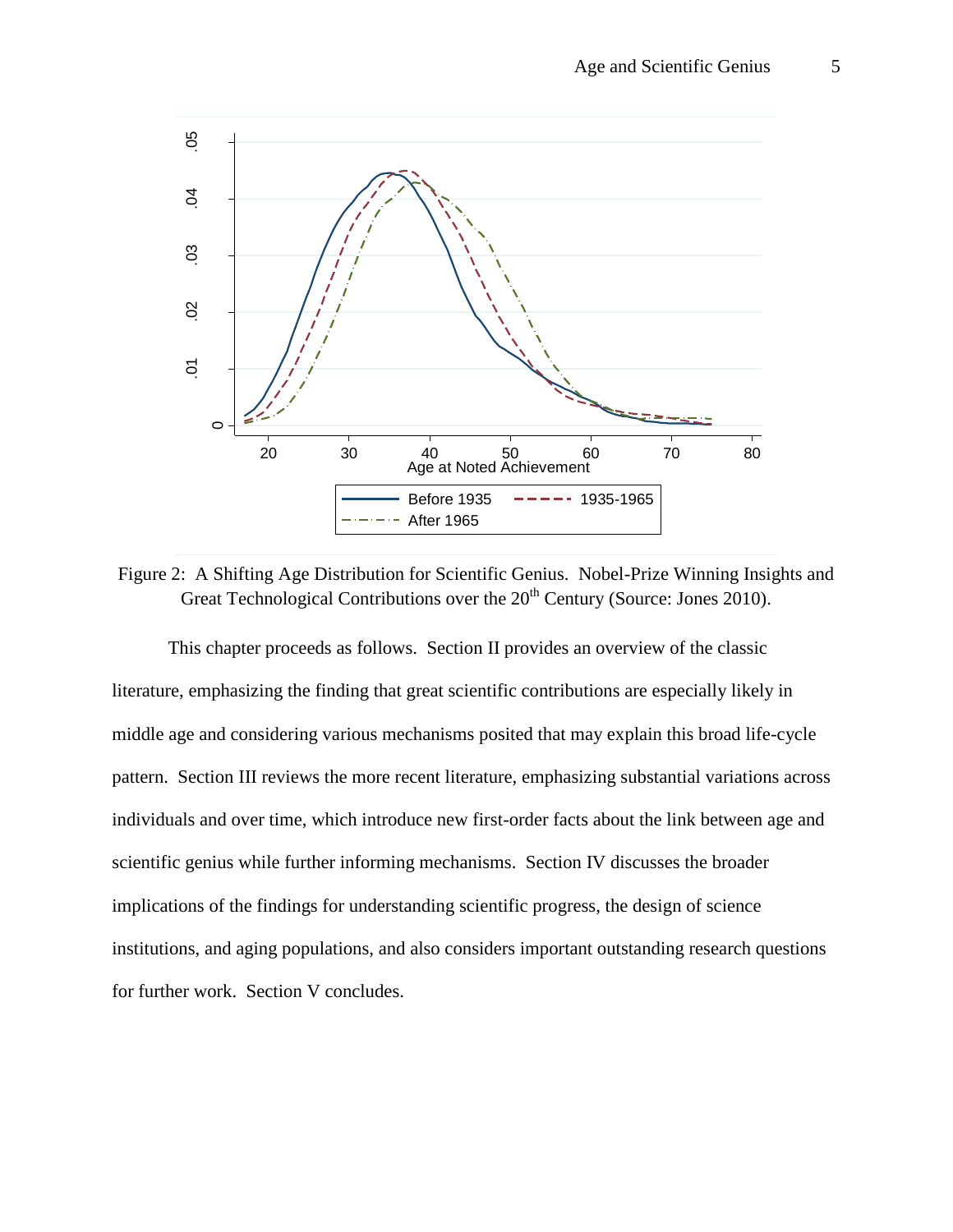#### **II. Basic Life-Cycle Patterns and Classic Views**

Interest in the relationship between age and scientific genius stems partly from prominent examples of individuals who make breathtaking breakthroughs early in life. Einstein, for instance, had his *annus mirabilis* in 1905 at the tender age of 26, when he made separate contributions regarding the photoelectric effect, Brownian motion, and his special theory of relativity. Newton's *annus mirabilis* came in 1666 at the age of just 23, developing calculus and his theories of gravitation and optics. Heisenberg developed matrix mechanics and the uncertainty principle by the ages of 23 and 25 respectively. Steve Jobs co-founded Apple Computer at age 21. In music, Mozart's renown in his own lifetime was built initially on his precocity. Indeed, early contributions are sometimes taken as the hallmark of genius. Of course, defining geniuses as people who make great early contributions essentially eviscerates the question of the relationship between age and genius. Moreover, focusing on young people turns out to miss most great contributions. For example, in contrast to Einstein, 93% of Nobel Prize winning scientific breakthroughs have come from individuals beyond age 26, and even geniuses who emerge early may bloom more fully at more advanced ages. Einstein's theory of general relativity, perhaps his greatest contribution, came largely in his early to mid-30s. Copernicus completed his revolutionary theory of planetary motion around age 60. Mozart's most famous operas came in his 30s, and Steve Jobs produced by far his most commercially successful innovations in his late 40s and early 50s.

To understand the link between age and scientific genius, the literature steps away from a focus on youth per se and examines great contributions across the whole life cycle. Estimating the life cycle of scientific genius requires one to identify a sample of scientific geniuses directly and/or a sample of unusually important contributions and then determine when the research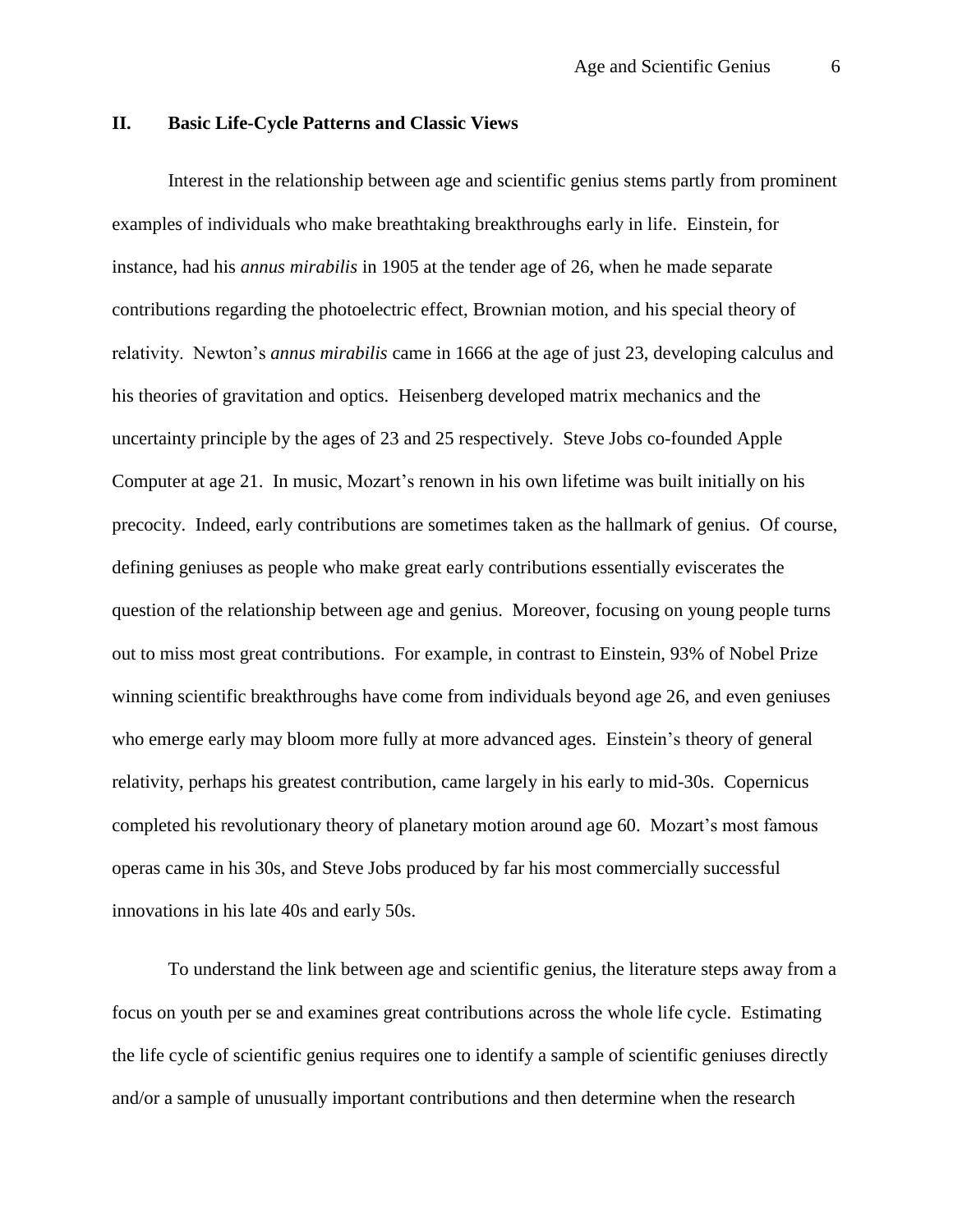underneath these contributions began and ended in a scientist's life. As a practical matter, much of the literature identifies important contributions using prizes, frequently the Nobel Prize, which provides a sample of important scientists whose contributions can then be identified from biographies. Focusing on the Nobel Prize, for instance, tends to limit analysis to a relatively small number of fields.<sup>1</sup> Others have used dictionaries of scientists or membership in elite societies such as the Royal Society or the National Academies, typically identifying important works from biographies. In either case, assessments of importance are determined after the fact. The assessment of genius thus reflects judgments at a point in time, often closely contemporaneous to the scientists life (such as a prize, or membership in an elite society) or possibly in the distant future (such as dictionaries recording key breakthroughs through history).<sup>2</sup>

In analyzing age and scientific genius, the classic literature has typically viewed fields as the unit of analysis assuming that, for a given field, the relationship between age and scientific genius is fixed. Observations within a field are then pooled, and a life-cycle pattern (albeit across different individuals) is established for that field. Comparisons across fields may then also be made.

 $\overline{a}$ 

 $1$  Some other prizes, such as the Fields Medal in mathematics, are only awarded to people who are under a given age or who make their prize-winning contribution before a given age, essentially truncating the sample. To some extent these restrictions may tell us something about the age at which important work is done in those fields, but there are fields where there are prominent prizes for people who do important work before a given age as well as at any age. In Economics, for instance, the John Bates Clark Medal is awarded to people under age 40, but the Nobel Prize is awarded to people for contributions made at any age, and there are many Nobel Laureates who did their Nobel Prize winning work after 40 and did not receive the Clark Medal despite being eligible for it.

 $<sup>2</sup>$  One should of course interpret results conditional on the sample used, noting that certain samples may reflect</sup> social context or temporal preferences that conflate "genius" with other selection considerations. We are not aware of work that has attempted to adjust for changes in the assessments of important research contributions over time or made strong arguments about important selection biases in the samples used, so such concerns remain theoretical. Indeed, the patterns revealed tend to show substantial similarities despite very different sampling mechanisms and populations. For example, Figure 1 shows extremely similar age distributions for both the Nobel Prize sample and the great technological contributions sample, which are produced by very different selection procedures.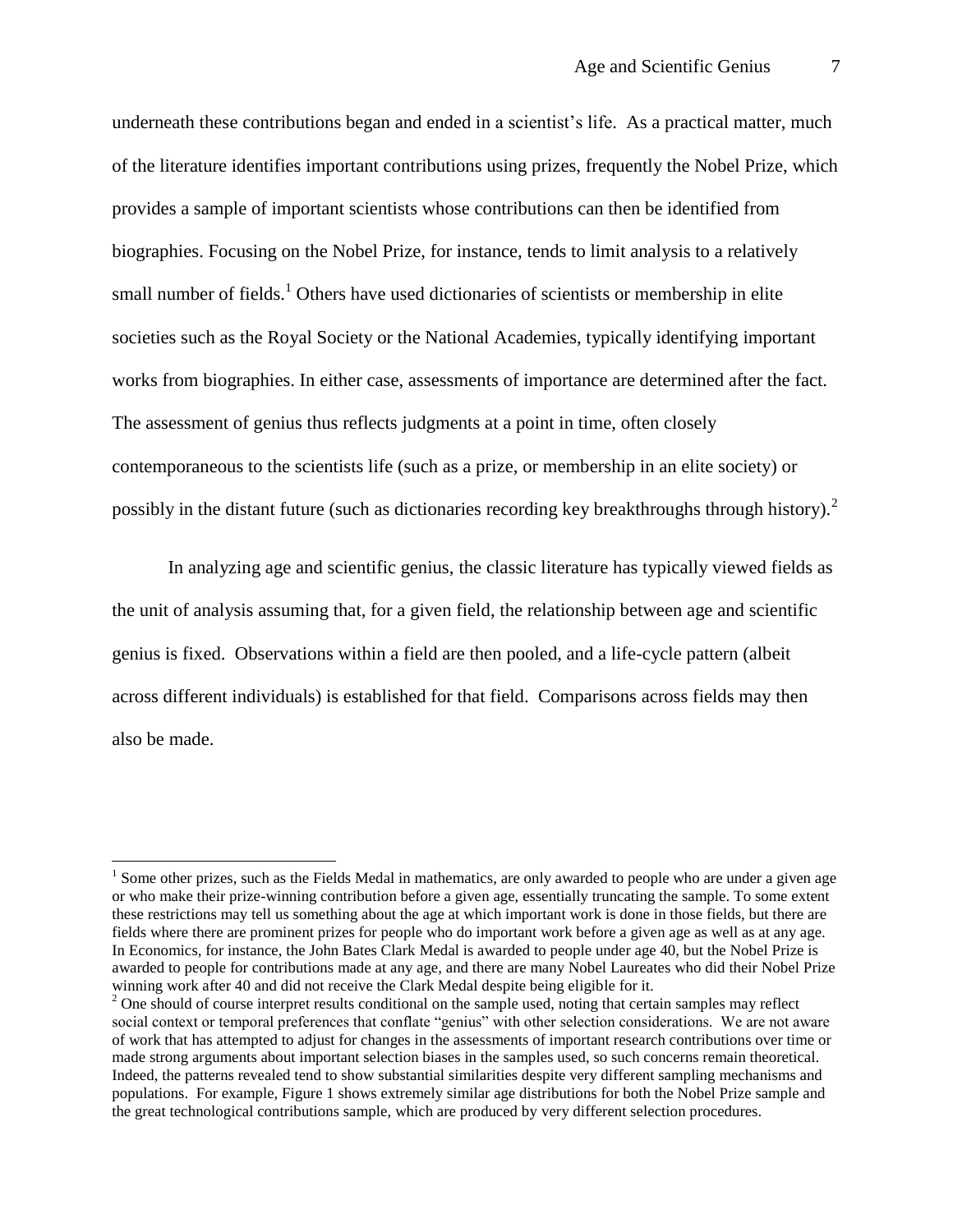Table 1 summarizes the findings of this classic literature. In constructing this table, we have focused on studies of great scientific contributions (as opposed to normal science). We have also sought to emphasize lines of research rather than each individual study. At the broadest level, the table shows that while many scientists make fundamental contributions very early or very late in their careers, such contributions are typically far less common than contributions in middle age. Most studies show age of great scientific contribution peaking in the 30s or 40s. For example, Simonton (1991) studies 2,026 notable scientists and inventors from antiquity to the  $20<sup>th</sup>$  century and finds that contributions peak on average at age 39.

Table 1 also shows that there appear to be systematic differences across fields, with creativity tending to peak earlier in the most abstract fields and later in fields with greater context, such as history. Although the specific results vary considerably from study to study, Zuckerman's classic work (1977) is broadly representative, finding that Americans receiving the Nobel Prize before 1972 did their prize winning work at 36 in physics, 39 in chemistry, and 41 in medicine / physiology. Lehman (1953) similarly finds that physicists appear younger when looking at dictionaries of signature contributions, as opposed to the Nobel Prize.

The tendency for genius to peak, broadly, in middle age, and some noted cross-field differences, can motivate a wide class of theories for the witnessed patterns. While there is much other variation in the data to usefully explore (see Section III), an initial focus on the peak in middle age suggests several natural hypotheses for the life-cycle pattern, and the classic literature tends to focus on this peaking phenomenon as an empirical regularity. Theories may be most easily organized by asking the following questions. First, why does creativity rise so rapidly during the 20s and early 30s? Second, why does it decline, albeit much more gradually, from the 40s and beyond? We introduce here a wide variety of mechanisms proposed in the literature,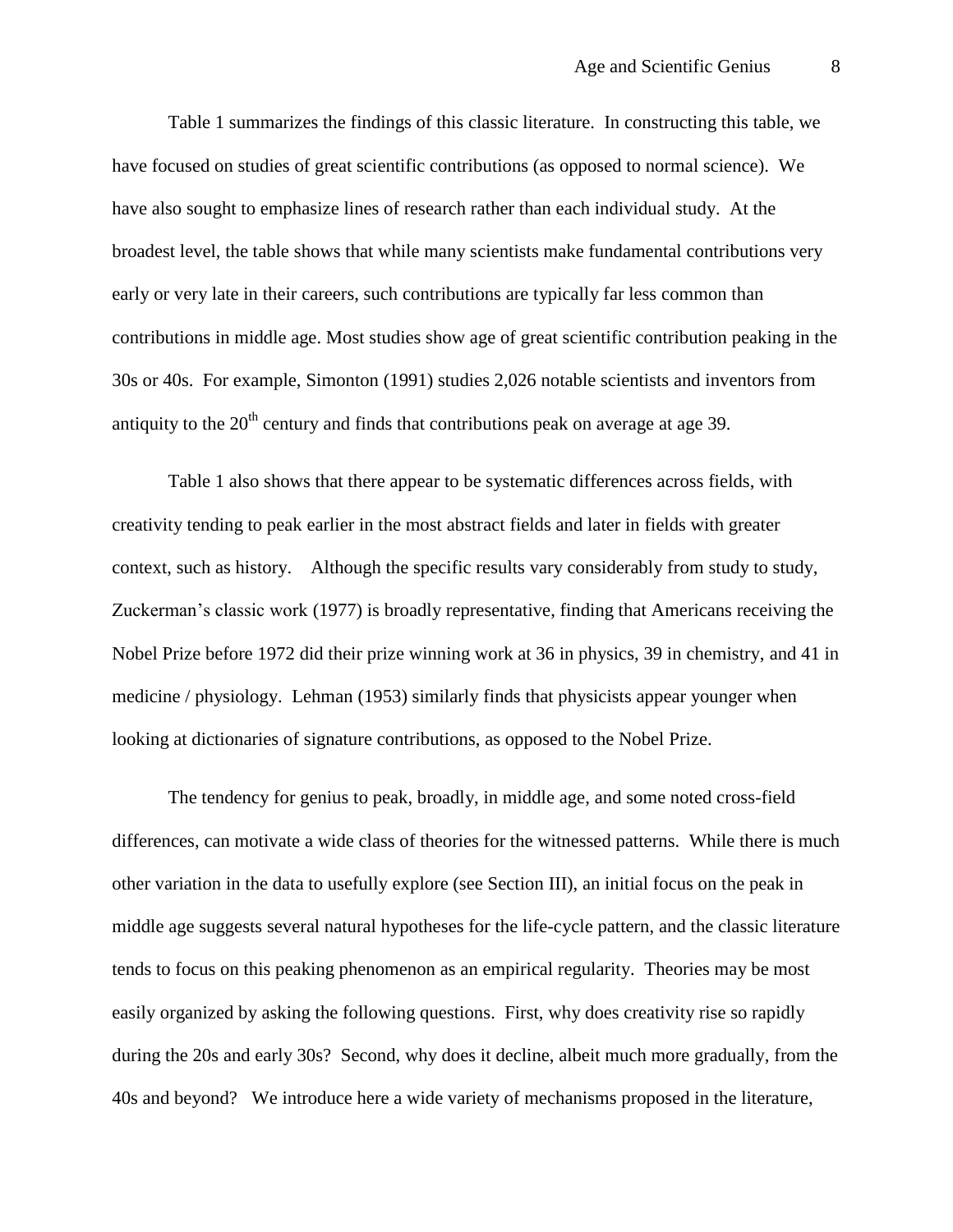based on these classic studies, but note that many of these theories are theories of scientific productivity in general rather than theories of "genius" in particular. Section III will present a different empirical perspective, emphasizing the substantial variation in the data both over time and across individuals within fields, which establishes additional empirical regularities and develops core theories governing the relationship between age and scientific genius.

#### *The Early Life Cycle*

A remarkable feature of age and scientific genius is the rarity of contributions at the beginning of life. The early life-cycle period is of course coincident with schooling, suggesting that training mechanisms may be important for understanding the life-cycle patterns. Economists have viewed the age-contribution relationship in terms of their workhorse human capital model (Becker, 1964; Ben Porath, 1967; McDowell, 1982; Levin and Stephan, 1991; Stephan and Levin, 1993; and Oster and Hamermesh, 1998). In this view, geniuses, like other researchers, invest in human capital at early ages and, in so doing, spend less time in active scientific production. Consequently skill is increasing sharply over time but is, initially, not directed toward output. Eventually, researchers transition toward active innovative careers, perhaps quite discontinuously. (One could think of people exclusively accumulating human capital through most of their education, then going through a period mixing further investment and active research after leaving fulltime coursework, especially during the Ph.D., before transitioning to a primary research orientation.) Both because human capital has accumulated during the training phase and because researchers may transition relatively quickly towards active production, productivity may naturally increase rapidly at the beginning off the career, and especially around the ages people transition from formal training to active research. In addition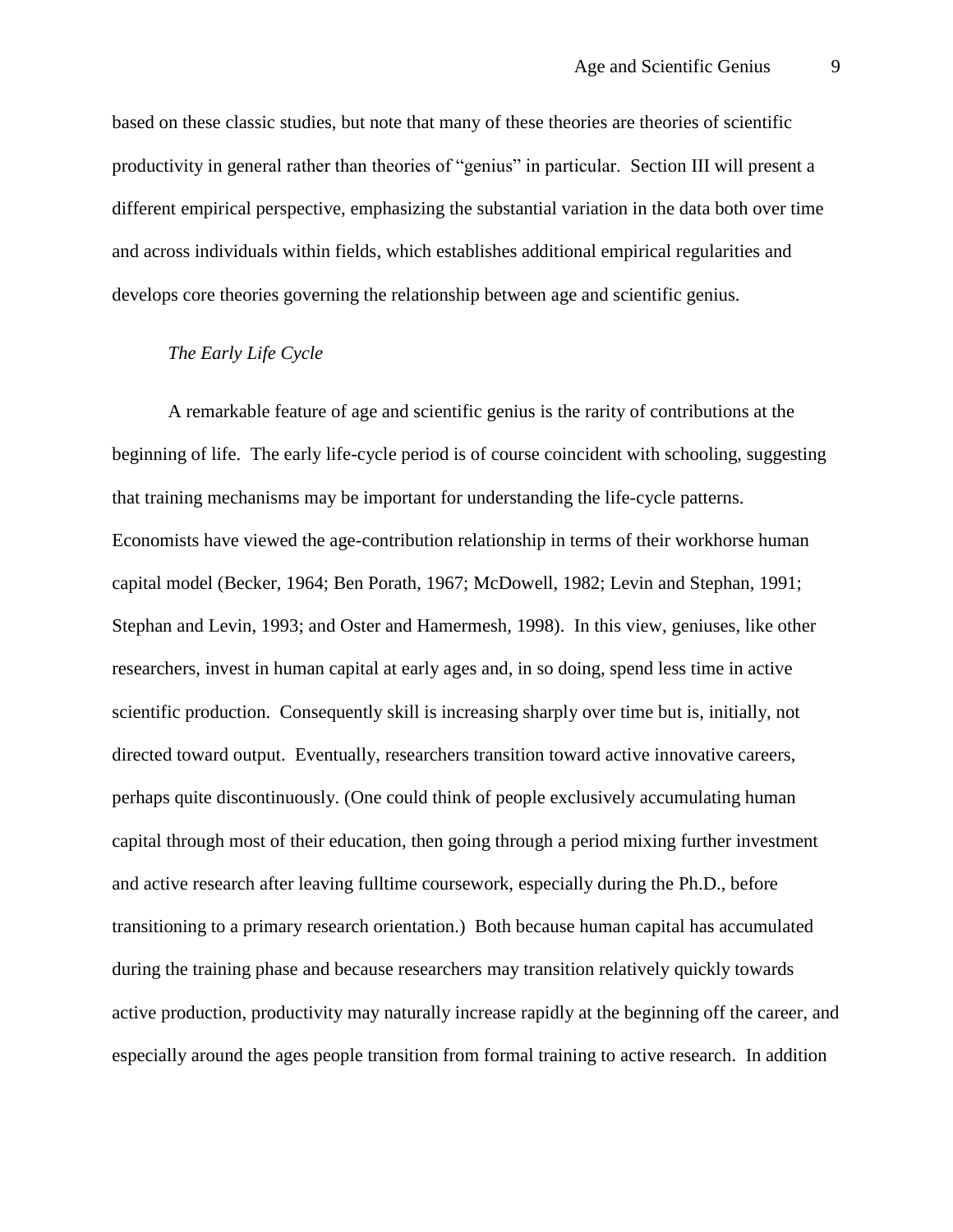to active investments in human capital, researchers also surely benefit from learning-by-doing (Arrow, 1962), which provides another source of increase in output.

This mechanism appears broadly consistent with the steepness of the rise in output (see, e.g., Figure 1) and its timing during the life-cycle, so that training appears to provide a natural candidate explanation for the early life-cycle pattern, even among scientific geniuses, who form the sample. Underlying theories of creativity may provide deeper explanations along these lines. Longstanding conceptions of creativity define a cognitive process where new ideas are seen as novel combinations of existing material (Usher, 1954; Becker, 1982; Weitzman, 1998). Although training is multi-faceted, this view can be used to connect creativity to existing ideas by thinking of training as the act of acquiring existing ideas (facts, theories, tools, methods) upon which the individual genius makes novel and effective combinations. Thomas Edison's light bulb, which he called the "electric candle", is a classic example, where Edison combined an old technology, the candle, with a new technology, electricity, to make a signature technological advance. Another example is Kary Mullis's polymerase chain reaction – a Nobel Prize winning breakthrough at the heart of all modern genomics and biotechnology. Mullis's creative insight drew together knowledge of the structure of DNA with knowledge of a newly discovered "extremophile" bacterium called *thermus aquaticus*, allowing him to develop the technology of DNA replication. If creativity is seen as new combinations of extant knowledge, and extant knowledge is acquired through training (whether formal training or experience), then the relative dearth of great early-life cycle scientific contributions may naturally mirror the initial training phase. Psychologists have emphasized that a minimum of ten years is required to master training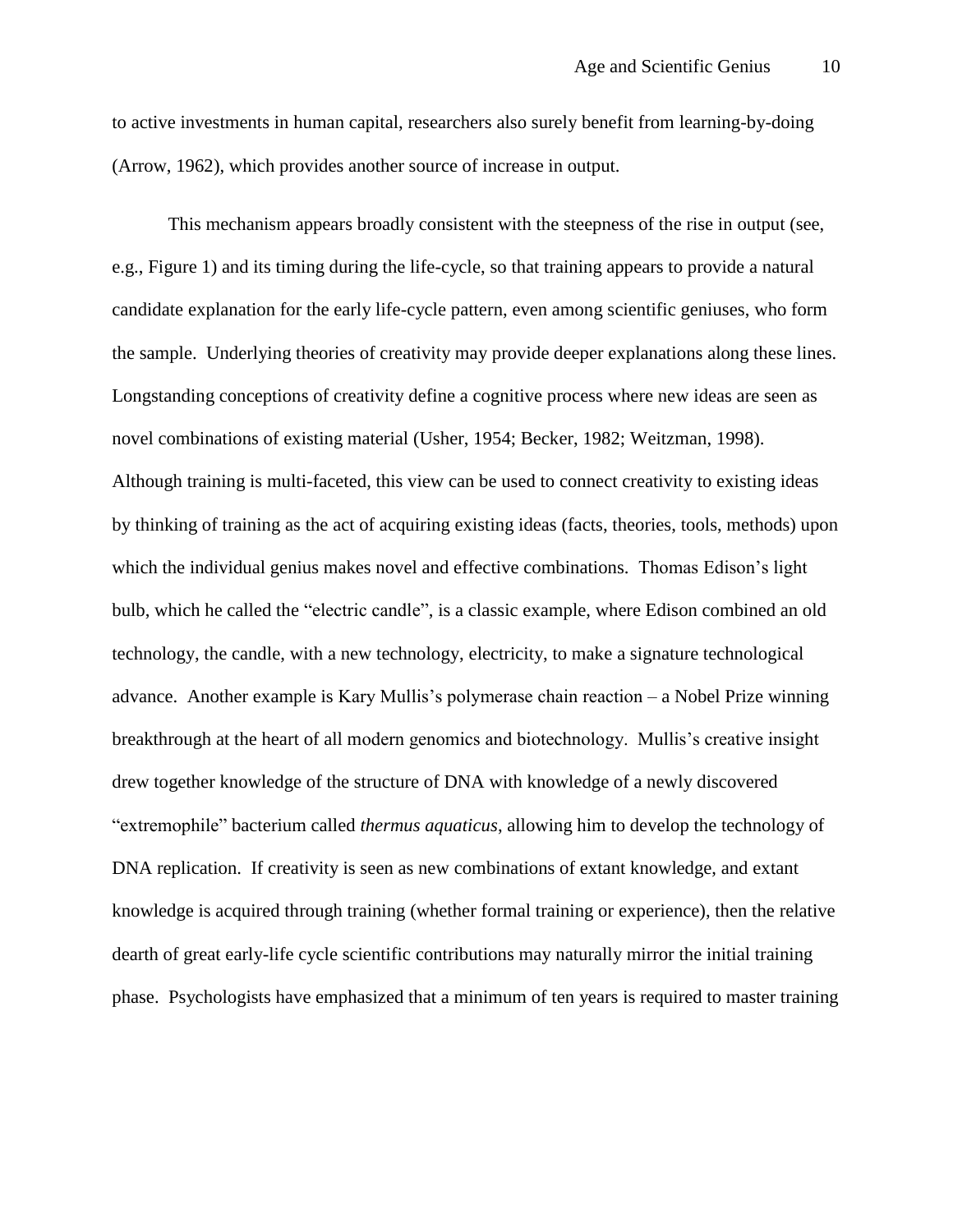in many fields (Ericsson and Lehmann, 1996). Indeed, while Nobel Prize winning contributions before age 26 are extremely rare, they are non-existent before the age of  $19<sup>3</sup>$ 

Other, albeit related, theories of the creative process can provide further inroads to understanding the early-life cycle patterns. One aspect is the rate at which ideas can be initially identified and elaborated (Simonton, 1997, 2009). Another aspect distinguishes different types of reasoning that favor young minds versus older researchers (Weinberg and Galenson, 2005). Thus, the link between creativity and extant knowledge may depend not just on the acquisition of extant knowledge via training, but may depend on the nature and difficulty of the cognitive processes involved in drawing together and extending sets of extant knowledge, including the research processes themselves. These issues will be further elaborated below.

Separate classes of mechanisms are institutional and sociological, rather than cognitive. Training itself, occurring initially through formal educational institutions, introduces institutional norms and standards around preparation that may have their own effects (Wray, 2009). Research funding can also play a role, with the early careers of researchers in fields with large equipment or personnel needs potentially less productive while they build up the necessary resources and reputations to direct their own research agendas. Sociological biases that favor established scholars, as gatekeepers of a field, may also obstruct younger scholars and possibly even geniuses in making early contributions. To the extent that the power structure of scientists privileges established scientists, or that eminence begets greater eminence as in Merton's Matthew Effect (Merton, 1968) the career process in science may further constrain the capacity for contributions among the very young. An interesting and related empirical observation is

 $\overline{\phantom{a}}$ 

 $3$  Even the creativity of youthful genius can be seen to rely on extant knowledge. For example, Heisenberg's matrix mechanics (age 22) and uncertainty principle (age 25) were a matter of combining extant mathematical tools with recently generated empirical puzzles, both of which he by necessity learned prior to creating his solution.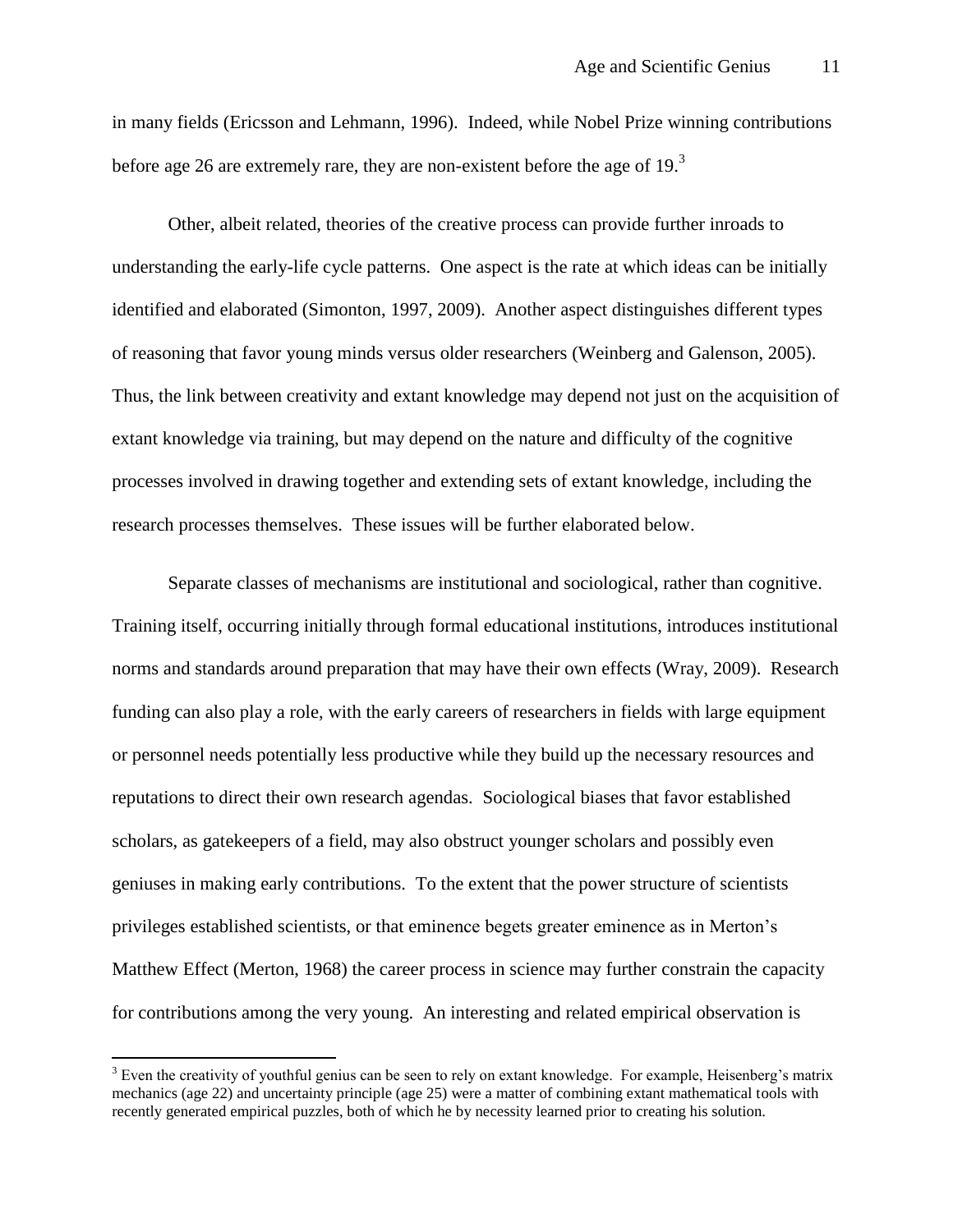Zuckerman's (1977) finding that Nobel laureates whose work was done under another laureate were younger than those working outside that circle.

#### *The Middle and Late Life-Cycle*

The second major observation about age, as a starting point, is that the frequency of great scientific breakthroughs tends to wane in middle age and continues to decline thereafter. In contrast to the rapid rise in productivity in the early life cycle, this decline appears to occur slowly. The decline might be explained on various grounds, including institutional factors, health, and shifting investment-work-leisure choices as the life-cycle advances. These mechanisms are typically explanations for why scientists may spend less time on research as they age. They may also suggest lower creative capacity.

Standard human capital theories in economics may provide an explanation for a decline in important contributions towards the end the career. In this approach, both active investments in human capital and learning-by-doing drive increasing productivity, while depreciation, including the obsolescence of skill (e.g. as frontier questions and methods shift) drive declines in productivity. As the end of the career approaches, the incentive to invest in new human capital declines, leaving the forces of depreciation and obsolescence to reduce output. While this approach can generate a decline in productivity near the end of the career, it seems inconsistent, or at least incomplete, as an explanation for the much earlier declines seen in the data, with peaking frequently as early as the 30s and 40s.

A range of less-formal "institutional" or "career" explanations have less to do with the life-cycle of creativity *per se* and more to do with the realities of research lives, which may help explain peaks in early middle age. For example, family responsibilities may play an important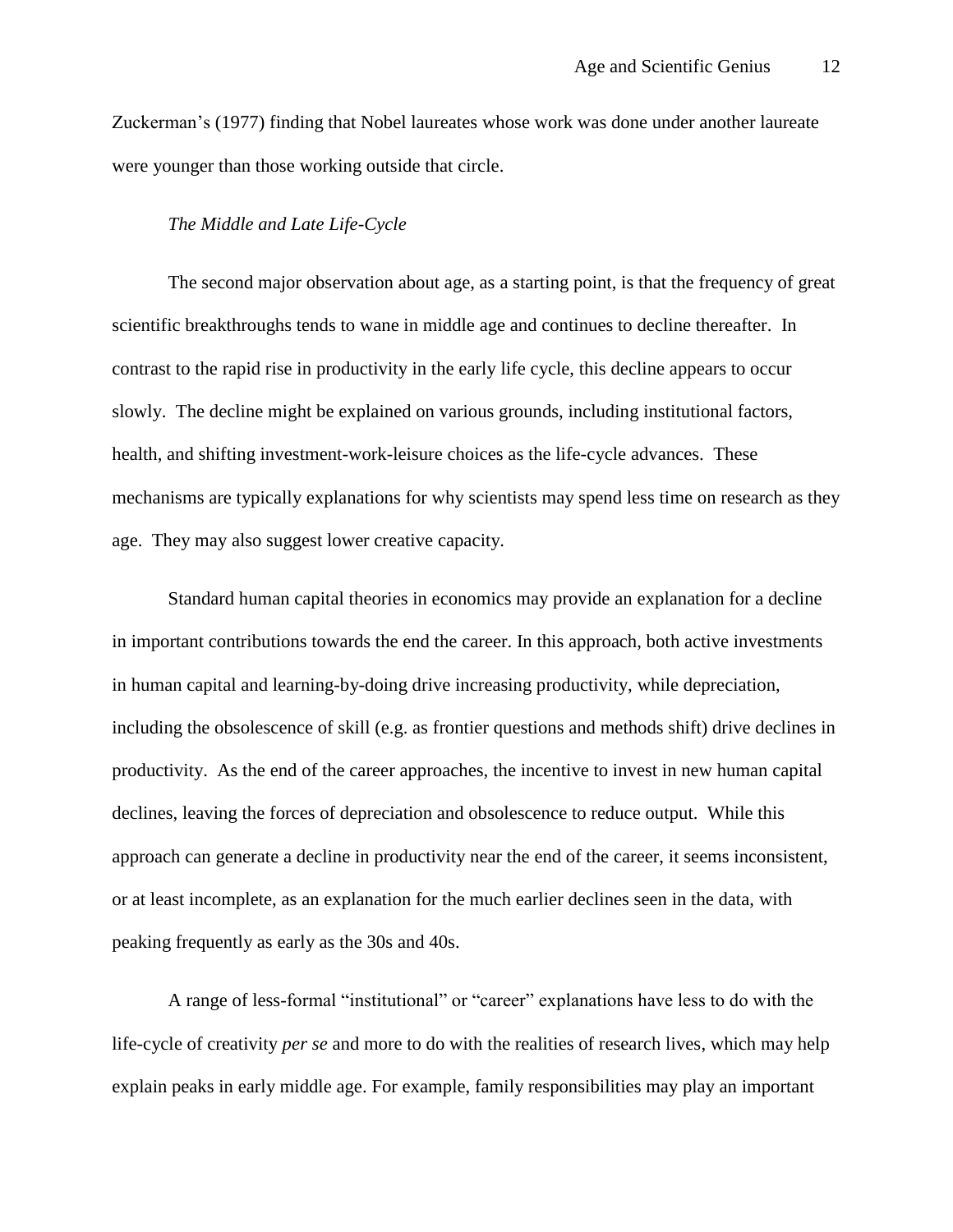role in shaping life-cycle creativity for geniuses and others alike and especially for women, an issue that is taking on increasing importance as more women enter the scientific enterprise. Administrative demands tend to increase as the career progresses. Thus, the genius may remain, yet the time available for research may decline. Institutional roles, from running laboratories, applying for grants, reviewing tenure cases, editing journals, et cetera, may reduce the frequency of contributions. Geniuses may especially face increasing institutional demands as leaders of their fields or, more broadly, as public intellectuals expected to weigh in on science issues.

In later life, the decline in output may also increasingly reflect preferences toward retirement or declines in health. Consistent with standard life-cycle theories in other settings, choices may shift more or less toward leisure at the end of life.<sup>4</sup> Meanwhile, health effects may increasingly limit productivity. Health challenges may be directly cognitive in nature or reflect broader physical health declines, especially in the late life cycle. Direct cognitive decline may reflect reduced processing capacity and/or memory associated with aging (Deary et al. 2009); laboratory experiments suggest that creative thinking in general populations becomes more difficult with age (e.g. Reese et al., 2001). General physical health declines may limit effort generally, reducing the time spent on work tasks (Currie and Madrian, 1999).

#### *Cross-Field Comparisons*

 $\overline{\phantom{a}}$ 

An over-arching theme of the classic literature reviewed in Table 1 is a tendency to further examine and posit explanations for cross-field differences in peak creativity (Adams, 1946; Lehman, 1953; Zuckerman, 1977; Simonton, 1991; Stephan and Levin, 1993). Positive theories for cross-field difference have traditionally taken a cognitive character. Adams (1946)

<sup>&</sup>lt;sup>4</sup> Some researchers note that individual scientists can present a "second peak" just prior to retirement, which has been interpreted as a rush to get final remaining ideas and unpublished research out into the world (Pelz and Andrews, 1966; Bayer and Dutton, 1977; Blackburn et. al, 1978).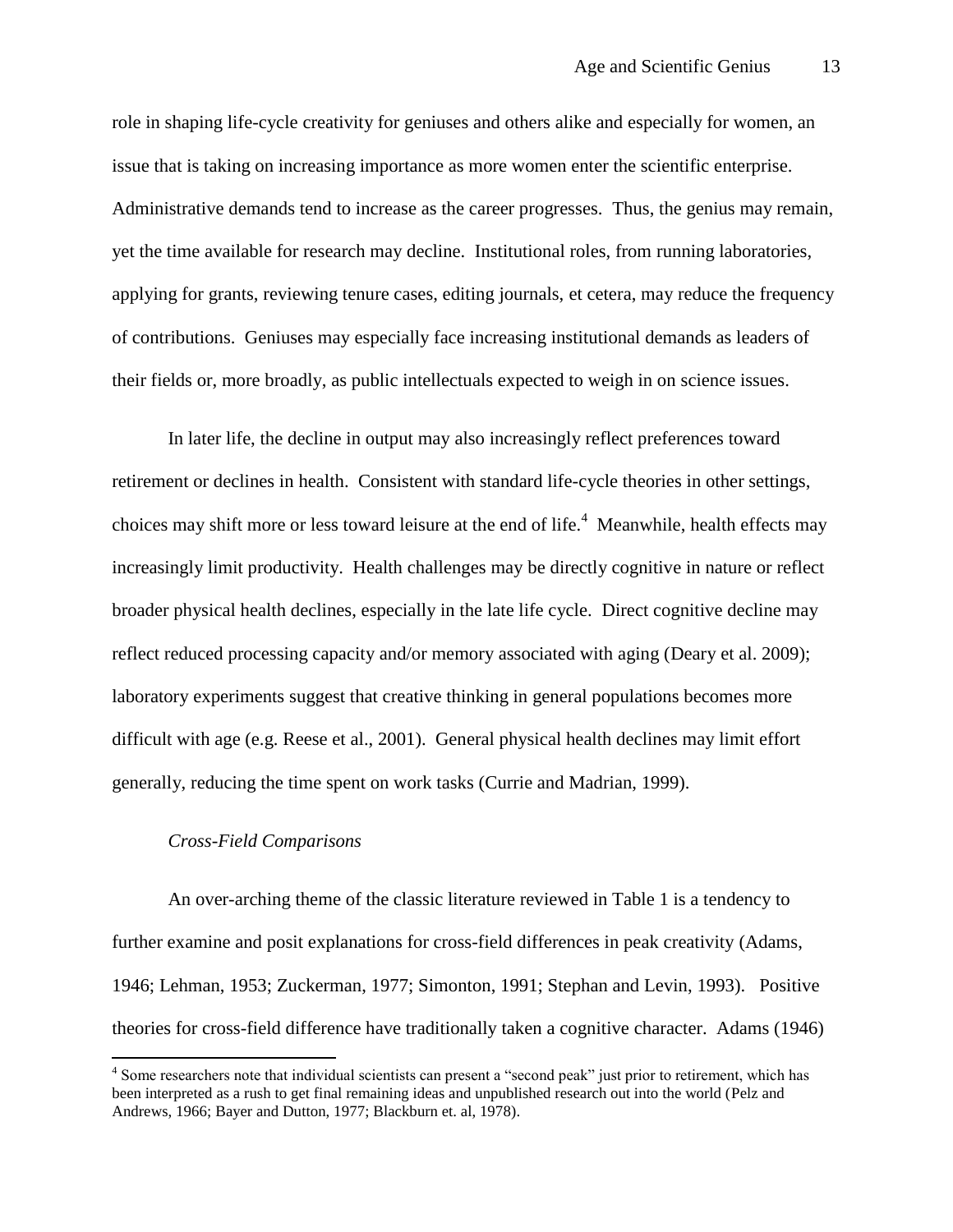finds that peak age varies between 37 and 47, depending on the scientific discipline, and argues that disciplines that emphasize mathematical/deductive reasoning tend to display younger peak ages of great achievement. Simonton (1997, 2009) presents a model focusing on the rate at which ideas can be identified and elaborated, which varies across fields, so that fields where ideas can be identified and elaborated earlier show a tendency for research to make contributions at earlier ages.

A challenge for theories focusing on static differences across fields is that these static differences appear to be both less robust and to mask considerable systematic variations in light of new analyses. While peaks in middle age are a broadly robust phenomenon, the ordering of fields in terms of the prevalence of young peaks is not, rejecting a "static" cross-field view as the basis for understanding the link between age and scientific genius. Moreover, field-level averages mask large and instructive variation across individuals. Greater empirical purchase can be found by emphasizing variations within fields in the data.

#### **III. The New Literature: Variation over Time and Across Individuals**

Having reviewed broad classes of hypotheses surrounding training, creativity, and institutions in light of the broad tendency for great contributions to come in middle age, we now turn to other variation in the age-genius relationship. This variation presents a series of additional first-order facts that inform richer theories of the relationship between age and scientific genius while providing a range of important applications to understanding creativity, the progress of science, and other issues.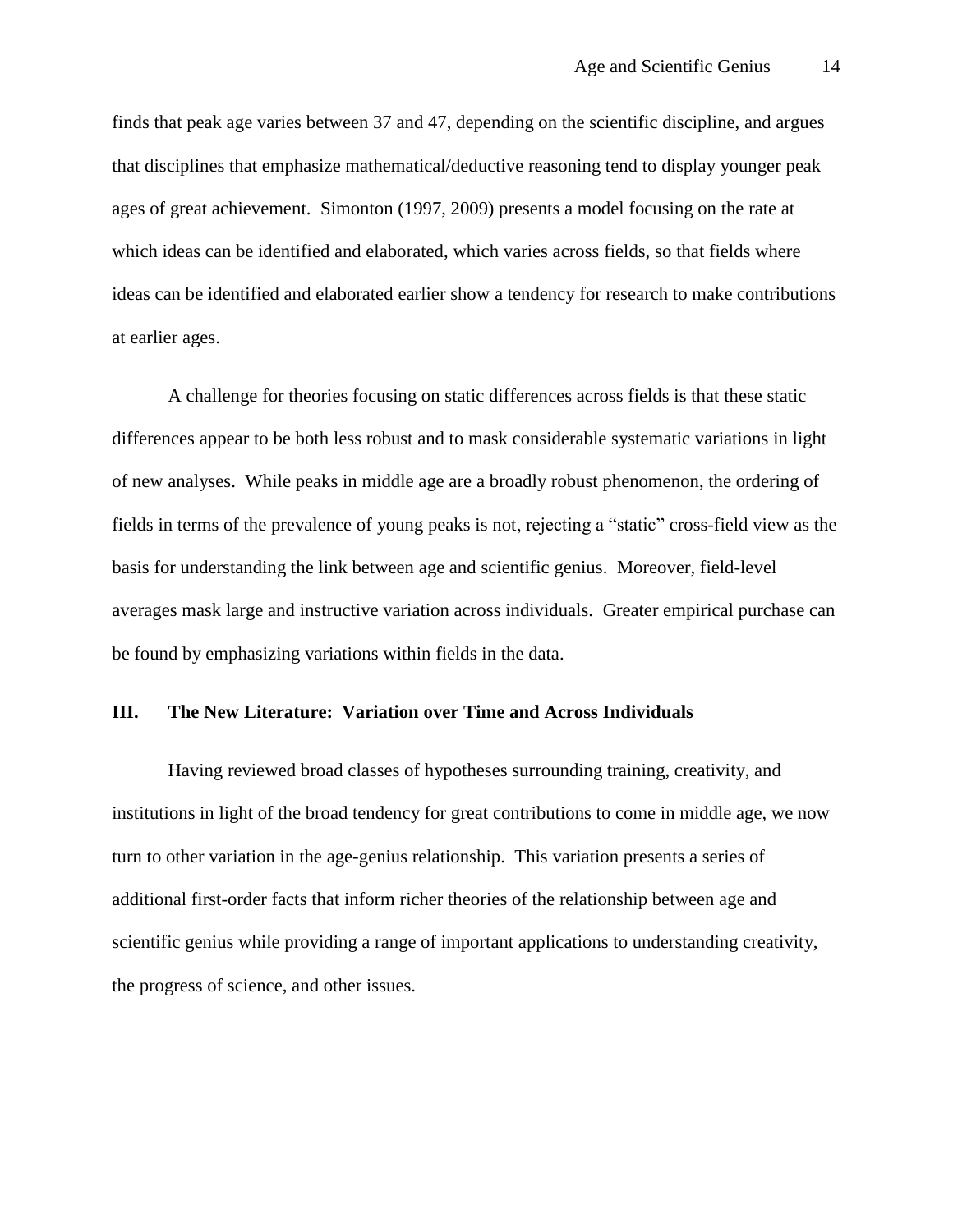#### *Variation over Time*

Inklings of a more dynamic view of the relationship between age and great contributions appear in some of the classic literature, but without consistent evidence or clear hypotheses. Raskin (1936) finds no evidence of changes within the age and great achievement patterns for scientists during the  $19<sup>th</sup>$  century. Adams (1946) comments that peak ages were broadly steady through the 17<sup>th</sup> through 19<sup>th</sup> centuries but may have risen early in the 20<sup>th</sup> century. Roe (1972) studies 53 scientists and finds, by contrast, that those active in the  $20<sup>th</sup>$  century appeared to be productive earlier than those active in the  $19<sup>th</sup>$  century. Looking at the year in which Americans received Nobel prizes Zuckerman (1977) finds a rise in age, with a U-shape for physics. Although these results are not entirely consistent, and the last only indirectly informs the agegenius relationship due to lags in the award process, these studies and those summarized in Table 2 suggest that there may be value in thinking systematically about how the age-creativity relationship varies over time.

Jones (2003, 2010) focuses on age dynamics over the  $20<sup>th</sup>$  Century for all Nobel Prize winning research (544 individuals) and for great technological inventions as listed in scientific and technological almanacs (286 individuals). He uncovers a large shift in the mean age of great achievement, which rises 6 years over the course of the  $20<sup>th</sup>$  century in both samples (Figure 2). Looking within fields, and controlling for country of birth, the increase in mean age is larger in both samples, rising by 8 years over the century.

A methodological contribution of this study is to address a broad demographic issue when sampling signature achievements from a population of scientists, as is the usual practice. This approach, as in the classic literature, means that the ages witnessed will depend not just on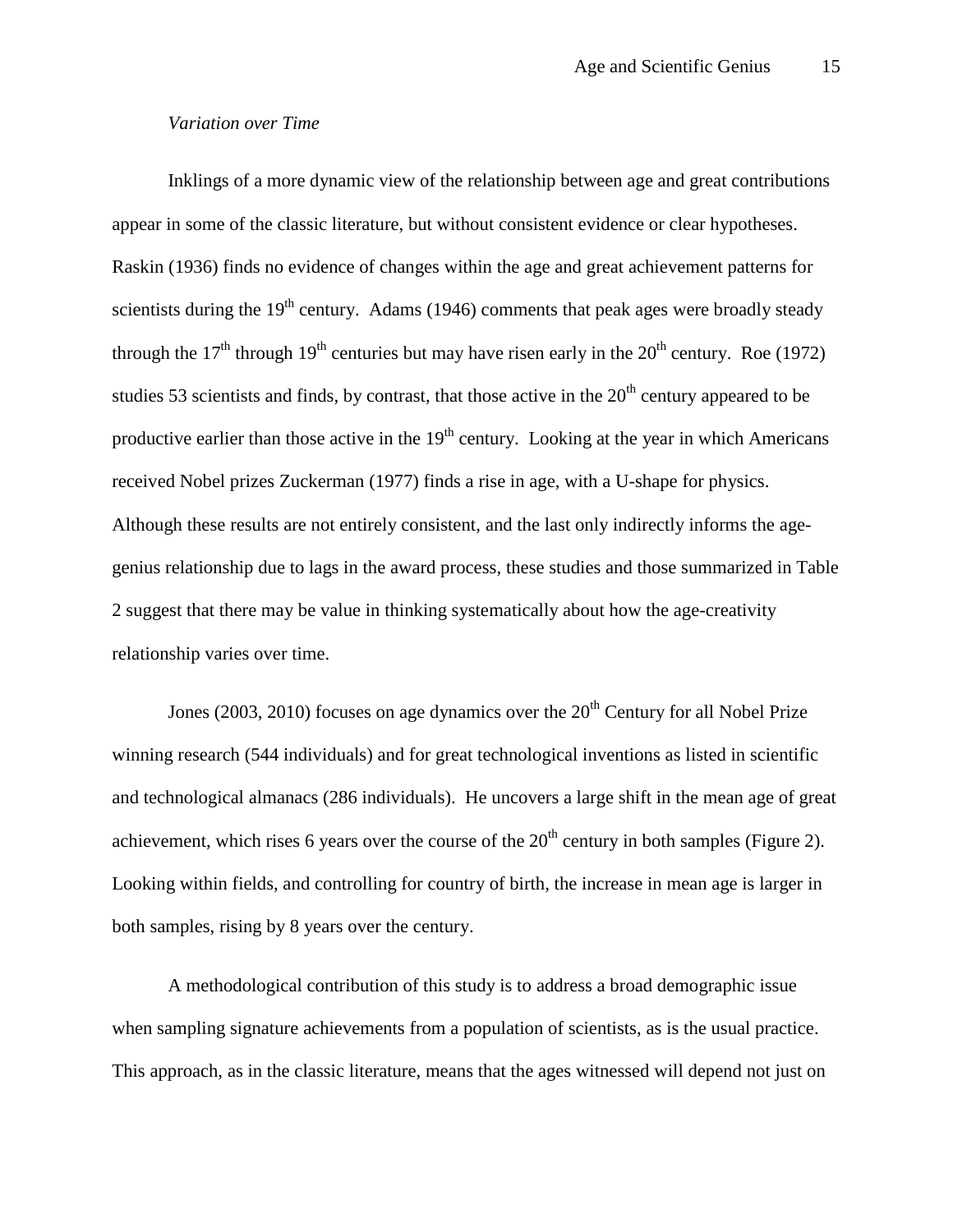the life-cycle productivity of the individual scientists, but also on the age distribution of the underling population. For example, if scientists tend to be old, then more great achievements will tend to come from older people. This issue can be important to confront when estimating peak achievement, and especially so when looking at dynamics, because people live longer over time and populations have correspondingly gotten older on average over time.<sup>5</sup> When controlling for population dynamics, Jones (2010) uncovers a more precise shift in the underlying life-cycle productivity of great achievement. In particular, recall from Figure 2 that the age distribution at great achievement has become systematically older over time, with fewer contributions at young ages and more at older ages. However, the increasing rate of later lifecycle achievements shown in Figure 2appears to be a demographic effect, driven by an aging population, as opposed to reflecting increased productivity at later ages. By contrast, the decline in the frequency of great achievements among younger scientists, as shown in Figure 2, is not demographic, but reflects an especially sharp decline in early life-cycle productivity.

This empirical finding calls for further reasoning about the mechanisms at work in the early life cycle. Jones (2009, 2010, 2011) develops a "burden of knowledge" theory to explain these and other facts, linking the creative process to requisite training and the observation that the quantity of precursor scientific and technological knowledge has expanded substantially with time. As one measure of knowledge, consider that John Harvard earned the naming rights to Harvard University in 1639 largely due to his bequest of his private library, which amounted to 320 volumes. By contrast, the U.S. Library of Congress today houses 35 million books, and the Web of Science indexed 2.18 million new journal articles published in 2012 alone. To the extent that expertise over some range of existing knowledge is an essential input to the creative

 $\overline{\phantom{a}}$ 

<sup>&</sup>lt;sup>5</sup> Populations also become younger over periods of time in the  $20<sup>th</sup>$  century; namely, following baby booms.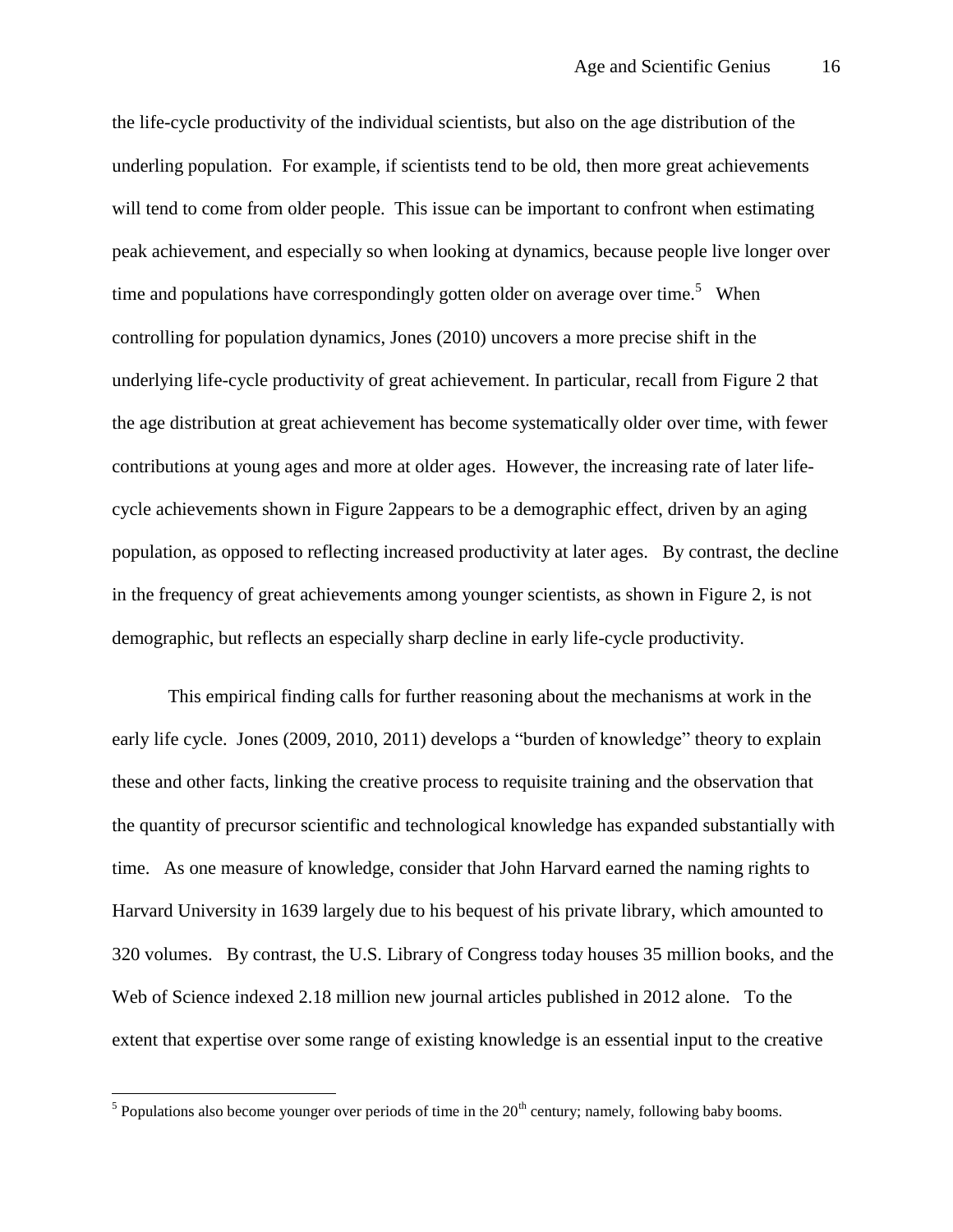process in science, the expansion of extant theories, facts, methods, et cetera, can create a rising "burden of knowledge" on successive generations of scientists who, correspondingly, may both extend their training phase and become more narrowly specialized along the knowledge frontier (Jones, 2009).



Figure 3: Mean Age at Ph.D. and Nobel Prize Winning Achievement, by Field (Source: Jones 2010).

This theory can be further explored using data directly on the educational attainment of geniuses. There is substantial evidence for rising educational duration among scientists and engineers in general (NRC, 1990, Tilghman et al., 1998), and Jones (2010) establishes an increase in the age at Ph.D. among Nobel Prize winners. This study further shows that variation in the age at Ph.D. can explain variation in the age at great achievement across fields and over time. Figure 3 provides one view of these relationships. Stepping away from the time dynamics per se, information directly on the educational attainment of geniuses can help assess the role of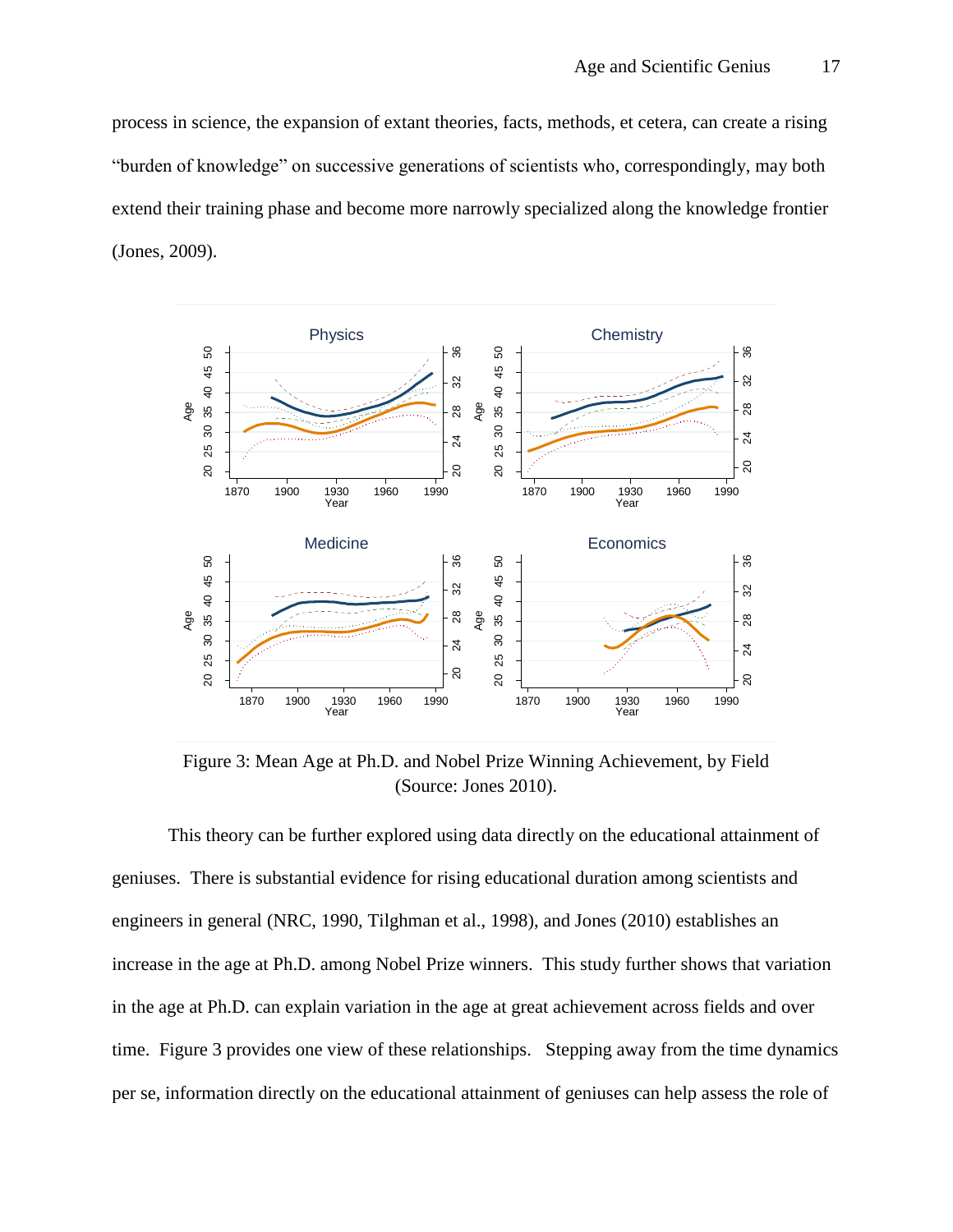training more generally and suggests that time devoted to training is an important aspect in understanding why contributions early in the life-cycle are rare.

The  $20<sup>th</sup>$  century aging phenomenon, associated with training dynamics, can be informed by a "burden of knowledge" mechanism rooted in the accumulation of scientific and technological knowledge. This accumulation has become especially rapid in the modern era, triggered in the Enlightenment and accelerating through the Industrial Revolution and beyond. Interestingly, however, the Enlightenment initially may have influenced the relationship between age and scientific genius through other mechanisms. In particular, the Enlightenment was initially associated less with a jump in knowledge than with a slow cultural, political, and institutional shift that defined "science" in modern terms, complete with the scientific method and the professionalization of science institutions. This professionalization of science may in turn have reshaped the life-cycle of scientific careers.

Wray (2009) explores age dynamics between 1600 and 1899 and interprets dynamics in this period through this lens. Noting that scholars in earlier periods worked in institutional contexts where direct routes into science were scarce – Lavoisier first trained in law, Copernicus helped manage a cathedral, and Galileo engaged in a set of secondary careers for financial support – the rise of science as a recognized profession, increasingly integrated into universities, may have allowed faster routes into the field. Studying 136 great scientists drawn from B. Dibner's Heralds of Science collection, Wray finds a statistically significant decline in age over the 1600-1899 period, from a median age of 47 in the 1600s to a median age of 38 in the 1800s,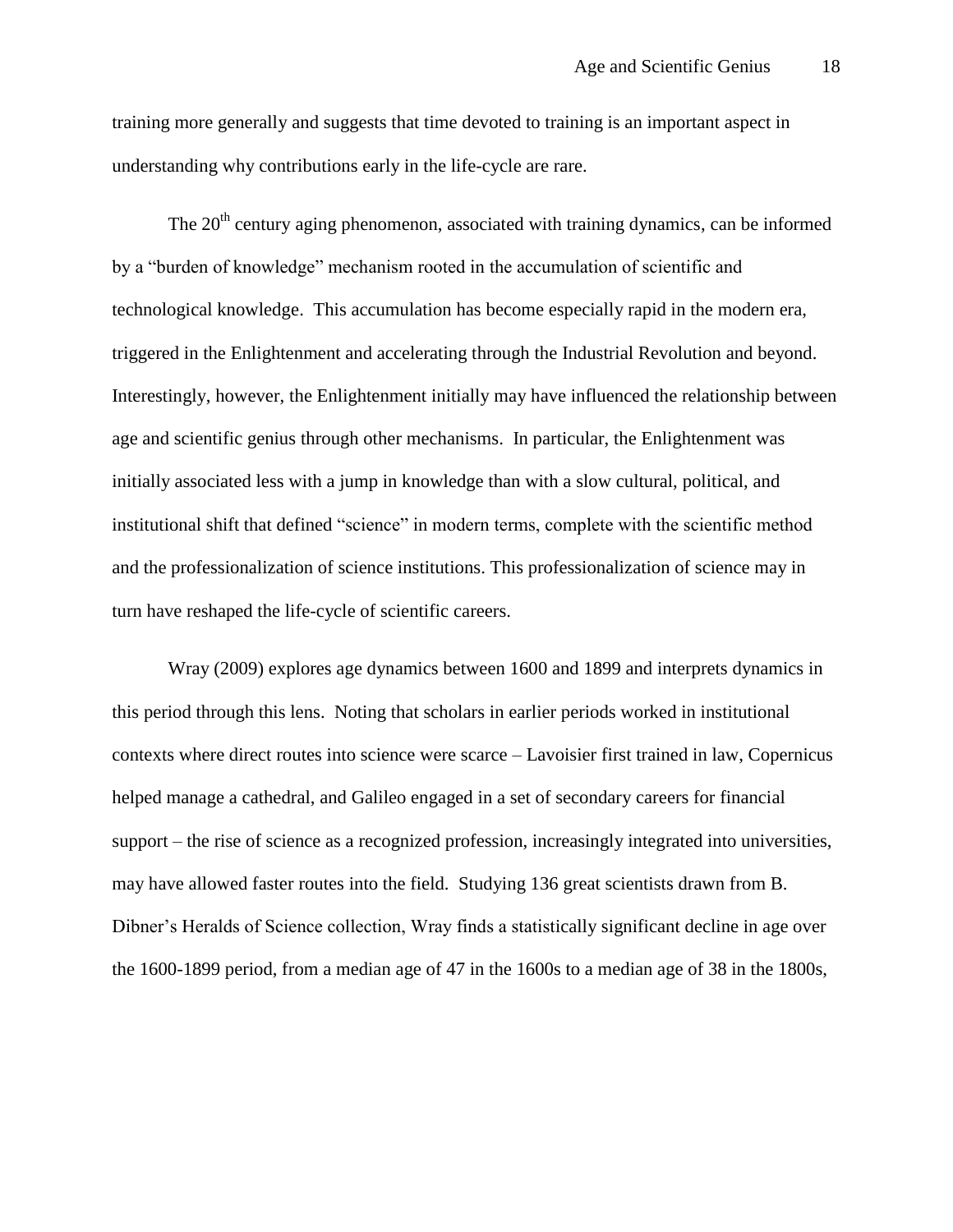and argues that this pattern is consistent with the institutional hypothesis, where barriers to entry for the young are reduced over time.<sup>6</sup>

#### *Variation across Individuals*

Although genius clearly peaks in the mid-career, Figure 1 is striking for the variations around the peak. Indeed, exceptionally early work does occur and is often viewed as a hallmark of genius itself. While the classic literature has marveled over these dramatic early contributions and also commented on contributions made much later in lives, it does not provide a clear set of theories to inform the dramatic variations in the age at which innovators make important contributions within fields. More recent work has shown that age variation across individuals in the same field have systematic features (Table 3).

In the classic literature, fields have been viewed as the unit of analysis, but truly understanding variations in creativity across scientists in the same field working at a given point in time requires that we shift from fields as the unit of analysis to the innovators themselves. Work by Galenson (2001) and Galenson and Weinberg (2000, 2001) and Weinberg and Galenson (2005), initially focusing on the arts, provides a reconceptualization that has proven useful across a wide range of innovative domains. This work posits that there are two polar extremes in creativity – "conceptual" innovators who work deductively and whose work is abstract, on the one hand, and "experimental" innovators, who work inductively and whose work is concrete on the other. Deductive work derives from a priori logic and tends to be more theoretical, while inductive work derives from accumulation of knowledge and tends to be more empirical.

 $\overline{\phantom{a}}$ 

 $6$  By contrast, Adams (1946) and others do not find a time dynamic between the 17<sup>th</sup> and 19<sup>th</sup> centuries.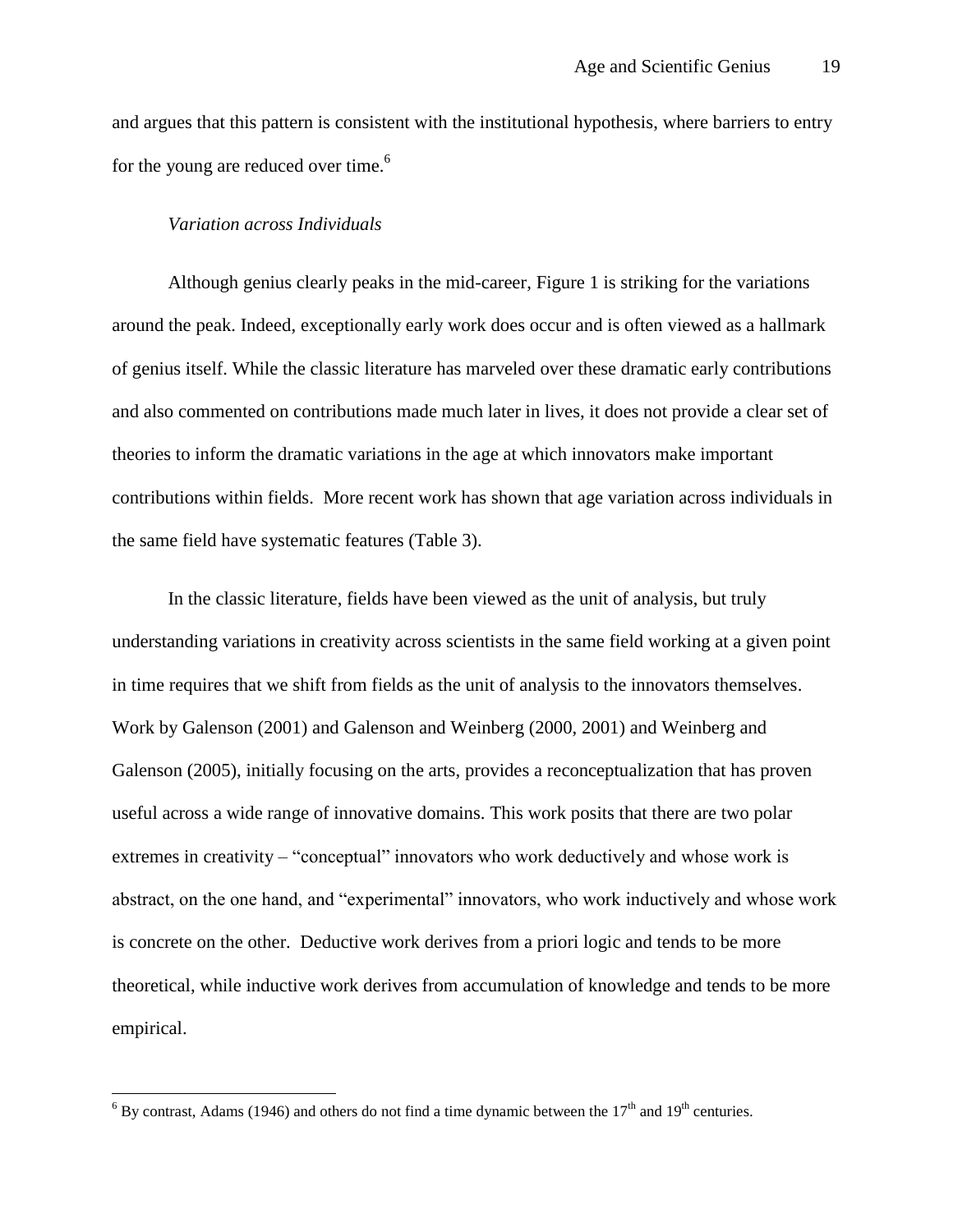This conceptual-experimental distinction has important implications for the timing of great innovations. Specifically, experimental work builds on accumulated knowledge, so it is natural that great experimental innovators would tend to do their most important work toward the end of their careers.

There are a number of reasons why great conceptual work is more likely to be done at the outset of the career. First, because conceptual innovators do not need to accumulate large amounts of experience in order to make their contributions, conceptual innovators can produce great contributions early in their careers. Second, the most important conceptual work typically involve radical departures from existing paradigms, and the ability to identify and appreciate these radical departures may be greatest shortly after initial exposure to a paradigm, before it has been fully assimilated and before the individual has produced a large body of work that either rests upon or contributes to that paradigm.

The idea that younger researchers are more willing and/or able to make radical departures from convention is widely held. Perhaps most vividly, Max Planck wrote in his *Scientific Autobiography*, "A new scientific truth does not triumph by convincing its opponents and making them see the light, but rather because its opponents eventually die, and a new generation grows up that is familiar with it." Sigmund Freud echoes this point in his *Civilization and its Discontents* saying, "the conceptions I have summarized here I first put forward only tentatively, but in the course of time they have won such a hold over me that I can no longer think in any other way."<sup>7</sup> Dietrich and Srinivasan (2007) provide interesting cognitive evidence along these lines; however, evidence for Planck's Principle is more generally mixed. Weinberg (2007) finds

 $\overline{\phantom{a}}$ 

 $<sup>7</sup>$  In addition to these cognitive arguments, there are also obvious institutional reasons why an older researcher</sup> whose previous work may have contributed to or rely upon a paradigm may be reluctant to its overthrow.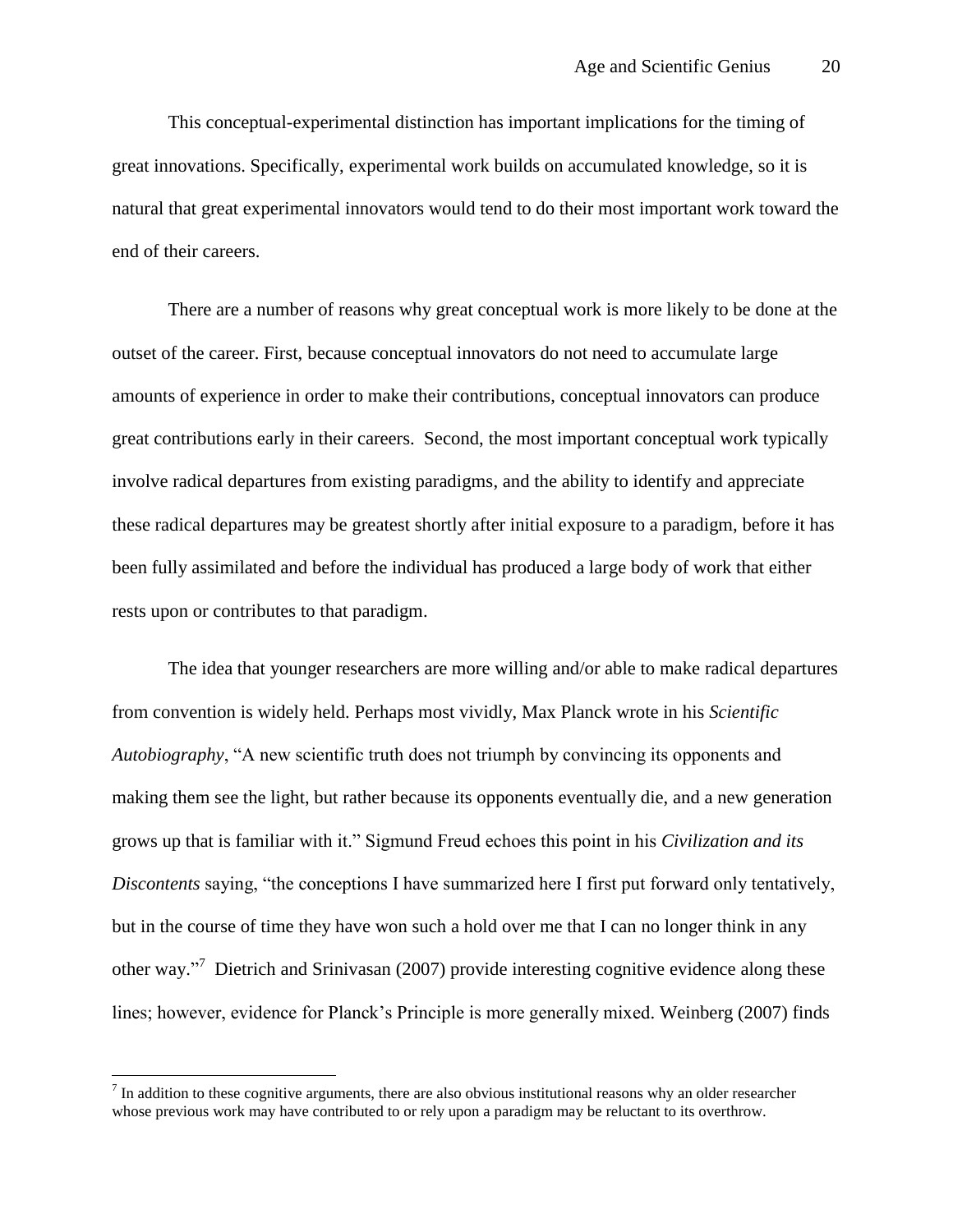that the researchers who made important contributions to the development of the human capital paradigm in labor economics were more likely to have been exposed to it as graduate students, but that their contributions are not necessarily at young ages. A small literature also studies the related question of how age predicts the *adoption* of revolutionary scientific ideas. The few studies looking at this topic tend to find mixed evidence, which also may call into question Planck's Principle. Hull, Tessner, and Diamond (1978) found older scientists as fast to accept Darwin's evolutionary theory as younger scientists. Messeri (1988) in studying the adoption of plate tectonics found that first adopters were primarily older scientists. Diamond (1980) found a minor role of age in explaining the adoption of cliometrics in economics.

While the evidence on Planck's Principle is mixed, there does to appear to be a more basic and robust tendency for conceptual innovators to make their most important contributions quite early in their careers. To examine how the nature of work is related to the age of contributions, one can classify researchers based on whether their work is empirical or theoretical. This split is quite crude because conceptual innovators can do empirical work (empirical work by conceptual innovators frequently takes the form of highly-structured tests of theories) and experimental innovators can make important theoretical innovations (typically deriving from empirical work they or others have done), but can still provide some information. Figure 4A presents separate profiles for Nobel laureates whose Prize-winning work was theoretical compared to those whose Prize-winning work was empirical. The differences are considerable, with the empirical researchers doing their Prize-winning work 4.6 years later (at 39.9 years of age compared to 35.3 years). Theoretical work is more common in physics than in chemistry or in, in turn, medicine / physiology and these differences may account for some of the differences between the fields. To address this issue, Figure 4 panels B, C, and D report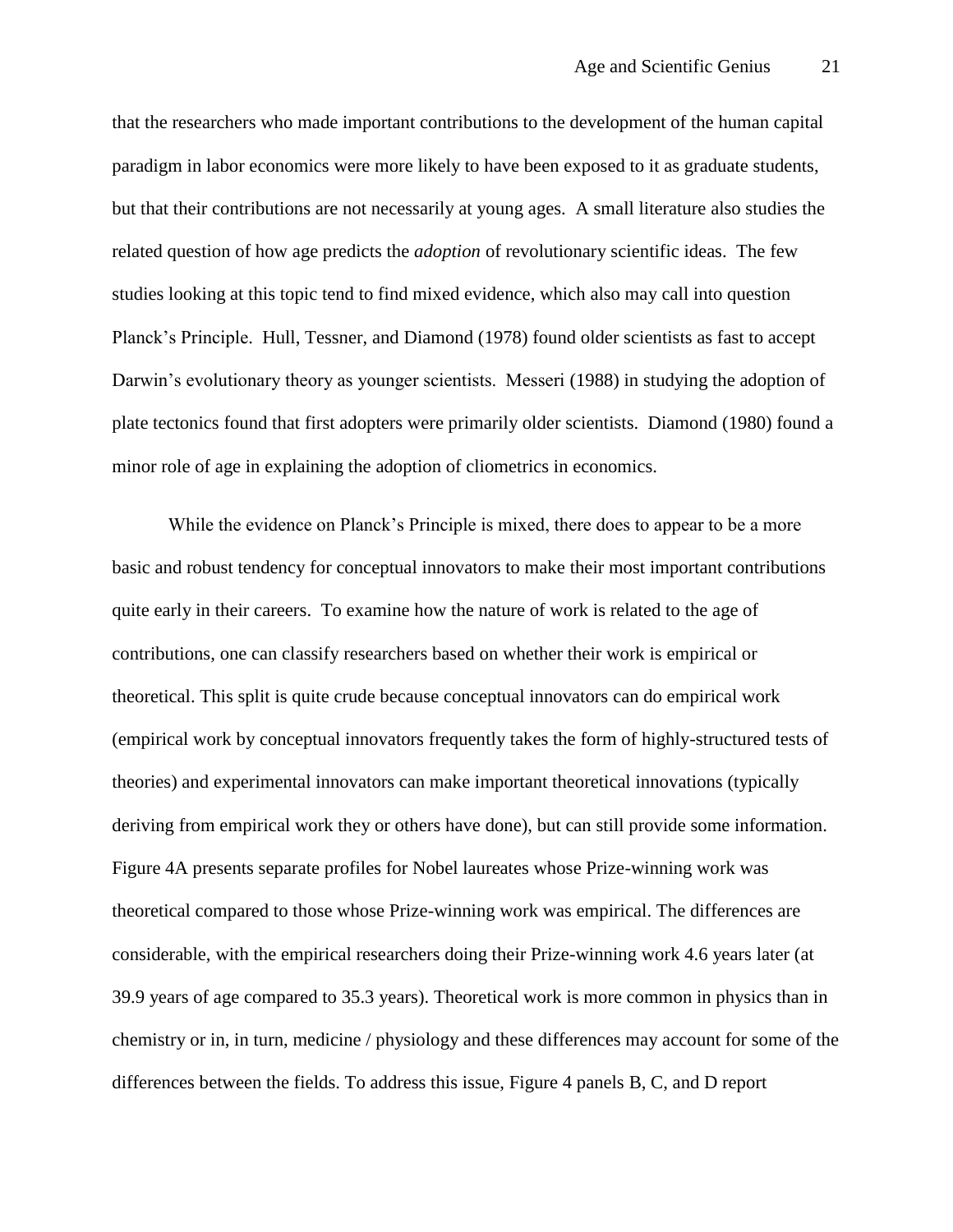estimates for each of the fields. The gaps for chemistry and physics are quite large, but few medical / physiological scientists receive the Prize for theoretical work. Thus, we find substantial differences between theorists and empiricists within the same field.<sup>8</sup>

Weinberg and Galenson (2005) identify conceptual and experimental innovators in economics using a richer, continuous index. Economics is an attractive discipline for this sort of analysis because publications vary widely, from conceptual work involving formal statements of theorems and their proof to experimental work involving detailed analysis of industries, markets, or countries. Nobel laureate economists were classified on a continuous scale based on the presence and frequency of these (and other) elements in the text of their primary publication(s). This analysis showed that the most conceptual laureate did his most important work at 32.5 years of age compared to 53.2 for the most experimental, a difference of 20.7 years. Thus, rich classifications can generate very large differences in the age at which people make important scientific breakthroughs.

This line of work has a number of other implications, which are consistent with empirical observation. "One hit wonders" who make dramatic contributions at the outset of their careers, not reaching that level ever again are typically conceptual (Galenson, 2005). Because the most conceptual innovators do their most important work shortly after being exposed to a paradigm, they have an incentive to shift their focus across lines of work (Weinberg and Galenson, 2005). Moreover, within each line of work, their early works will tend to be more important than later works. On the other hand, experimental innovators should tend to work on related questions for

<sup>&</sup>lt;sup>8</sup> Jones and Weinberg (2011) further show that these differences are robust to controls for the time that the work was done.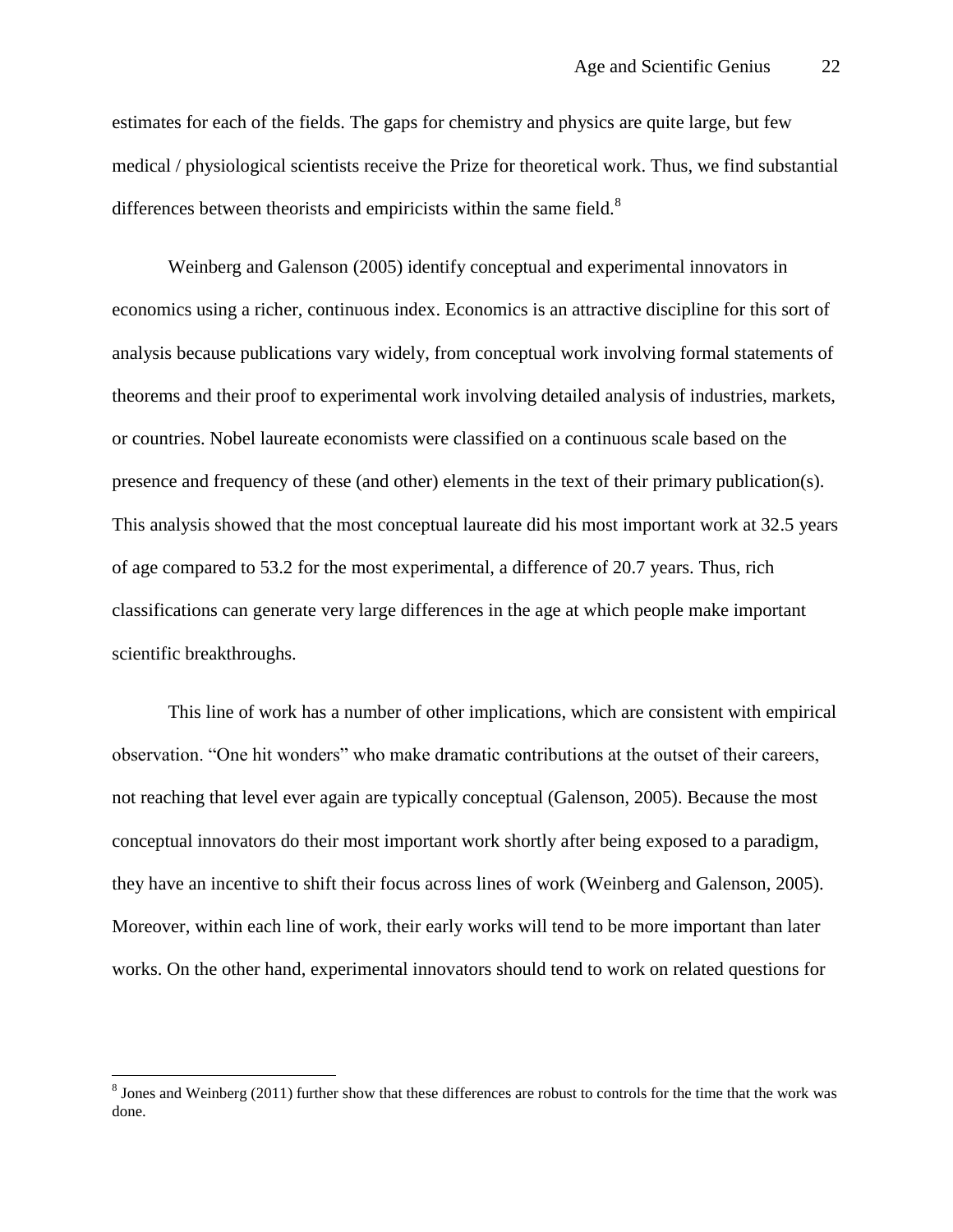the extended periods of time necessary to accumulate the knowledge necessary to do important work.

While this approach places individual innovators at the forefront, it can also help inform differences in the central tendencies across fields. The earlier peaks in the average age at which work is done in abstract fields such as mathematics of physics are consistent with these fields favoring conceptual innovators, who tend to do their best work at earlier ages compared to more concrete fields such as medicine or history, which tend to favor late-peaking experimental innovators. At the same time, looking at 23 creative writers, Simonton [2007] shows that domains are an important independent determinant of age at best work even controlling for whether a writer was conceptual or experimental. This approach based on individual patterns of creativity can also illuminate the field-level dynamics discussed above. Thus, the development of a new scientific paradigm is largely theoretical while building the body of empirical work to refine and test a paradigm is more experimental. So, as knowledge accumulates in the wake of a paradigm shift, we expect ages to increase. Thus, there are reasons to believe the emphasis placed on the different types of work will vary over time and do so both systematically and in a way that is distinct from yet highly complementary to that implied by knowledge accumulation.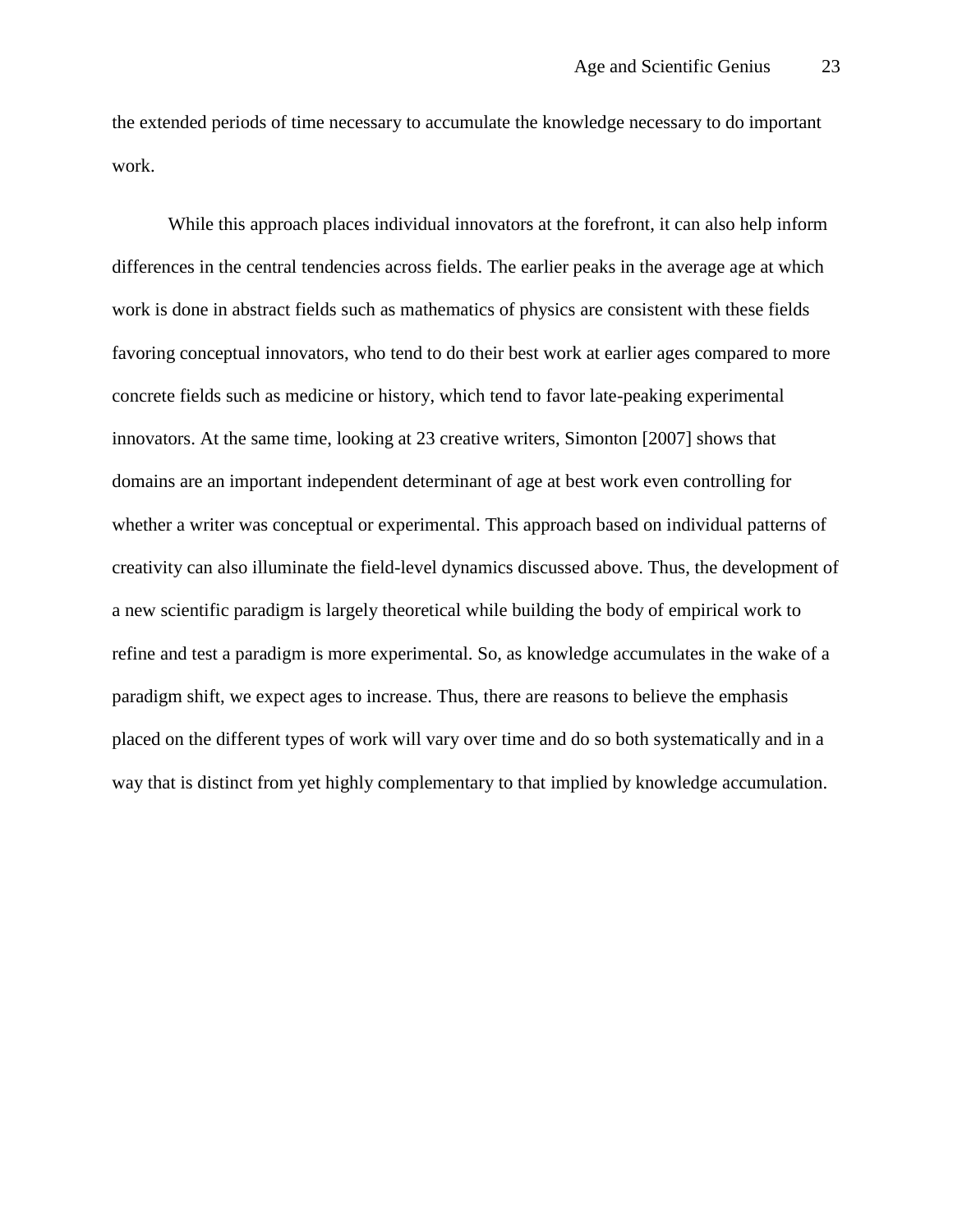

Figure 4. Differences in Lifecycle Creativity between Theorists and Experimentalists among Nobel Laureates

(Source: Authors' Calculations).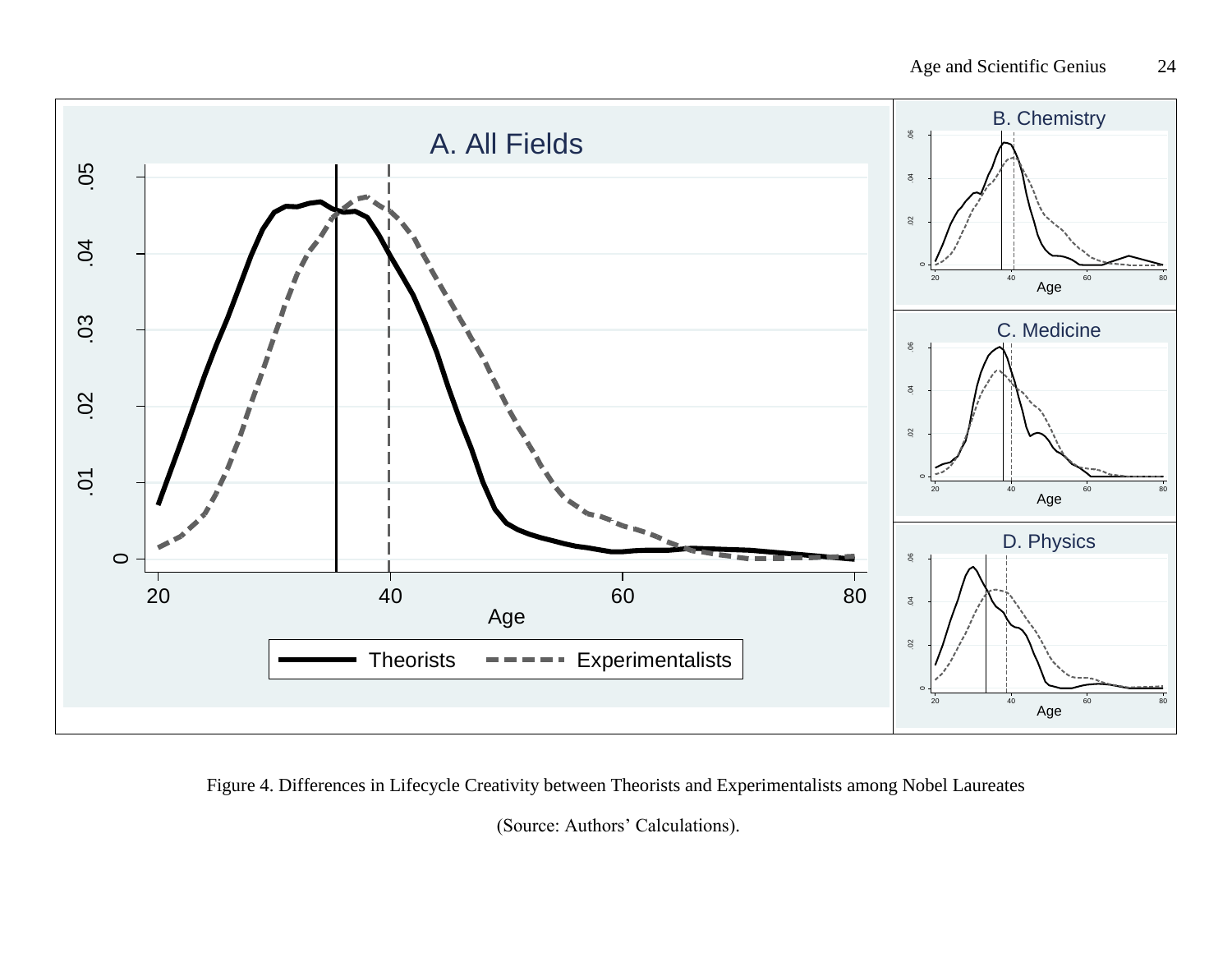## *Field Differences, Reconsidered*

Given that the relationship between age and great contributions varies substantially over time and across individuals, it is worth reconsidering whether there truly are persistently "younger" versus "older" fields, and whether field differences can be more closely mapped into underlying theories of age and creativity.

Jones and Weinberg (2011) re-examine the age-achievement relationship across fields, looking again at all Nobel Prize winning contributions. This study finds that variation in the mean age of great achievement is five times greater over time than across fields. Moreover, the dynamics within fields are so large that the "classic" ordering -- where physics laureates appear younger at the time of their breakthrough than laureates in chemistry or medicine – is unstable. Since 1985, physics laureates are actually the oldest in making contributions compared to the other fields.

Jones and Weinberg (2011) focus particularly on  $20<sup>th</sup>$  century physics. Due to the development of quantum physics, the centerpiece of Kuhn's well-known work on revolutions,  $20<sup>th</sup>$  century physics provides a useful laboratory for studying how innovation varies over the life-cycle. Starting with Planck's introduction of quanta in 1900, physics experienced a period where a small number of existing empirical puzzles appeared to both reject classical physics yet remain beyond any satisfying alternative theory, a tension not resolved until the formulation of consistent theoretical foundations in 1925-1927. The theories presented in Section III provide distinct but complementary lenses through which to view how a scientific revolution will affect the age-creativity relationship.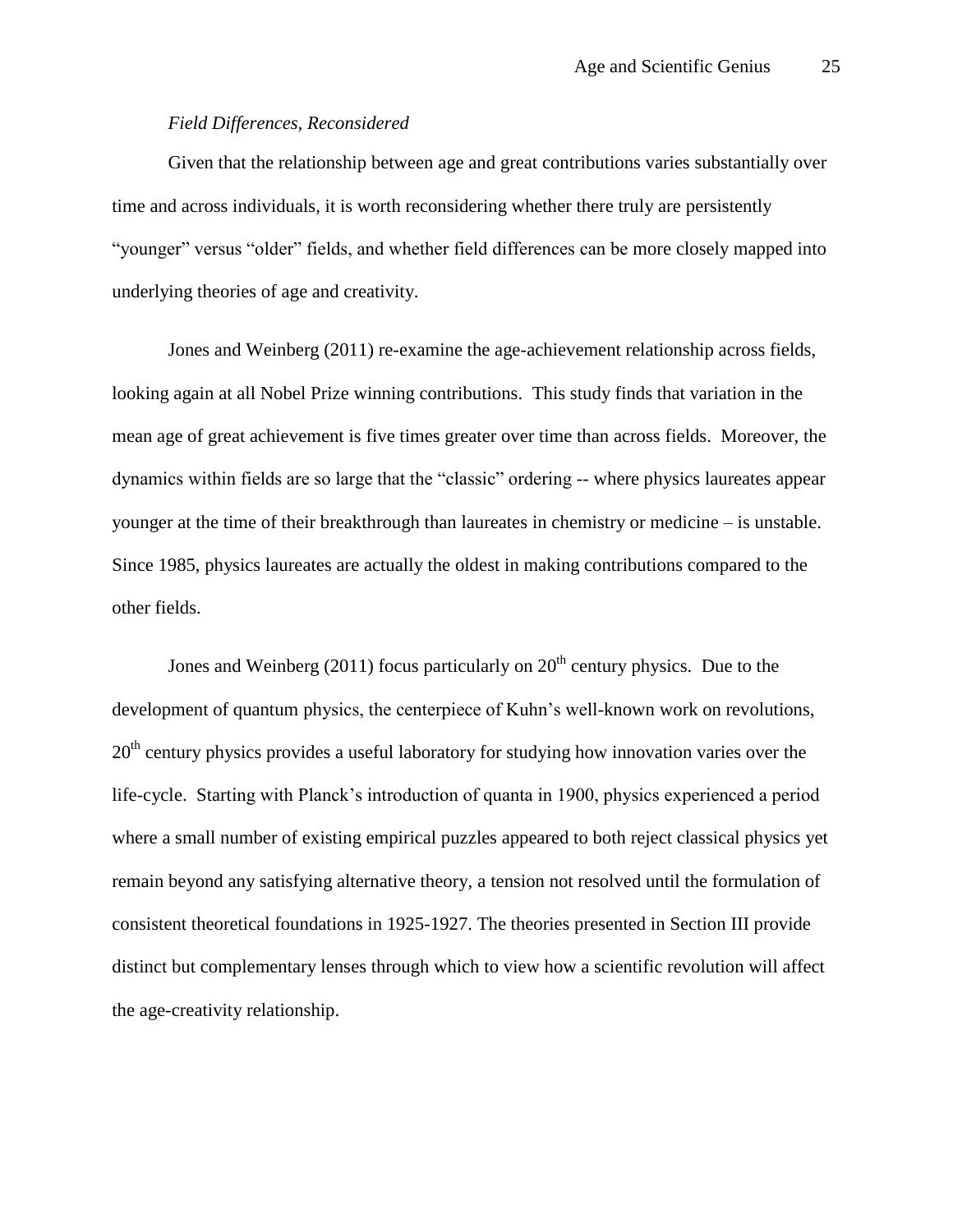

Figure 5. Age Dynamics in Physics and Underlying Correlates (Source: Jones and Weinberg 2011)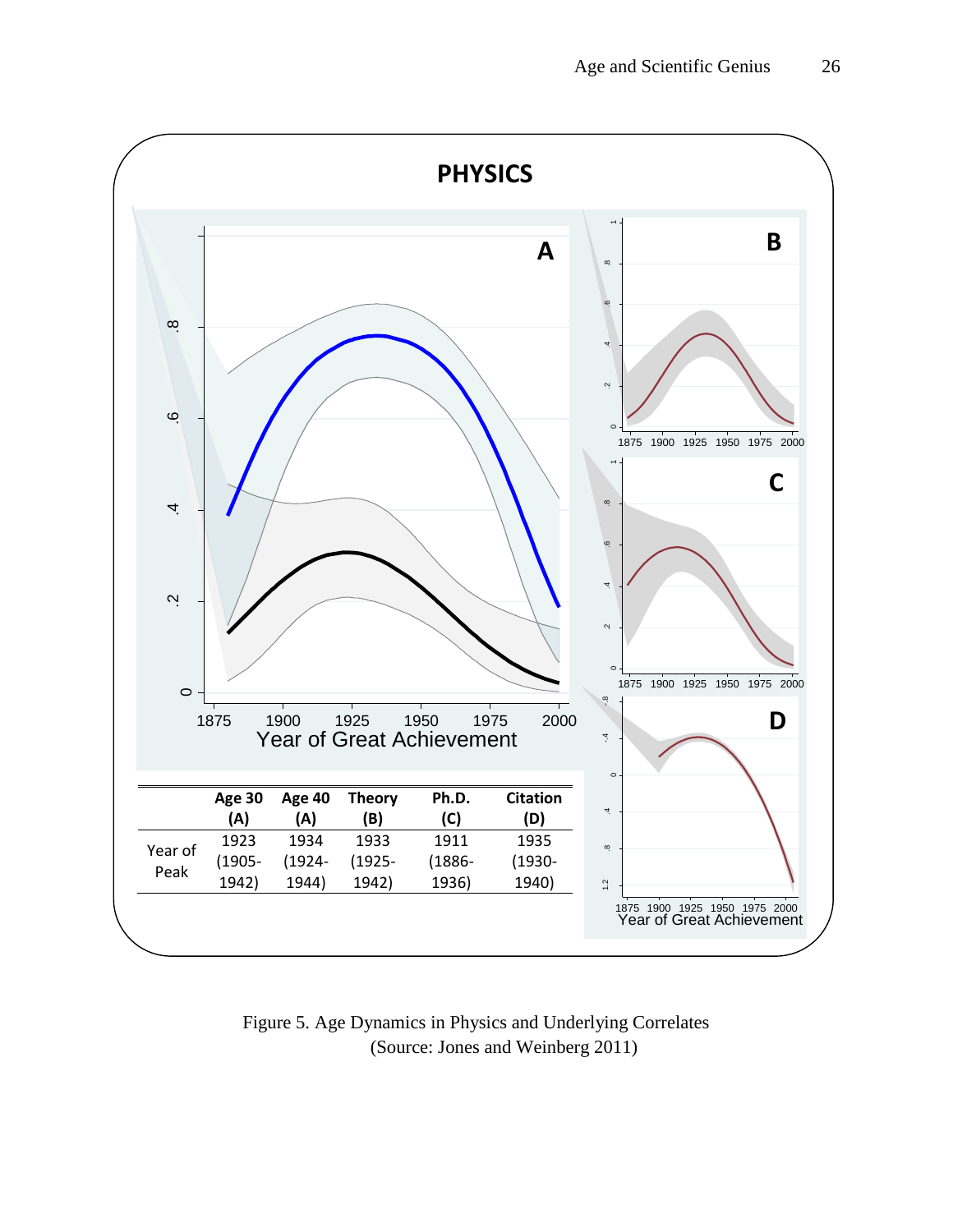First, the quantum mechanics revolution rendered large portions of physics less relevant. From the perspective of "burden of knowledge" theory, this shock allowed earlier-career contributions during the revolutionary period, after which knowledge accumulated within the new paradigm and the burden of knowledge rose again (Jones, 2003, 2009, 2010). Second, Kuhn also posits a novel interplay between empirical and theoretical work during revolutions. Specifically, he sees revolutions being precipitated by a mounting body of empirical anomalies that are not explicable in the prevailing paradigm. In Kuhn's formulation, a revolution takes place only when the theoretical work that can accommodates the accumulated anomalies is done. The revolution is then followed by empirical work elaborating the new framework. Thus, over the course of a revolution, focus shifts from relatively experimental empirical work to relatively conceptual theory and ultimately back to relatively experimental empirical work, which would imply an increase and then a decrease in the share of young contributions. Lastly, Planck's principle would indicate that people making contributions to the revolution should be relatively young, so the share of early-career contributions should have increased and then decreased.

The case of Werner Heisenberg illustrates the interplay of these factors. His contributions of matrix mechanics and the uncertainty principle, both coming by age 25, were conceptual in nature and, further, did not build from long training in classical physics. Indeed, Heisenberg famously almost failed his Ph.D. exams because he had little knowledge of classical electromagnetism (Cassidy, 1992).

As shown in Figure 5 Panel A, Jones and Weinberg (2011) show the expected initial increase in early-career contributions and subsequent decline looking at Nobel Laureates in physics over the course of the revolution. The study further relates these dynamics within fields to measures of the "burden of knowledge" and the prevalence of conceptual versus experimental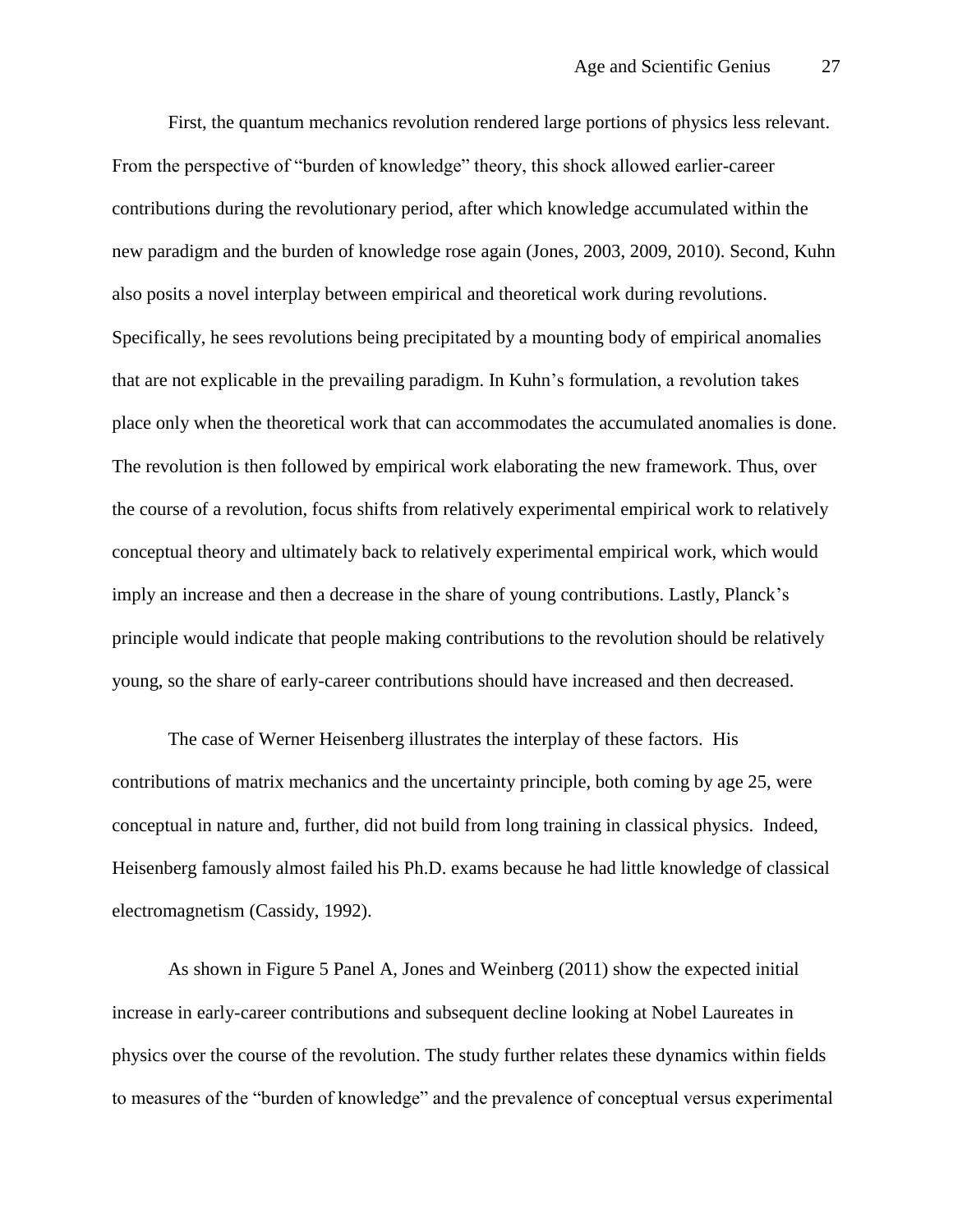work. As suggested in Figure 5, empirical proxies for these drivers are closely coincident with changes in achievement age. Namely, there are strong relationships between achievement age dynamics within fields and field-specific dynamics in (1) whether contributions are theoretical or empirical in nature (Fig. 5B), (2) Ph.D. age (Fig. 5C), and (3) backward citation age (Fig. 5D). The first measure operationalizes the distinction between conceptual and experimental work in creative-cognitive theory, and the latter two measures can proxy for training requirements and the stock of prior knowledge, as emphasized by burden of knowledge theory.

#### **IV. Discussion**

The relationship between age and scientific genius can also inform underlying mechanisms of creativity and scientific progress, which in turn raise a number of policy-relevant issues. These issues include the design of institutions that support scientists, the implications of aging populations, and the link between models of scientific discovery and economic growth. This section considers such implications in light of the facts and theories discussed above, and closes by considering important new avenues for research.

#### *Scientific and Technological Progress*

Consider scientific progress, taking Kuhn's classic description of scientific progress that emphasizes periods of normal science, featuring the accumulation and refinement of ideas, punctuated by occasional paradigm-shifting revolutions (Kuhn 1962). Interestingly, the facts and theories about age and creativity have several implications for these perspectives on scientific progress.

First, the burden of knowledge theory appears broadly consistent with a conception of normal science, where scientific and technical knowledge expands and deepens, raising the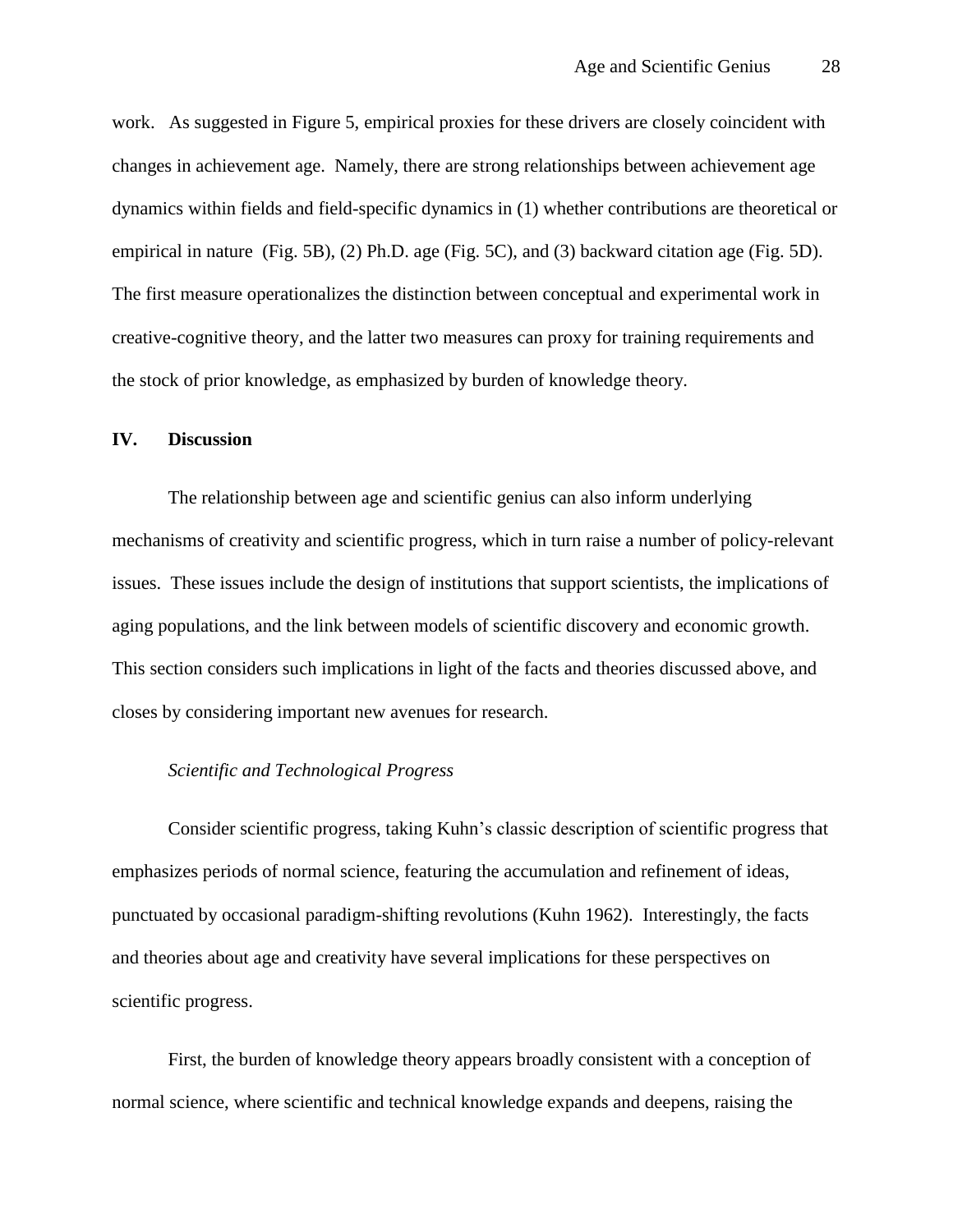educational burden on successive generations of scientists. Empirically, the broad tendency toward extending training phases and the commensurate decline in early life-cycle output over the  $20<sup>th</sup>$  Century may indicate that science is mostly "normal" in the Kuhnian sense. From the perspective of Kuhn, however, perhaps more interesting is the behavior of age and creativity during the quantum mechanics revolution (Jones and Weinberg, 2011). The marked decline in age at achievement and age at Ph.D. during this revolutionary period are consistent with a "reset" to the fundamental knowledge of the field, allowing easier access to the frontier by young people. Using the age at great scientific contribution (and high degree) to quantify the burden of knowledge, a reduction in relevant, extant knowledge appears to be hallmark of revolutions. In this sense, the age at great contribution may support a Kuhnian description of science and provide a valuable marker for identifying revolutions. But, as indicated, field-level revolutions appear rare based on these metrics.

A second application of age and creativity analysis bears on the overall *rate* of scientific and technological progress. Given the increasingly delayed start to the active innovative career, spending more time in training and less time being creative over the life cycle will limit the expected contributions of the individual, other things equal. There is, in effect, less time for the genius to act like one. This tendency thus suggests a truncation in innovative capacity.<sup>9</sup> Other things equal, the contributions of a given set of scientists would decline.

More subtly, the link between age and creativity may also affect the *direction* of scientific progress. Linking the conceptual versus experimental analysis of the age-achievement relationship with the burden of knowledge theory may have implications for the nature of great

 $\overline{\phantom{a}}$ 

 $9$  This early life-cycle truncation also generalizes beyond geniuses, extending to more ordinary innovators (Jones 2009).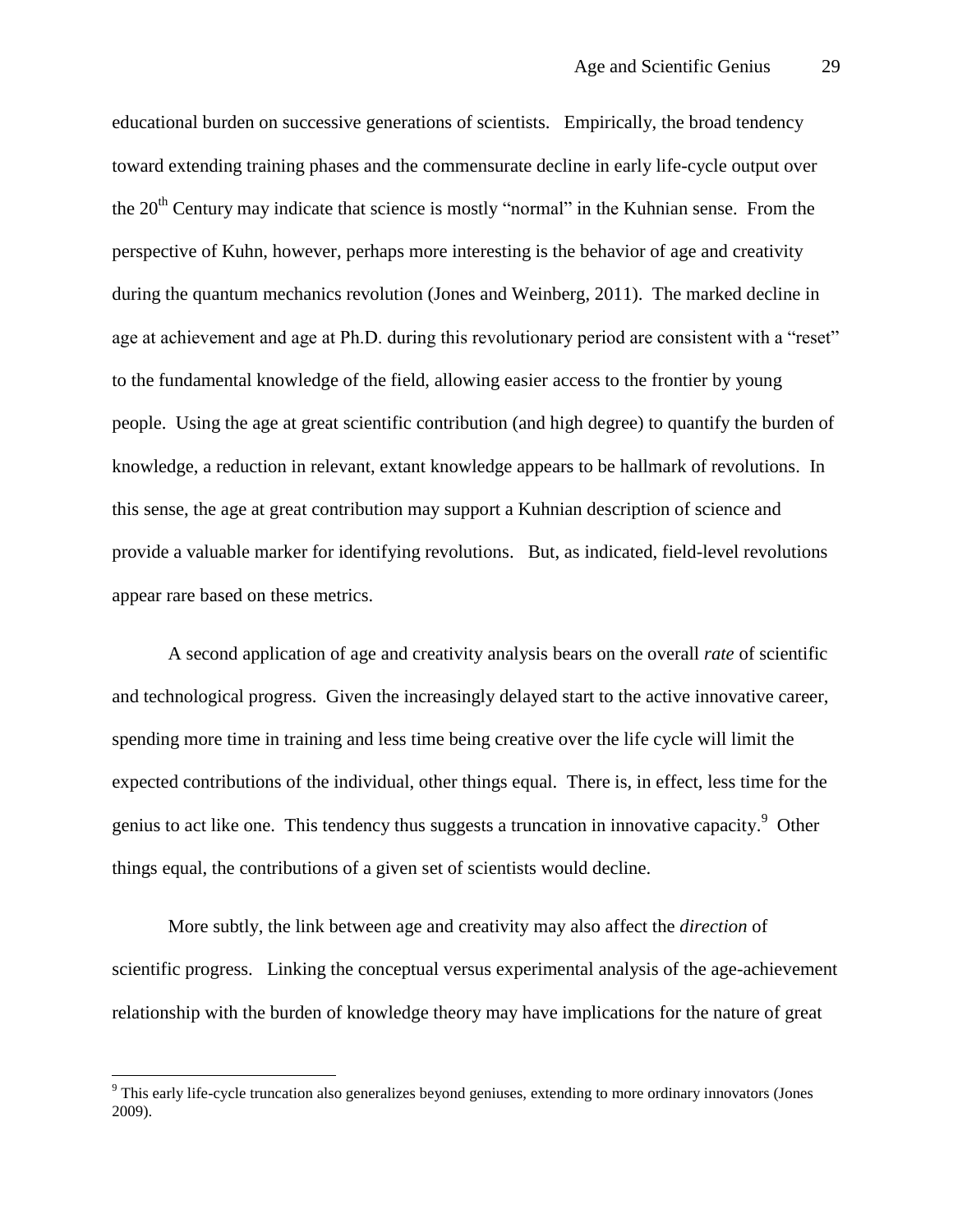achievements. In particular, if early life-cycle innovative capacity is increasingly truncated by training demands, then it is possible that the nature of achievements would shift from conceptual toward experimental reasoning. Thus contributions may become increasingly biased against deep, conceptual novelty. To the extent that youth, conceptual achievement, and revolutions are linked (see Section III), then the probability of revolutions may also be increasingly limited.

#### *Demographics*

Related issues involve demographics. The aging of populations in many countries, especially in countries that are traditional drivers of scientific advance, may also shift the mass of scientific effort increasingly away from conceptual contributions. This can happen naturally through the cognitive-creative mechanism of Weinberg and Galenson (2005) and also through sociological and political mechanisms that reinforce the interests of expanding numbers of older individuals at the expense of younger scientists. Thus, a similar shift in the direction of scientific progress, and the contributions of geniuses, may come from demographic change.

Significant effects may appear in the rate of scientific advance. Taking the tendency for great achievements to decline after middle age (Figure 1), a shift toward an older population may mean, most simply, fewer great contributions. Indeed, one of the salient features of Nobel Prize winners and great technological innovators over the  $20<sup>th</sup>$  century is that, while contributions at young ages have become increasingly rare, the rate of decline in innovation potential later in life has remained steep, offering no apparent compensation for the early life-cycle effect (Figure 1).

Such demographic trends, like the truncation in the early life-cycle, auger a decline in innovative output. That said, the number of minds engaged in scientific and technological advance continues to increase. Population increases globally, and the economic development of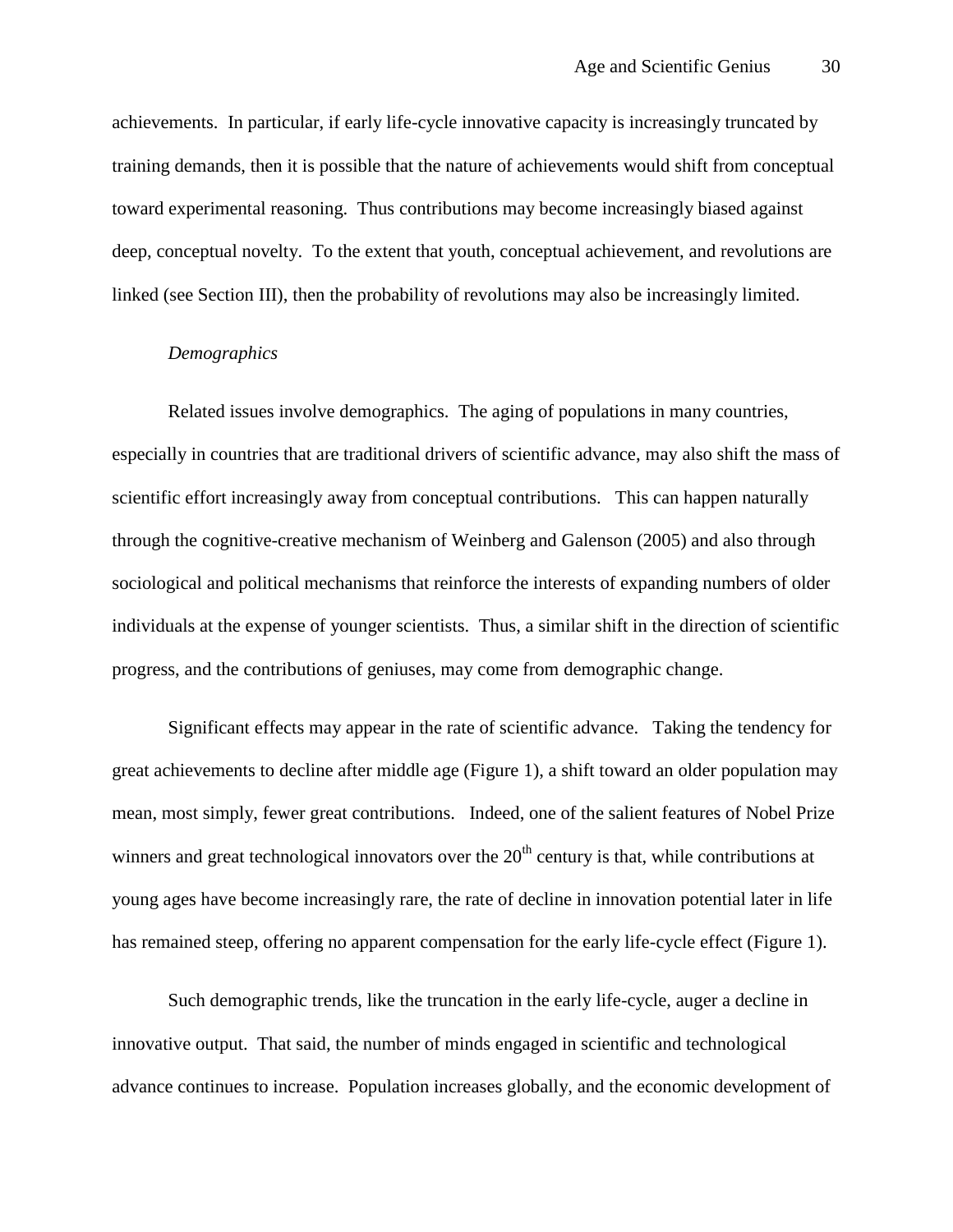many countries, such as China or India, bring increasing numbers of people into the collective scientific enterprise (Jones and Romer, 2010). On net, therefore, more minds may compensate for underlying challenges and actually serve to increase the rate of scientific and technological progress in the century ahead.

Lastly, a related aspect concerns centers of scientific advance around the world. Other things equal, countries with population distributions that center on middle age naturally become richer sources of active geniuses driving forward science and technology.<sup>10</sup> Of course, the phrase "other things equal" incorporates many things, including educational systems, population size, economic investments, political freedom, and the broader institutional support that provides the appropriate foundations for genius to appear and shine.

#### *Science Institutions*

 $\overline{\phantom{a}}$ 

A wide range of institutions interface with the age-creativity relationship. Given the extending training phase and delay to the start of innovative careers, one natural area of focus is education. One policy might simply encourage apparent geniuses to leave formal education behind.<sup>11</sup> This idea might seem well motivated if educational institutions were seen as inefficient, at least for geniuses. On the other hand, such a policy works against the mass of data showing that great innovations are rare at very young ages (even in antiquity and in environments where formal schooling was less developed), and it does not solve the underlying burden of knowledge problem, where creativity relies on combinations of extant knowledge that is increasingly profound. In this view, the appropriate response is not less education, but more

 $10$  See Hongzhou and Guohua (1985) for a historical analysis of national scientific leadership built on these lines. <sup>11</sup> For example, the Thiel Fellows program, where promising undergraduates are given \$100,000 to leave college and undertake active creative projects, rather than study, works on this margin.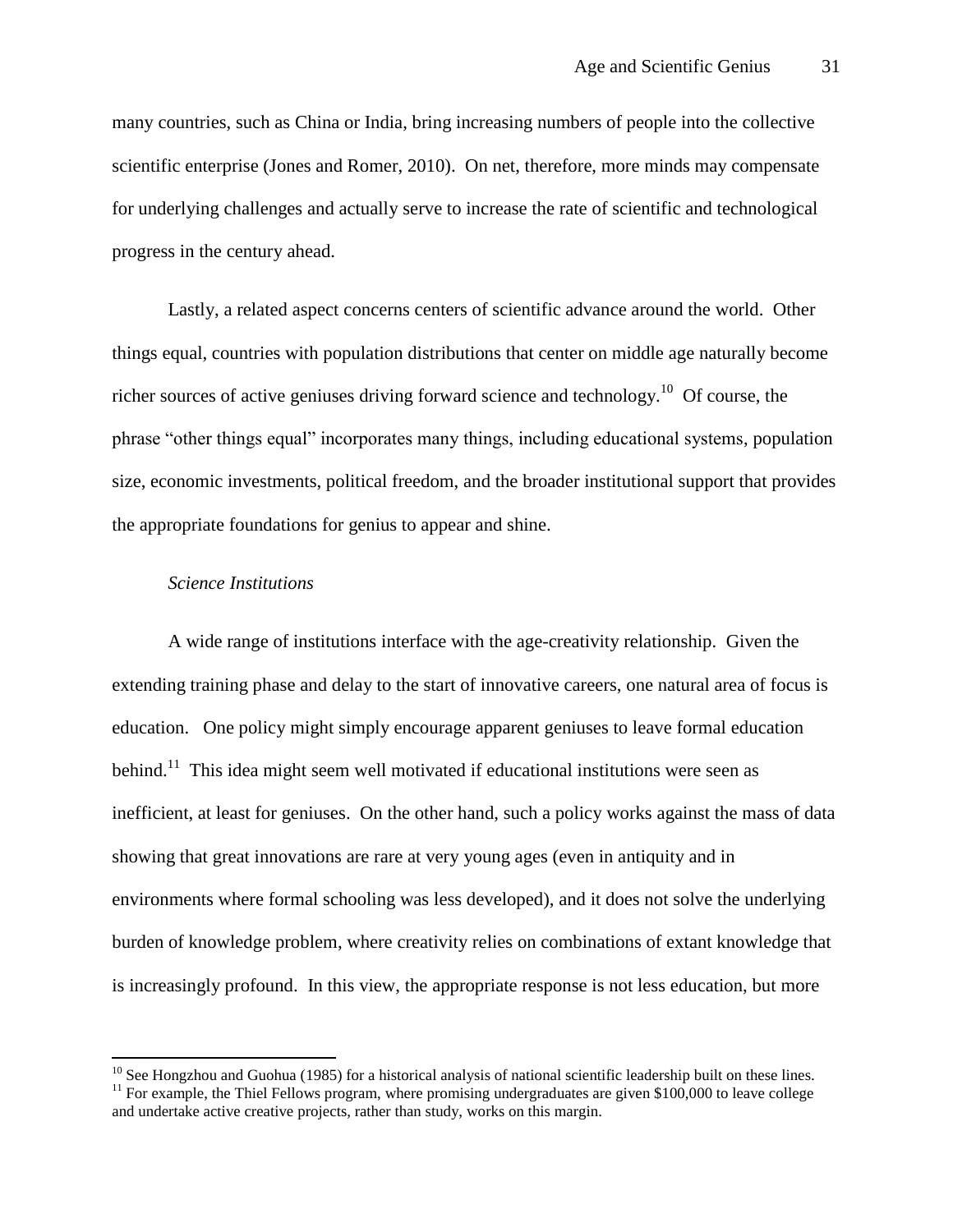efficient education – more knowledge acquisition per unit of training time -- throughout the early life cycle (Jones, 2011).

Moving beyond the full-time training phase, additional institutions come into play. If researchers spend more time reaching the research frontier even after completing their training, short tenure clocks may be less desirable. Short tenure clocks would also seem to favor fields where research can be performed more quickly and researchers whose work is more conceptual and abstract. In these ways, institutions may shape the research that is done and the researchers performing it. There has been some movement away from habilitation requirements and the chair system in the countries where they have existed. We suspect that this movement away from these institutions will allow greater creative freedom earlier in the career but note that people whose work is more experimental and those working in areas with greater knowledge burdens may derive less benefit from elimination of these institutions. Even in the US, where these institutions are not present, postdoctoral training periods are long in many fields. While we caution against attributing long postdocs exclusively to the increased knowledge burden and extended training requirements (for instance, post-doctorates may reflect the rise of big science and hierarchical research teams in some fields), slow early careers and long postdocs may not only limit early life-cycle autonomy and creativity, they may discourage potential students from entering the sciences in the first place (Jones, 2011).

#### *New research directions*

There are many open avenues in studying age and scientific genius. The shift from studies of the scientific enterprise as a whole or of entire fields to studies of individual researchers and the factors that govern their productivity marks a substantial break in approach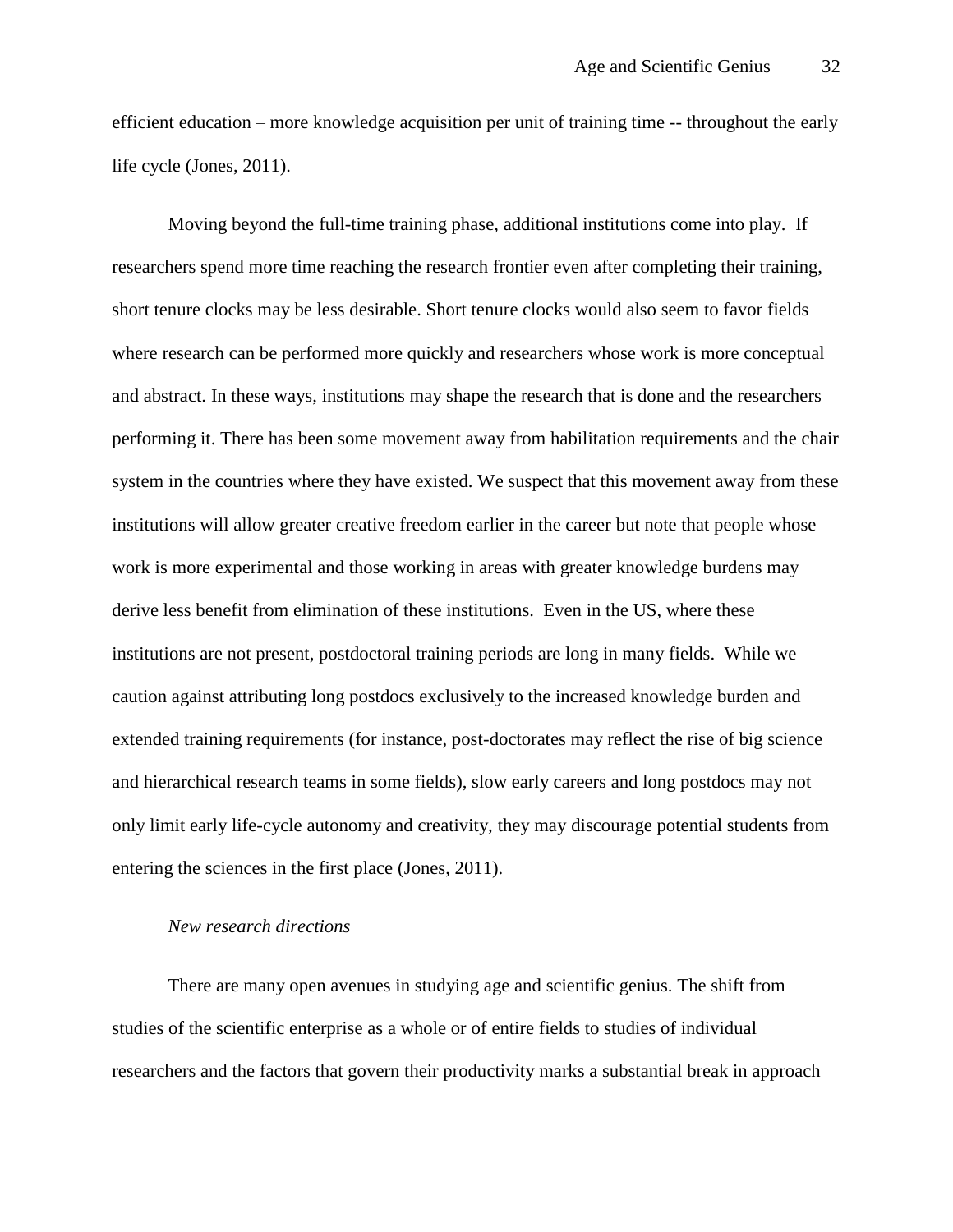that presents many new opportunities. Considerably more work is required to measure knowledge stocks, to identify revolutions, and to quantify the nature of individuals' research. Rapid improvements in information and computing tools may advance our understanding of the age-genius relationship and its implications. For instance, natural language processing algorithms can help quantify features of scientific publications (e.g. the vintage, novelty, and/or combinations of ideas in an article) to assess the nature of research contributions and how they vary over the life-cycle. Indeed, "big data" has great potential to greatly improve our understanding of many aspects of the careers of scientists.

More fundamentally, when one begins to think about creativity and genius as dynamic, individual processes rather than static aggregate processes, a wide range of additional topics emerge, including the implications of major life events. For instance, we know frustratingly little about how gender mediates the age-creativity relationship, nor how lifecycle events such as childbirth affect the age-creativity relationship for women or men. Nor do we understand the implications of formal retirement. A related, broader set of questions surround the socioeconomic and institutional contexts in which genius is most likely to emerge. For example, since 1965, two-thirds of all Nobel Prize winning research has been performed in the United States, yet only 5% of the world's population resides in the United States, which points strongly to context in understanding when and where genius is likely to express itself.

The decline of innovation potential in the later life-cycle remains an open question with many possible explanations (Section II) but currently no clear adjudication between them. Given the ever-growing population of older researchers, it is increasingly important to understand creativity and genius at the end of the research career.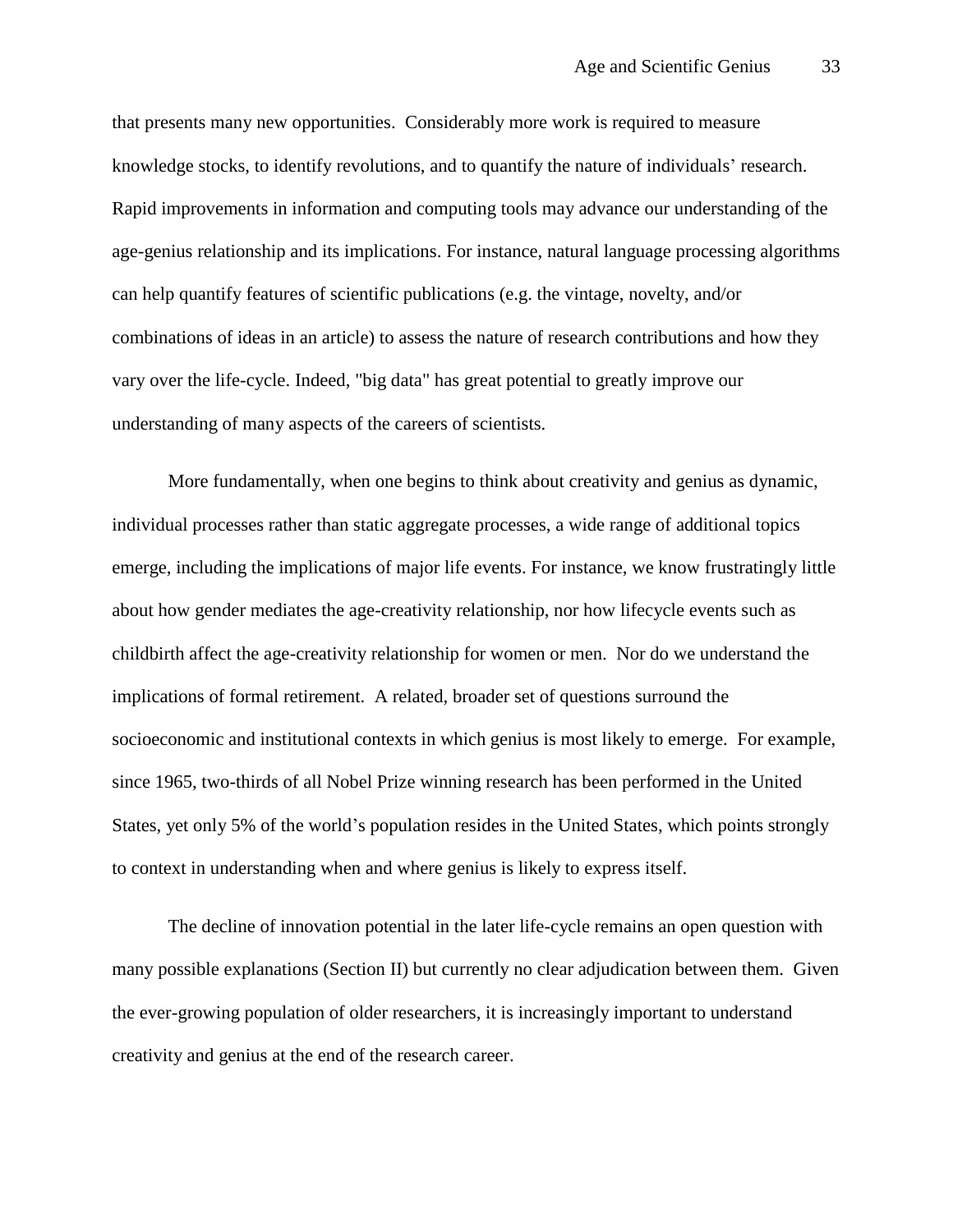#### **V. Conclusion**

Exploring the links between age and scientific genius is a subject of enduring fascination to scholars and the public alike. Formal studies are often surprising, both in their findings and in their broader implications. In contrast to common perceptions, most great scientific contributions are not the product of precocious youngsters but rather come disproportionately in middle age. Moreover, perceptions that some fields, such as physics, feature systematically younger contributions than others do not stand up to empirical scrutiny.

Age and scientific genius are empirically characterized by great variation across individuals and over time. This variation, increasingly emphasized in more recent scholarship, can be related to specific underlying theories of creativity and the progress of knowledge, including both the 'burden of knowledge' theory of Jones (2009) and the conceptualexperimental theory of Weinberg and Galenson (2005). Tests of additional theories, and increasingly detailed investigations of specific theories, await further scholarship. As discussed above, opportunities for new analyses abound.

The implications of these studies can step well beyond intrinsic interest in genius per se. The intersection of age and great achievements sheds light on a rich landscape, where creativity, knowledge, scientific progress, economic growth, demographics, and science institutions all intersect. As studies continue to reveal the forces at work in the age-creativity relationship, this broader landscape will continue to come into sharper focus.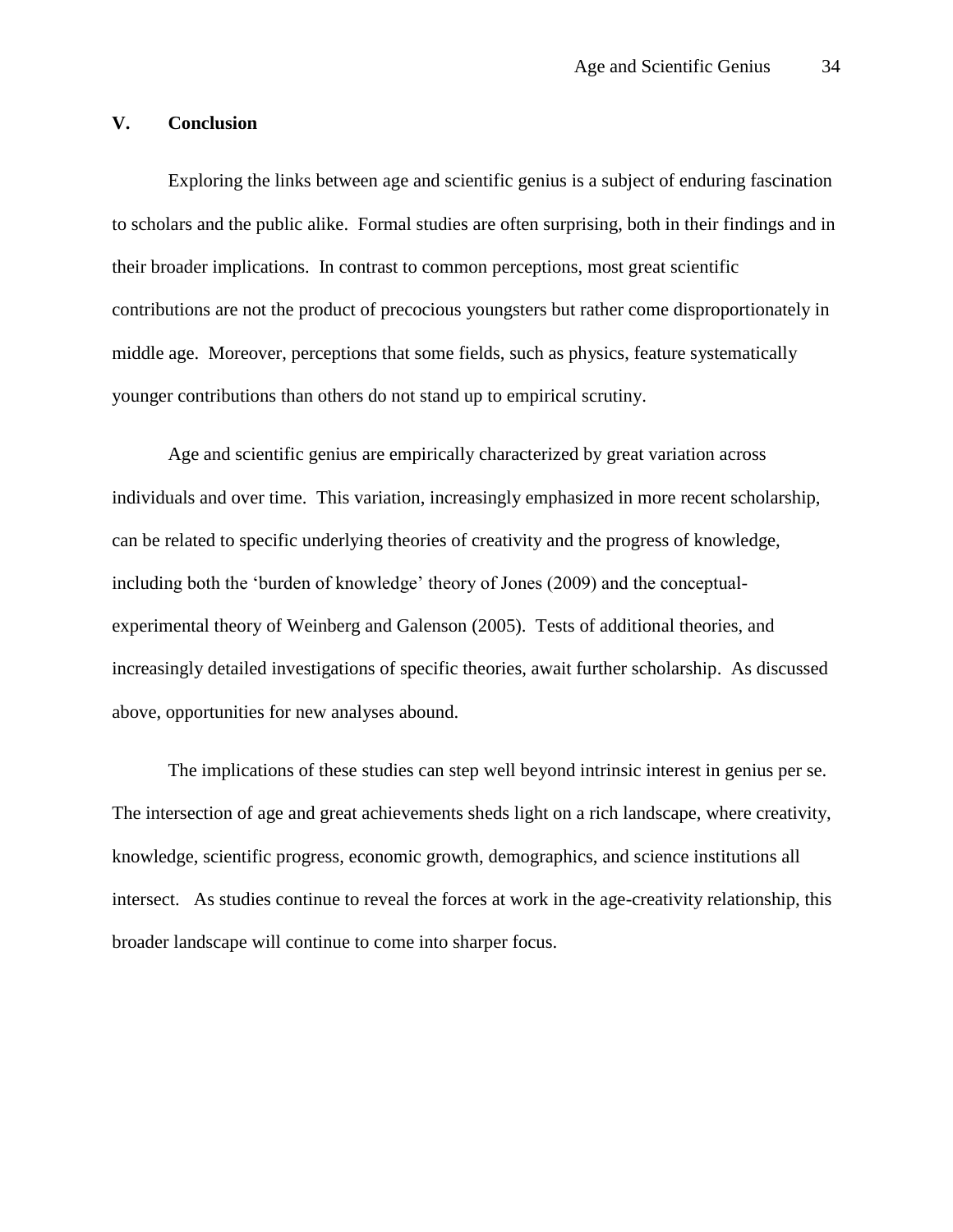#### **Acknowledgements**

Weinberg acknowledges support from NSF #1064220 and # 1348691 and NIA P01 AG039347.

#### **References**

- Adams, C. W. (1946). The age at which scientists do their best work. *Isis*, 166-169.
- Arrow, K. J. (1962). The economic implications of learning by doing. *The Review of Economic Studies*, *29*(3), 155-173.
- Bayer, A. E., & Dutton, J. E. (1977). Career age and research-professional activities of academic scientists: Tests of alternative nonlinear models and some implications for higher education faculty policies. *The Journal of Higher Education*, 48(3), 259-282.
- Beard, G. M. (1874, 1979). Legal responsibility in old age: based on researches into the relation of age to work*;* reprinted in *The "Fixed Period" Controversy: Prelude to Ageism*, Gerald J. Gruman, Ed. New York: Arno Press.
- Becker, G. S. (1964). *Human capital: a theoretical analysis with special reference to education.* National Bureau for Economic Research, Columbia University Press, New York and London.
- Becker, H.S. (1982). *Art Worlds*. Univ. of California Press, California.
- Ben-Porath, Y. (1967). The production of human capital and the life cycle of earnings. *The Journal of Political Economy*, *75*(4), 352-365.
- Blackburn, R. T., Behymer, C. E., & Hall, D. E. (1978). Research note: Correlates of faculty publications. *Sociology of Education*, 51(2): 132-141.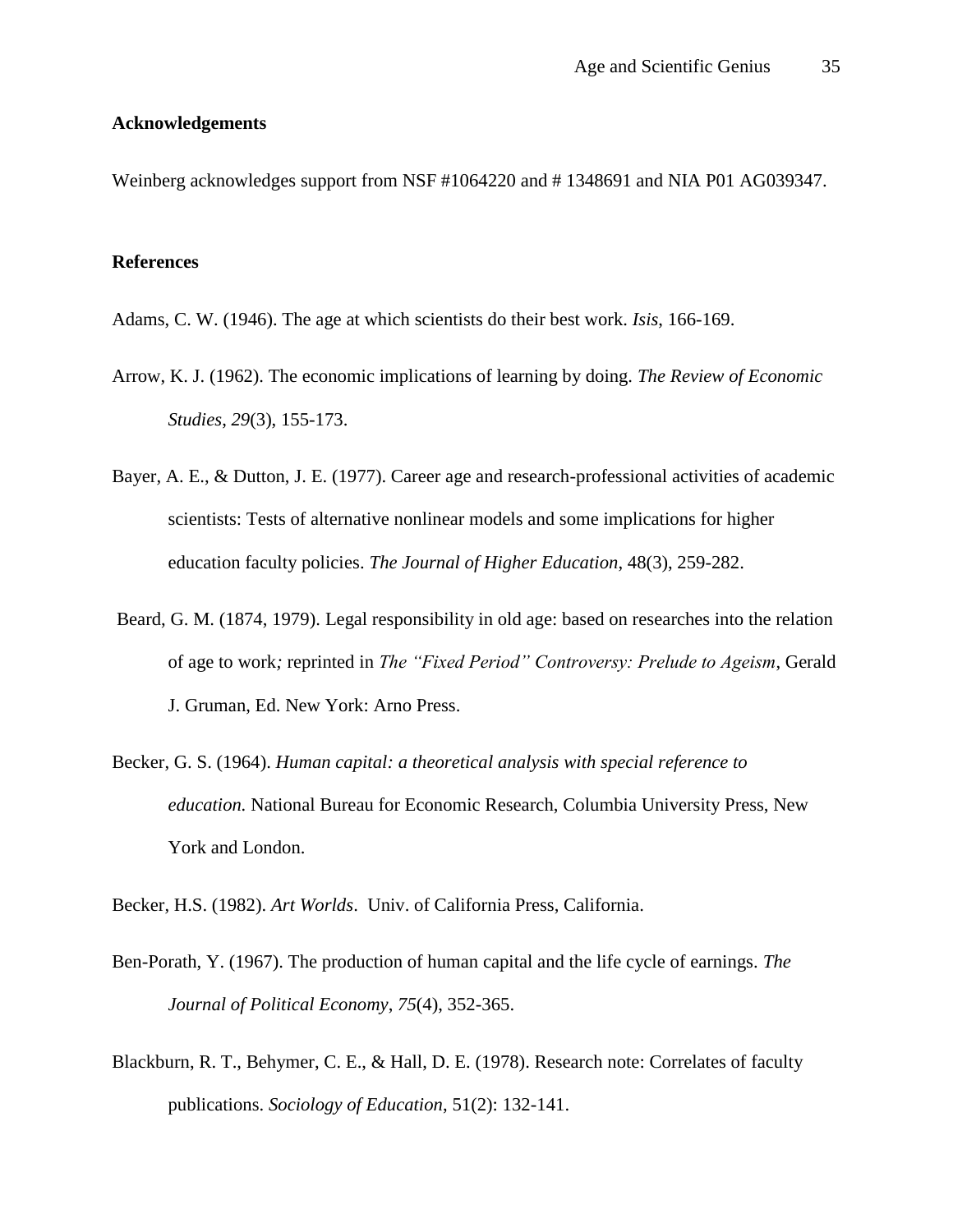- Cassidy, D. C. (1992). *Uncertainty: The Life and Times of Werner Heisenberg*. Freeman, New York.
- Currie, J., & Madrian, B. C. (1999). Health, health insurance and the labor market. *Handbook of Labor Economics*, *3*, 3309-3416.

Dennis, W. (1956). Age and productivity among scientists. *Science*, *123*(1956): 724-725.

- Diamond Jr, A. M. (1980). Age and the Acceptance of Cliometrics. *Journal of Economic History*, *40*(4), 838-841.
- Diamond, A. M. (1986). The life-cycle research productivity of mathematicians and scientists. *Journal of Gerontology, 41*(4), 520-525.
- Dietrich, A., & Srinivasan, N. (2007). The optimal age to start a revolution. *The Journal of Creative Behavior*, *41*(1), 54-74.
- Deary, I. J., Corley, J., Gow, A. J., Harris, S. E., Houlihan, L. M., Marioni, R. E., ... & Starr, J. M. (2009). Age-associated cognitive decline. *British medical bulletin*, *92*(1), 135-152.
- Ericsson, Karl A., and Andreas C. Lehmann (1996). Expert and Exceptional Performance: Evidence of Maximal Adaptation to Task Constraints. Annual Review of Psychology 47, 273–305.
- Feist, G. J. (2006). The development of scientific talent in Westinghouse finalists and members of the National Academy of Sciences. *Journal of Adult Development*, *13*(1), 23-35.

Freud, S. 1929. *Civilization and its Discontents*. London: Hogarth Press.

Galenson, D. W. (2001). *Painting outside the Lines*. Cambridge: Harvard University Press.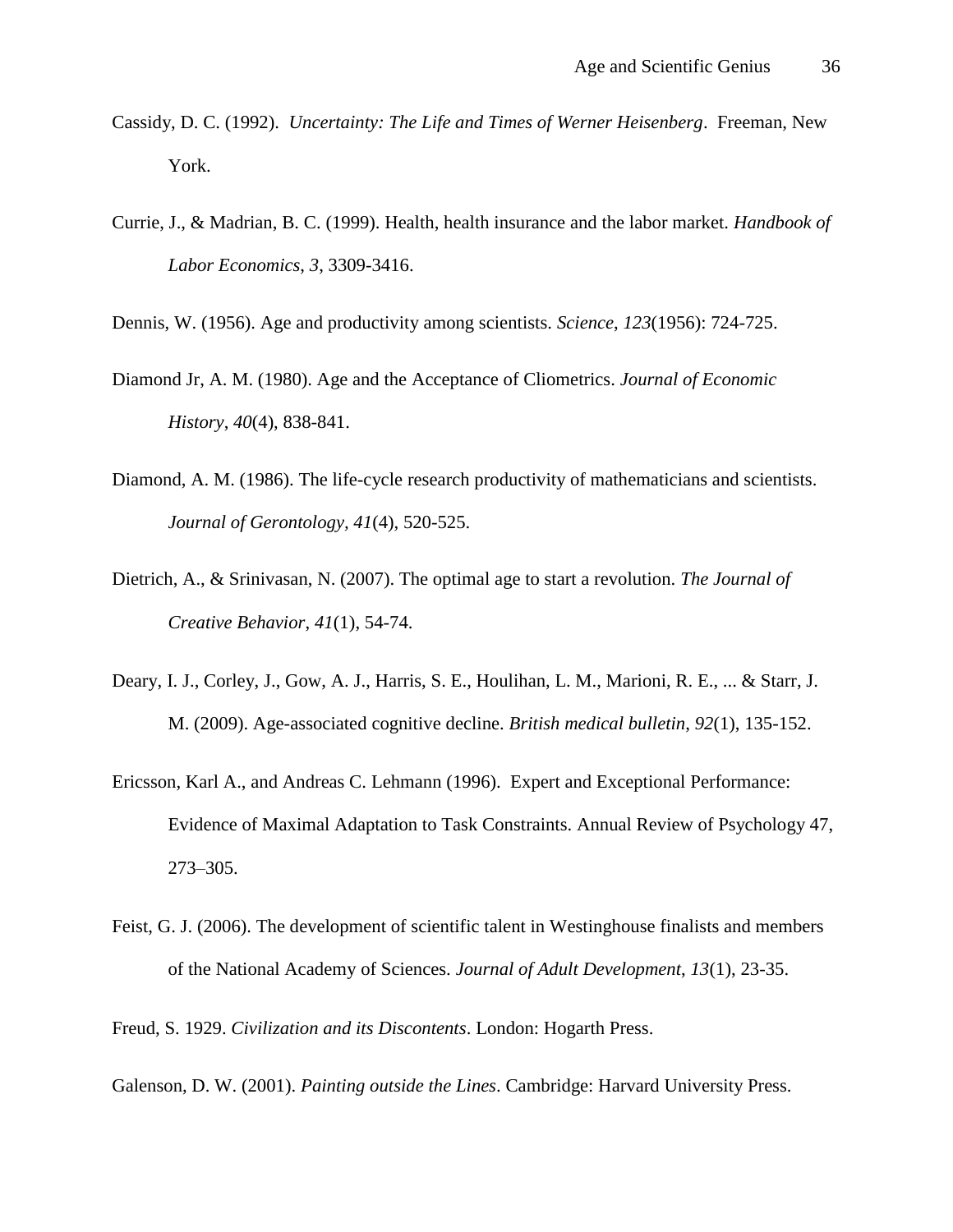- Galenson, D. W., & Weinberg, B. A. (2000). Age and the quality of work: the case of modern American painters. *Journal of Political Economy, 108*(4), 761-777.
- Galenson, D. W., & Weinberg, B. A. (2001). Creating modern art: The changing careers of painters in France from impressionism to cubism. *The American Economic Review*, *91*(4), 1063-1071.
- Galenson, D. W. (2005). One hit wonders: why some of the most important works of modern art are not by important artists. *Historical Methods*, 38(3), 101–117.
- Hoisl, K. (2007). A closer look at inventive output-The role of age and career paths. *Munich School of Management Discussion Paper*, (2007-12).
- Hongzhou, Z., & Guohua, J. (1985). Shifting of World's scientific center and scientists' social ages. *Scientometrics*, *8*(1), 59-80.
- Hull, D. L., Tessner, P. D., & Diamond, A. M. (1978). Planck's principle. *Science*, *202*(717), 295.
- Jones, B. F. (2003). Essays on Innovation, Leadership, and Growth. Ph.D. Thesis, Massachusetts Institute of Technology.
- Jones, B. F. (2009). The Burden of Knowledge and the Death of the Renaissance Man: Is Innovation Getting Harder? *The Review of Economic Studies*, 76(1), 283-317.
- Jones, B. F. (2010). Age and great invention. *The Review of Economics and Statistics*, *92*(1), 1- 14.
- Jones, B. F. (2011). As Science Evolves, How Can Science Policy? *Innovation Policy and the Economy*, *11*, 103-131.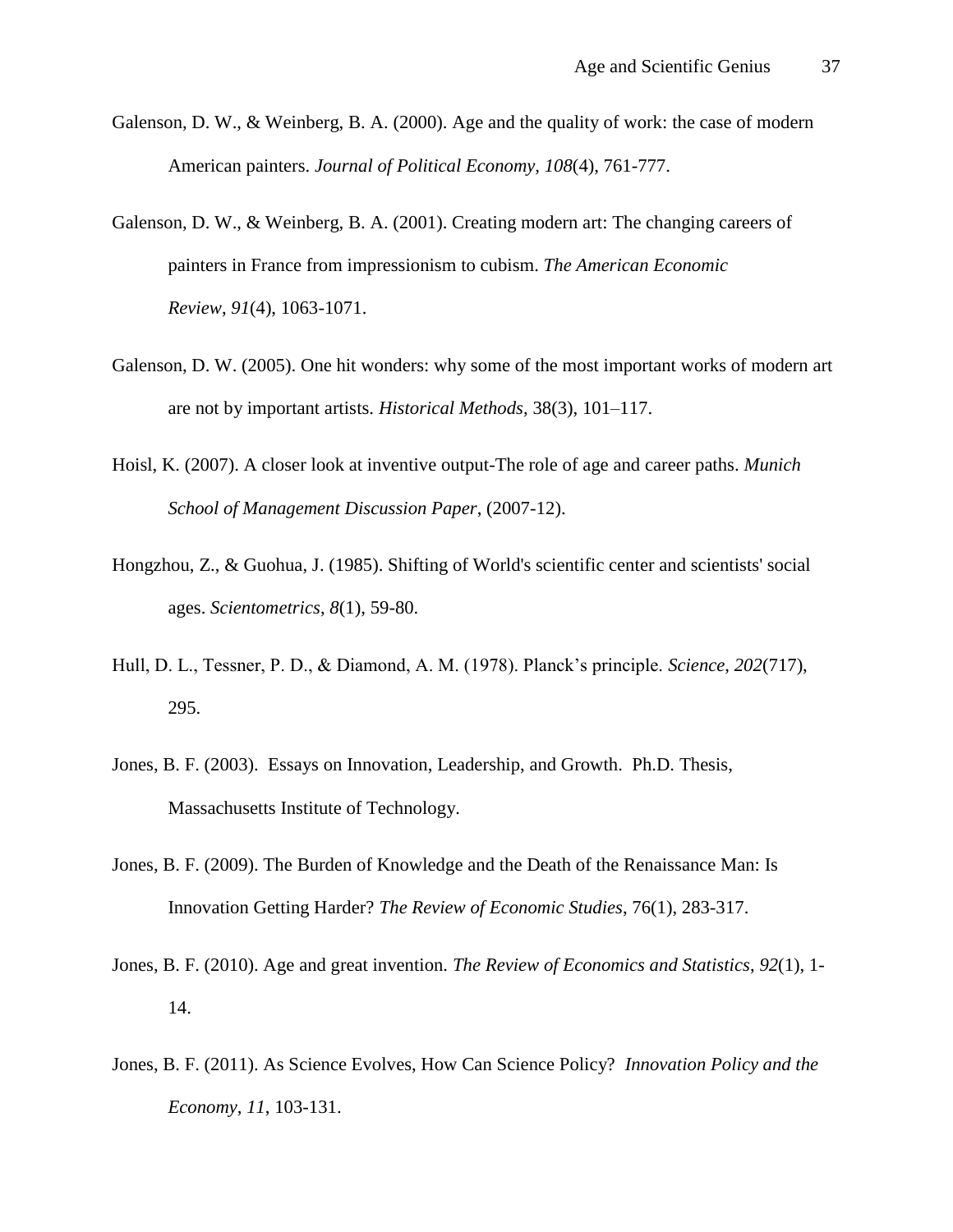- Jones, B. F., & Weinberg, B. A. (2011). Age dynamics in scientific creativity. *Proceedings of the National Academy of Sciences*, *108*(47), 18910-18914.
- Jones, C. I., & Romer, P. M. (2010). "The New Kaldor Facts: Ideas, Institutions, Population, and Human Capital." *American Economics Journal: Macroeconomics. 2*(1): 224-245*.*
- Kanazawa, S. (2003). Why productivity fades with age: The crime–genius connection. *Journal of Research in Personality*, *37*(4), 257-272.
- Kellner, D. (1940), *Redders der Meschheid, doktoren als Nobelprijswinnaars*, Amsterdam. (as referenced in Moulin 1955)
- Kuhn, T. S. (1962). *The structure of scientific revolutions*. Chicago: University of Chicago Press.

Lehman, H. C. (1953). *Age and Achievement.* Princeton: Princeton University Press.

- Lehman, H. C. (1966). The psychologist's most creative years. *The American Psychologist*, *21*(4), 363.
- Levin, S. G., & Stephan, P. E. (1991). Research productivity over the life cycle: Evidence for academic scientists. *The American Economic Review, 81*(1), 114-132.
- Lyons, J. (1968). Chronological age, professional age, and eminence in psychology. *The American Psychologist*, *23*(5), 371.
- Matthews, K. R., Calhoun, K. M., Lo, N., & Ho, V. (2011). The aging of biomedical research in the United States. *PloS one*, *6*(12), e29738.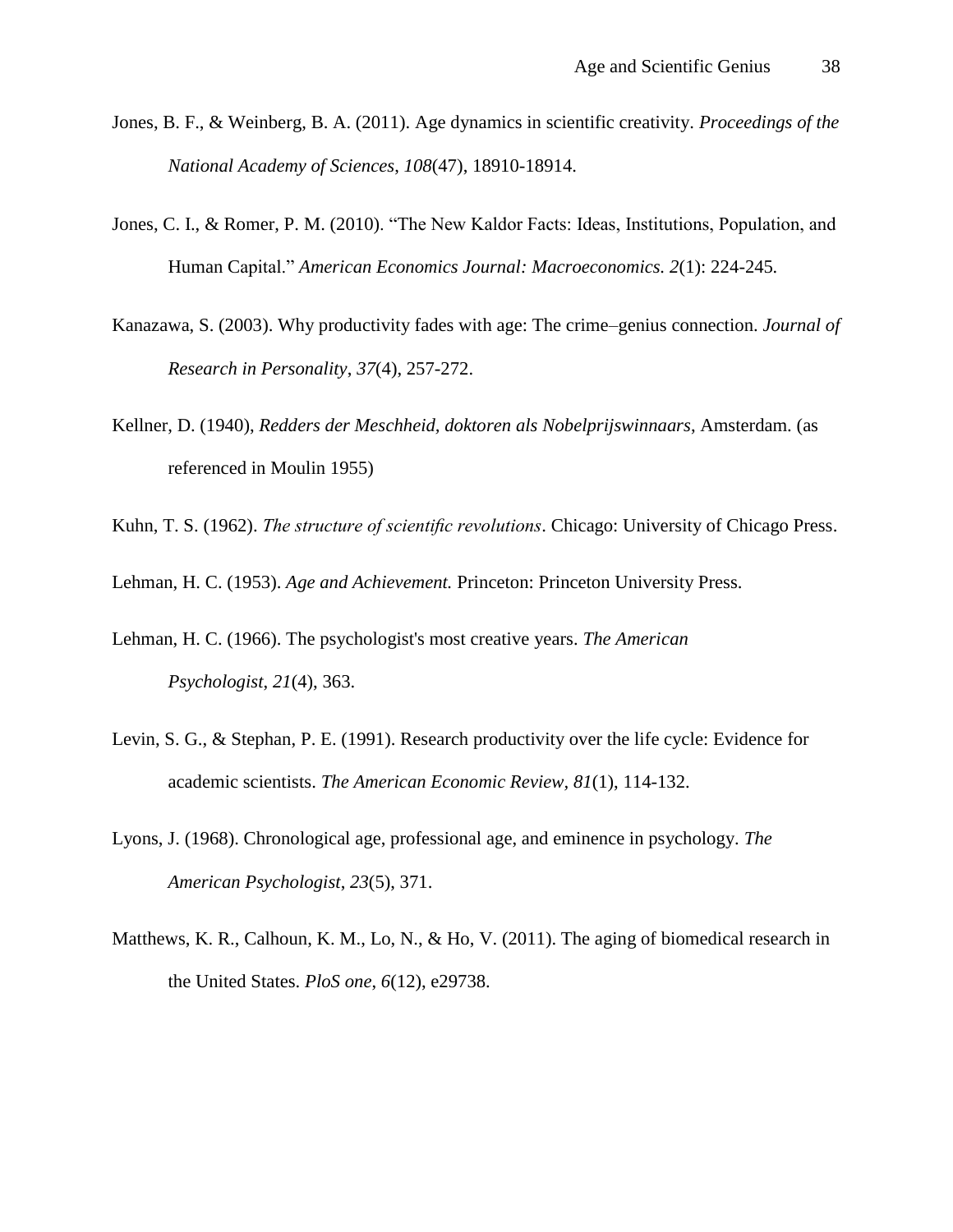McDowell, J. M. (1982). Obsolescence of knowledge and career publication profiles: Some evidence of differences among fields in costs of interrupted careers. The American Economic Review, 72(4), 752-768.

Merton, R. K. (1968). The Matthew effect in science. *Science*, *159*(Jan. 5), 56-63.

- Messeri, P. (1988). Age differences in the reception of new scientific theories: The case of plate tectonics theory. *Social Studies of Science*, *18*(1), 91-112.
- Moulin, L. (1955). The Nobel Prizes for the Sciences from 1901-1950--An Essay in Sociological Analysis. *The British Journal of Sociology*, *6*(3), 246-263.
- National Research Council (1990). *On Time to the Doctorate: A Study of the Lengthening Time to Completion for Doctorates in Science and Engineering*. Washington, DC: National Academy Press.
- Oster, S. M., & Hamermesh, D. S. (1998). Aging and productivity among economists. *Review of Economics and Statistics*, *80*(1), 154-156.
- Pelz, D., & Andrews, F. M. (1966). *Scientists in organizations Productive climates for research and development*. New York: Wiley.
- Raskin, E. (1936). Comparison of scientific and literary ability: a biographical study of eminent scientists and men of letters of the nineteenth century. *The Journal of Abnormal and Social Psychology,* 31(1), 20-35.
- Reese, H. W., Lee, L. J., Cohen, S. H., & Puckett Jr, J. M. (2001). Effects of intellectual variables, age, and gender on divergent thinking in adulthood. *International Journal of Behavioral Development*, *25*(6), 491-500.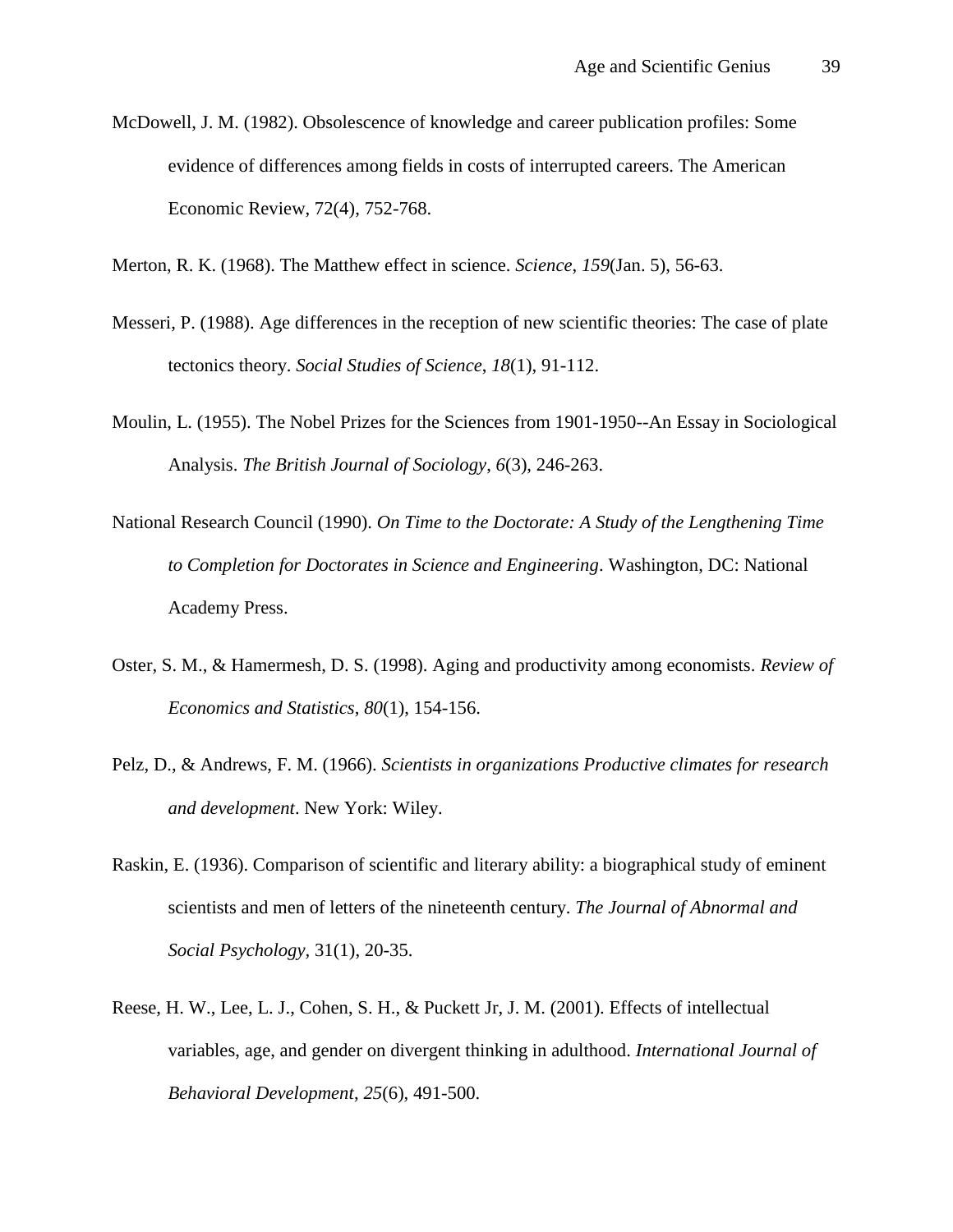Roe, A. (1972). Patterns in productivity of scientists. *Science*, *176*(4037), 940-941.

- Simonton, D. K. (1988). *Scientific genius: A psychology of science*. Cambridge University Press.
- Simonton, D. K. (1997). Creative Productivity: A Predictive and Explanatory Model of Career Trajectories and Landmarks. *Psychological Review 104*(1), 66-89.

Simonton, D. K. (1999). *Origins of Genius*. Oxford University Press. 308 pgs.

- Simonton, D. K. (1991). Career landmarks in science: Individual differences and interdisciplinary contrasts. *Developmental Psychology*, *27*(1), 119-130.
- Simonton, D. K. (2007). Creative Life Cycles in Literature; Poets versus Novelists or Conceptualists versus Experimentalists? *Psychology of Ethics, Creativity, and the Arts, 1*(3), 133-139.
- Simonton, D. K. (2009). Varieties of (Scientific) Creativity A Hierarchical Model of Domain-Specific Disposition, Development, and Achievement. *Perspectives on Psychological Science*, *4*(5), 441-452.
- Stephan, P. E., & Levin, S. G. (1993). Age and the Nobel Prize revisited. *Scientometrics*, *28*(3), 387-399.
- Tilghman, S. (chair), et al. (1998). *Trends in the Early Careers of Life Sciences*. Washington, DC: National Academy Press.
- Usher, A. P. (1954). *A History of Mechanical Invention*. Cambridge, MA.
- Van Dalen, H. (1999). The golden age of Nobel economists. *The American Economist*, *43*(2), 17- 35.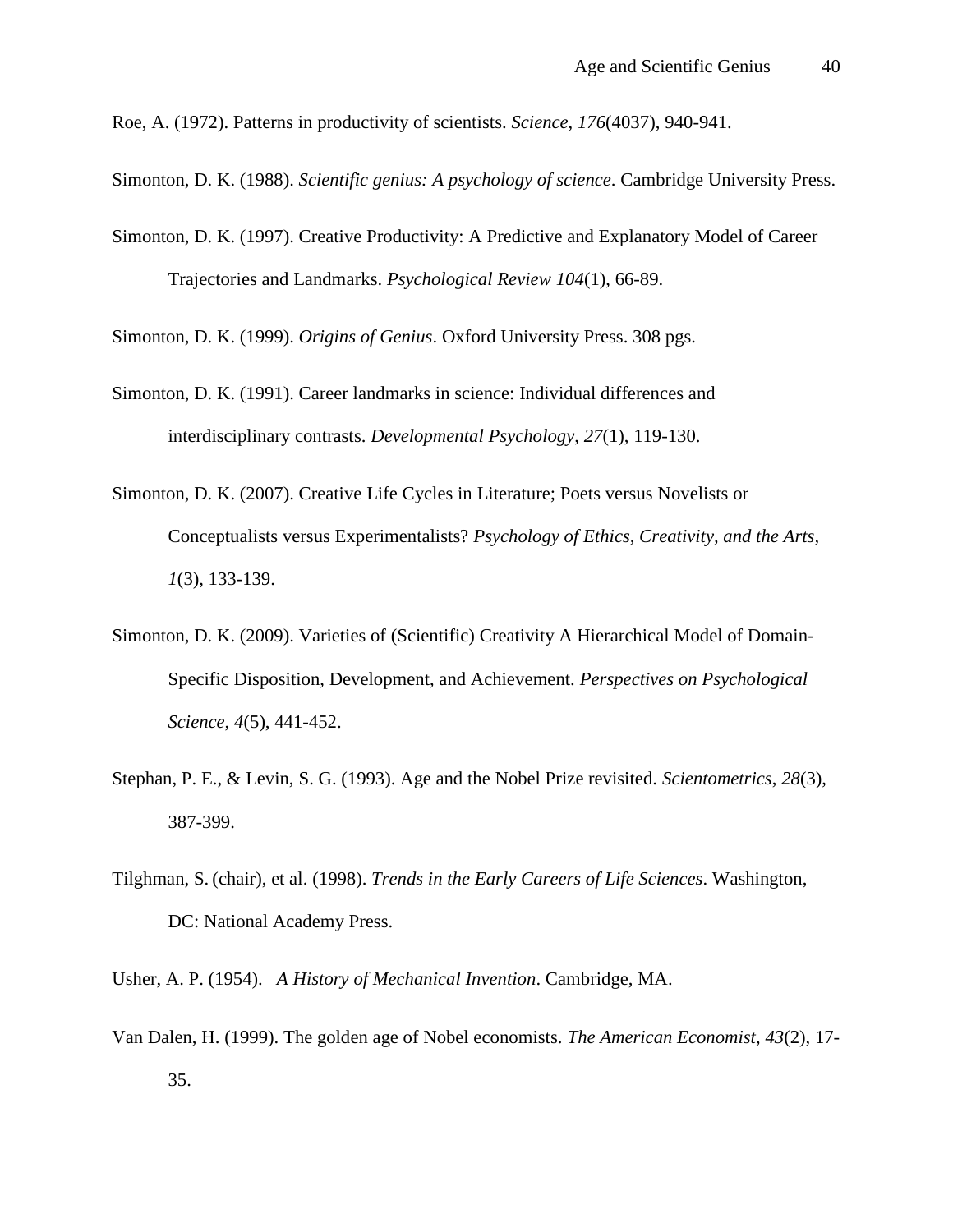- Weinberg, B. A., & Galenson, D. W. (2005). *Creative careers: The life cycles of Nobel laureates in economics* (No. w11799). National Bureau of Economic Research.
- Weinberg, B. A. (2006). *Which labor economists invested in human capital? Geography, vintage, and participation in scientific revolutions*. working paper, Ohio State University mimeo.
- Weitzman, M. L. (1998). Recombinant growth, *Q. J. Econ*. 331-360.
- Wray, K. B. (2003). Is science really a young man's game?. *Social Studies of Science*, *33*(1), 137-149.
- Wray, K. B. (2004). An Examination of the Contributions of Young Scientists in New Fields. *Scientometrics*, 61(1), 117-128.
- Wray, K. B. (2009). Did professionalization afford better opportunities for young scientists?. *Scientometrics*, *81*(3), 757-764.
- Zuckerman, H. (1977). *Scientific elite: Nobel laureates in the United States*. New Jersey: Transaction Pub.
- Zuckerman, H. & Merton, R. (1973). Age, aging, and age structure in science. In Robert Merton (Ed.) *The Sociology of Science* (497-559), Chicago, IL: University of Chicago Press.
- Zusne, L. (1976). Age and achievement in psychology: The harmonic mean as a model. *American Psychologist*, *31*(11), 805.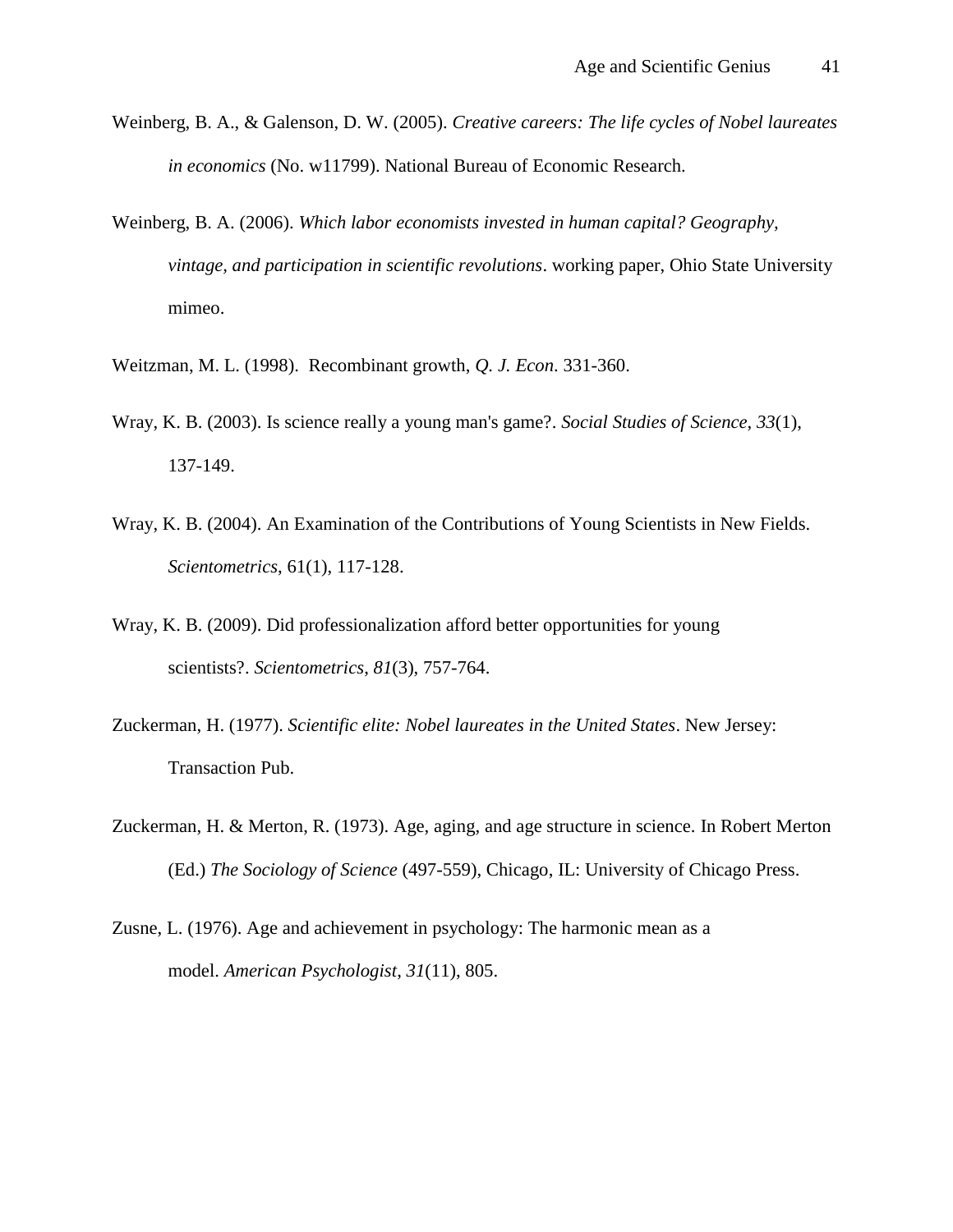| Population                                     | Discpline(s)                                                                                                                                                                          | Period        | Sample Size | <b>Measures</b>           |
|------------------------------------------------|---------------------------------------------------------------------------------------------------------------------------------------------------------------------------------------|---------------|-------------|---------------------------|
| Beard, 1874 (The "Fixed Period" Controversy)   |                                                                                                                                                                                       |               |             |                           |
| "Great achievers"                              | Multiple scientific and<br>creative arts fields                                                                                                                                       | Pre-<br>1870s | $N = -400$  | Age at<br>accomplishment  |
| Peak performance found between ages 35 and 40. |                                                                                                                                                                                       |               |             |                           |
| Adams, 1946 (Isis)                             |                                                                                                                                                                                       |               |             |                           |
| Scientists post 1600                           | Mathematics,<br>Bacteriology,<br>Chemistry, Physiology,<br>Physics, Engineering,<br>Pathology, Astronomy,<br>Surgery, Psychology,<br>Geology, Botany,<br>Zoology, and<br>Anthropology | 1600-<br>1944 | $N = 4,204$ | Age at big<br>achievement |

## **Table 1: Classic Perspectives on Age and Genius**

Median age of great achievement by discipline was found to be: Mathematics (37), Bacteriology (38), Chemistry (38), Physiology (40), Physics (40), Engineering (43), Pathology (44), Astronomy (45), Surgery (45), Psychology (45), Geology (46), Botany (46), Zoology (46), and Anthropology (47). Disciplines focused on deduction/intuition had great achievements younger.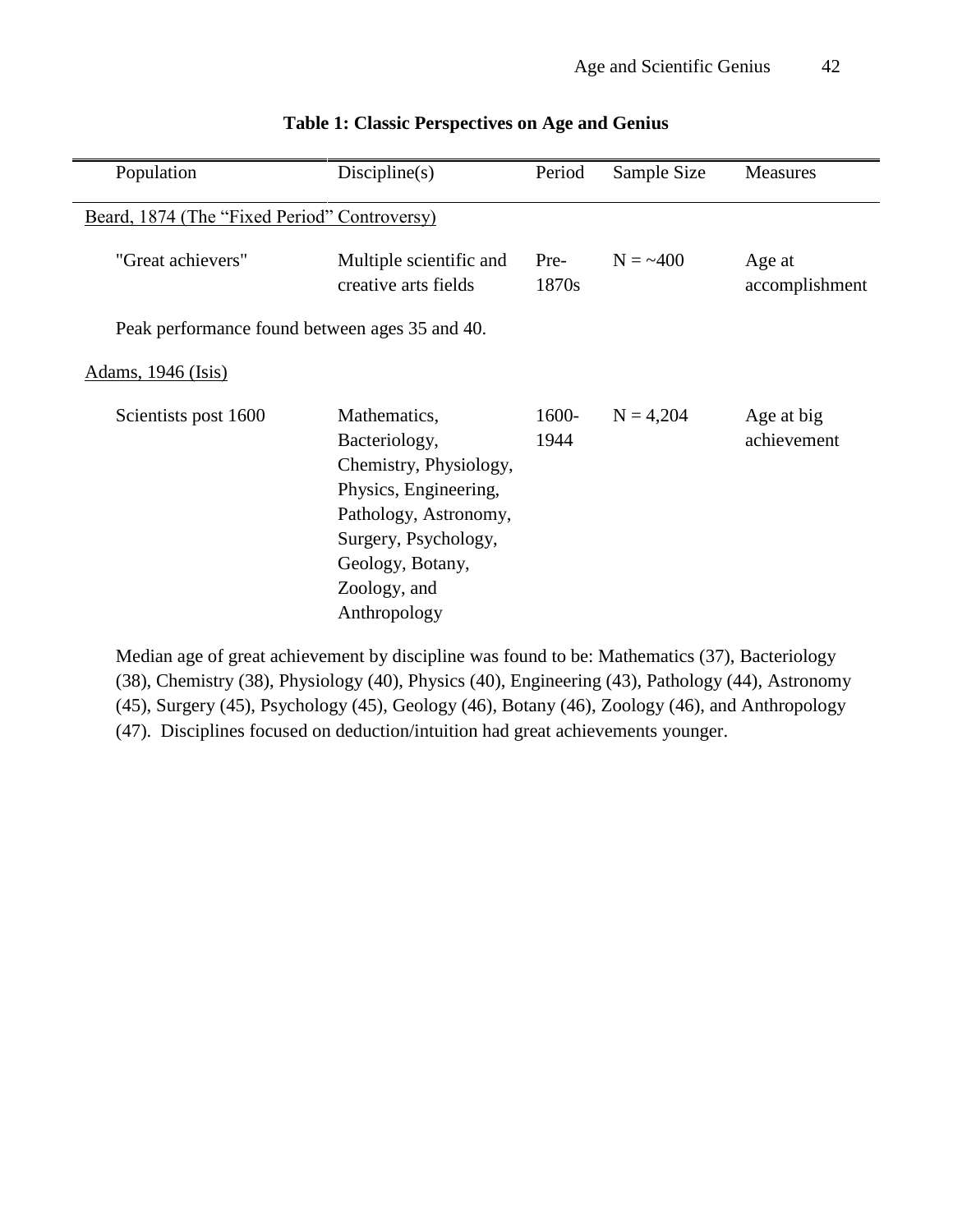| Great contributors from a | Chemistry,            | Misc. | $N = 244$       | Age at big  |
|---------------------------|-----------------------|-------|-----------------|-------------|
| variety of disciplines-   | Mathematics, Physics, |       | (Chemistry);    | achievement |
| specific sources $^{12}$  | Astronomy,            |       | 163 (Math);     |             |
|                           | Entomology, Genetics, |       | 90 (Physics);   |             |
|                           | Agricultural          |       | 63              |             |
|                           | Chemistry; and        |       | (Astronomy);    |             |
|                           | Psychology; Inventors |       | 402             |             |
|                           |                       |       | (inventors); 86 |             |
|                           |                       |       | (Entomology);   |             |
|                           |                       |       | 94 (Genetics);  |             |
|                           |                       |       | 36 (Ag.         |             |
|                           |                       |       | Chemistry);     |             |
|                           |                       |       | 50              |             |
|                           |                       |       | (Psychology)    |             |

#### Lehman, 1953 (Age and Achievement)

Notable inventions occurred most frequently from ages 30 to 40. Great achievement peaks differed across fields, at ages 25-30 in chemistry, 30-40 in mathematics, 40-45 in astronomy, and 30-35 in agricultural chemistry, entomology, genetics, physics, and psychology.

#### Moulin, 1955 (The British Journal of Sociology)

| <b>American Nobel Prize</b> | Physics, Chemistry, | 1901- | $N = 33$ | Age at award |
|-----------------------------|---------------------|-------|----------|--------------|
| winners                     | and Medicine        | 1950  |          |              |

The average age at receiving award ranged from 55 (Medicine) to 50 (Chemistry) and 45 (Physics).

#### Dennis, 1956 (Science)

 $\overline{\phantom{a}}$ 

| "Eminent scientists"    | Astronomy, Chemistry, 1800- |      | $N = 156$ | Age at      |
|-------------------------|-----------------------------|------|-----------|-------------|
| reaching age 70 with    | Geology, Mathematics,       | 1900 |           | publication |
| adulthoods from 1800-   | Naturalists,                |      |           |             |
| 1900 from Webster's New | Psychology, and             |      |           |             |
| International           | Physics                     |      |           |             |
| Encyclopedia            |                             |      |           |             |

<sup>12</sup> Chemistry – Hilditch's *A Concise History of Chemistry*; Mathematics - Cajori's *A History of Mathematics*; Physics – *A Source Book in Physics*; Astronomy – *A Source Book in Astronomy*; Inventors – *Scientific American Reference Book*, *The World Almanac and Book of Facts for 1938*, *Lincoln Library of Essential Information*, *Standard Dictionary of Facts*; Entomology, Genetics, Agricultural Chemistry, and Psychology – N/A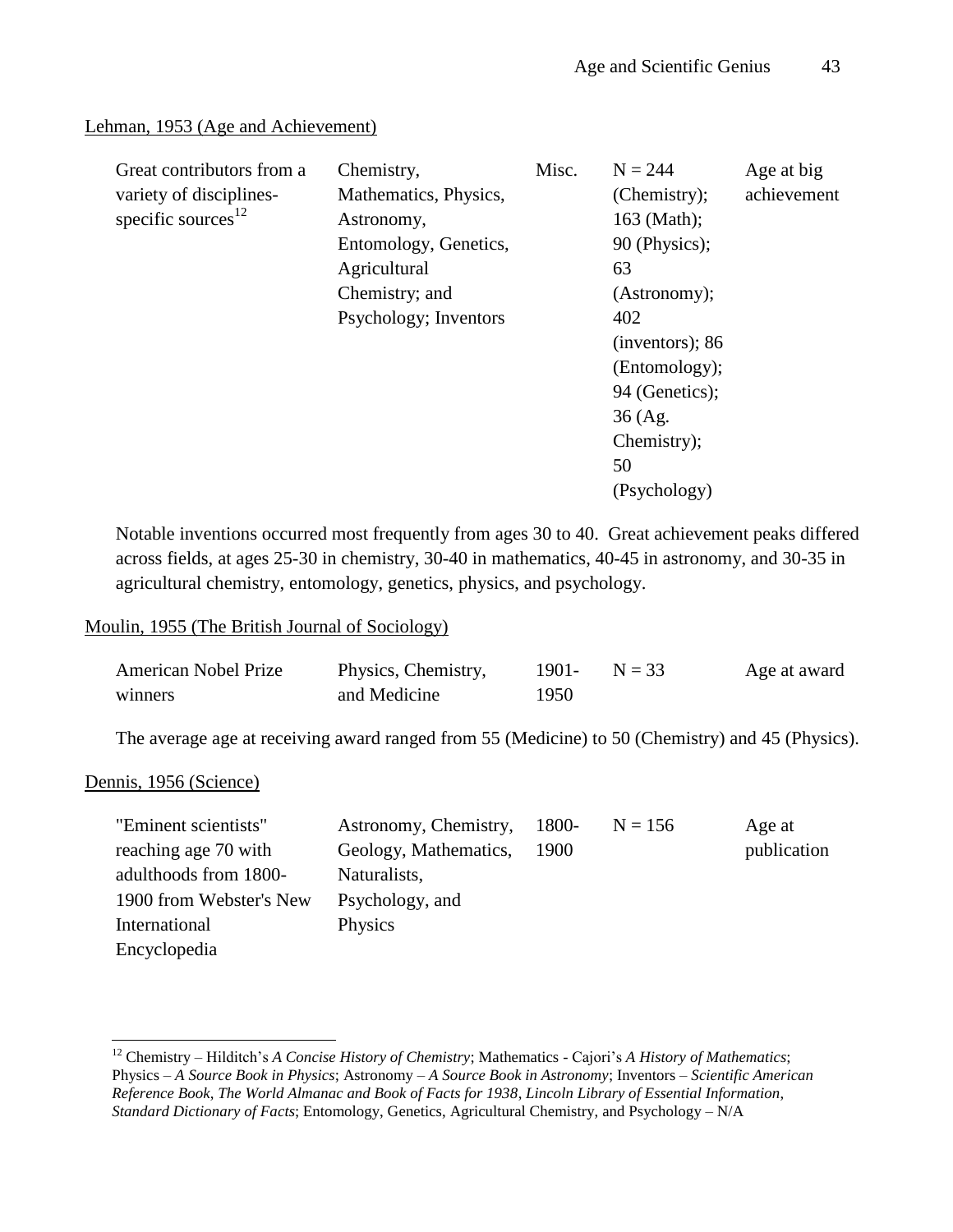publication

High productivity rate reached and maintained by 30s. Publications decreased 20 percent beginning in 60s with further decline in the 70s.

#### Lehman, 1966 (American Psychologist)

| Superior contributors from Psychology<br>disciplinary reviews                                                                            |                   | 1700-<br>2000 | Several<br>hundred | Age at<br>publication |
|------------------------------------------------------------------------------------------------------------------------------------------|-------------------|---------------|--------------------|-----------------------|
| Significant contributions in psychology came primarily from authors age 25 - 40.                                                         |                   |               |                    |                       |
| Lyons, 1968 (American Psychologist)                                                                                                      |                   |               |                    |                       |
| "Eminence" and<br>publication in top journals                                                                                            | Psychology        | N/A           | Several<br>hundred | Age at award          |
| Field recognized big achievements at least 16 years after occurrence, with peak in contributions<br>similar to Lehman's (1966) findings. |                   |               |                    |                       |
| Roe, 1972 (Science)                                                                                                                      |                   |               |                    |                       |
| "Eminent" scientists                                                                                                                     | Biology, Physical | mid-          | $N = 53$           | Age at                |

Productivity persistence was norm across disciplines; however, physicists peaked earlier and left often for administration. Attempted comparison with 19th century scientists indicates more publications in the 20th century with the age at first publication decreasing with time.

20th century

Sciences, and Social

Sciences

#### Simonton, 1991 (Developmental Psychology)

| Scientists and inventors    | Mathematics,          |      | ~1500- $N = 2,026$ | Age at      |
|-----------------------------|-----------------------|------|--------------------|-------------|
| included in three selective | Astronomy, Physics,   | 1980 |                    | publication |
| biographical dictionaries   | Chemistry, Biology,   |      |                    |             |
|                             | Medicine, Technology, |      |                    |             |
|                             | Earth Sciences, and   |      |                    |             |
|                             | Other                 |      |                    |             |

Age-productivity curves vary across disciplines. Mathematicians were youngest in publishing first works. For best works, peak age averaged 39 across fields, with contributions in earth sciences, medicine, astronomy, and biology peaking at later ages.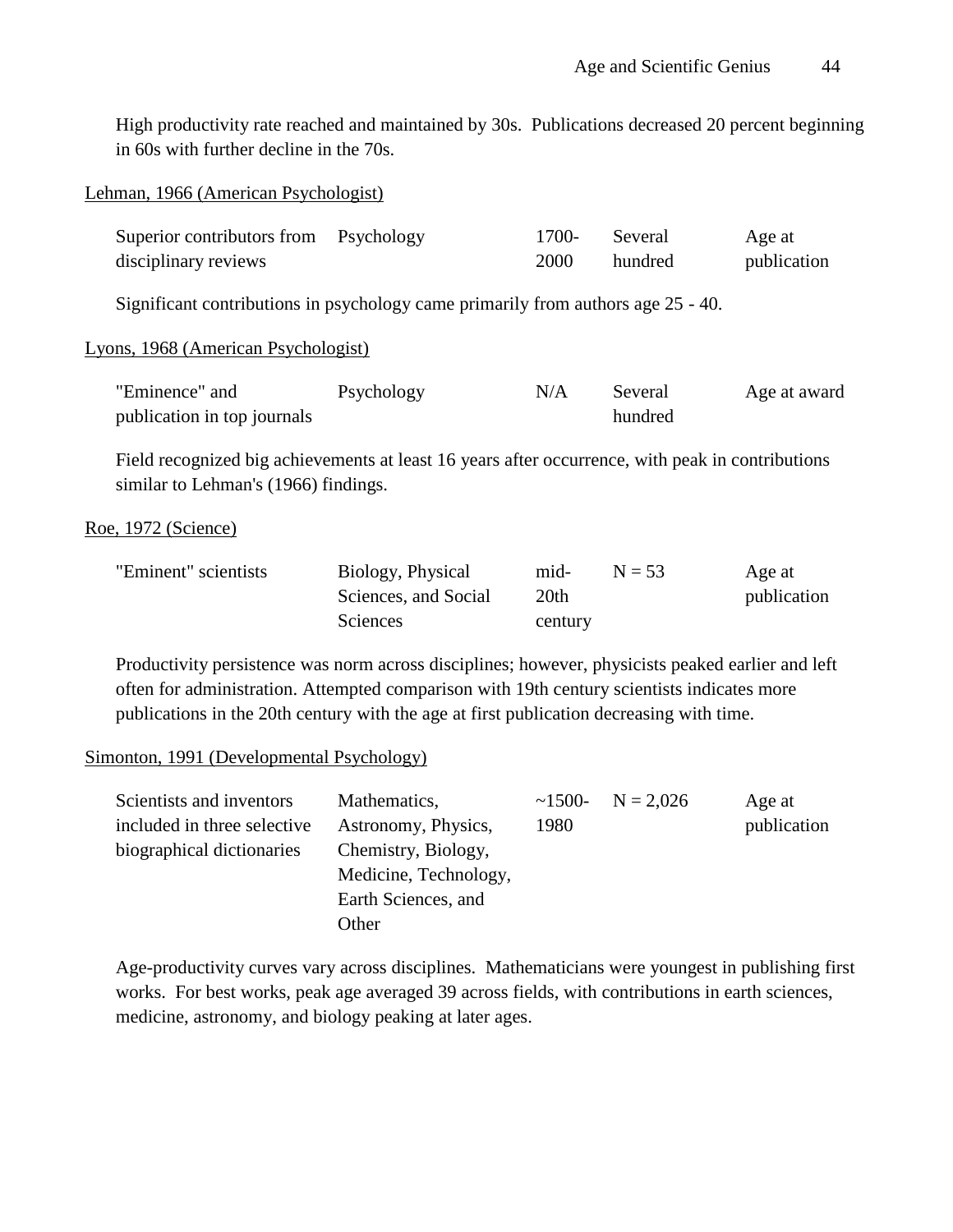### Stephan and Levin, 1993 (Scientometrics)

| Nobel Prize winners | Chemistry, Physics, | 1901- | $N = 412$ | Age at winning |
|---------------------|---------------------|-------|-----------|----------------|
|                     | and Medicine        | 1992  |           | research       |

Physics laureates were the youngest to complete prize-winning research, due largely to shorter work spans in physics. Approximately eighty percent of chemists, and two-thirds of laureates in physics and medicine began winning work before age 35. Only eight percent of laureates began prize winning work after age 45.

## Van Dalen, 1999 (The American Economist)

| Nobel Prize winners | Economics | 1969- | $N = 43$ | Age at winning |
|---------------------|-----------|-------|----------|----------------|
|                     |           | 1998  |          | research and   |
|                     |           |       |          | publication    |

Nobel laureates in economics typically started their winning work at 29 and had their "mother lode publication" at 38. These laureates tended to have early first publications (3 years prior to PhD completion) with their last big contribution by 62.

#### Kanazawa, 2003 (Journal of Research in Personality)

| Scientists from the            | Mathematics, Physics, |      | ~1700- $N = 280$ | Age at big  |
|--------------------------------|-----------------------|------|------------------|-------------|
| <b>Biographical Dictionary</b> | Chemists, Biologists  | 2000 |                  | achievement |
| of Scientists                  |                       |      |                  |             |

Approximately one quarter of scientists made discoveries during the five years around age 30.

#### Wray, 2004 (Scientometrics)

| Significant discoveries in | <b>Bacteriology</b> |      | 1877- $N = 23$               | Age at big |
|----------------------------|---------------------|------|------------------------------|------------|
| Hughes' The Virus          |                     | 1898 | (scientists), 28 achievement |            |
|                            |                     |      | (discoveries)                |            |

Middle-aged scientists disproportionately contributed significant discoveries, providing more than 50% of discoveries while they were approximately a quarter of the workforce.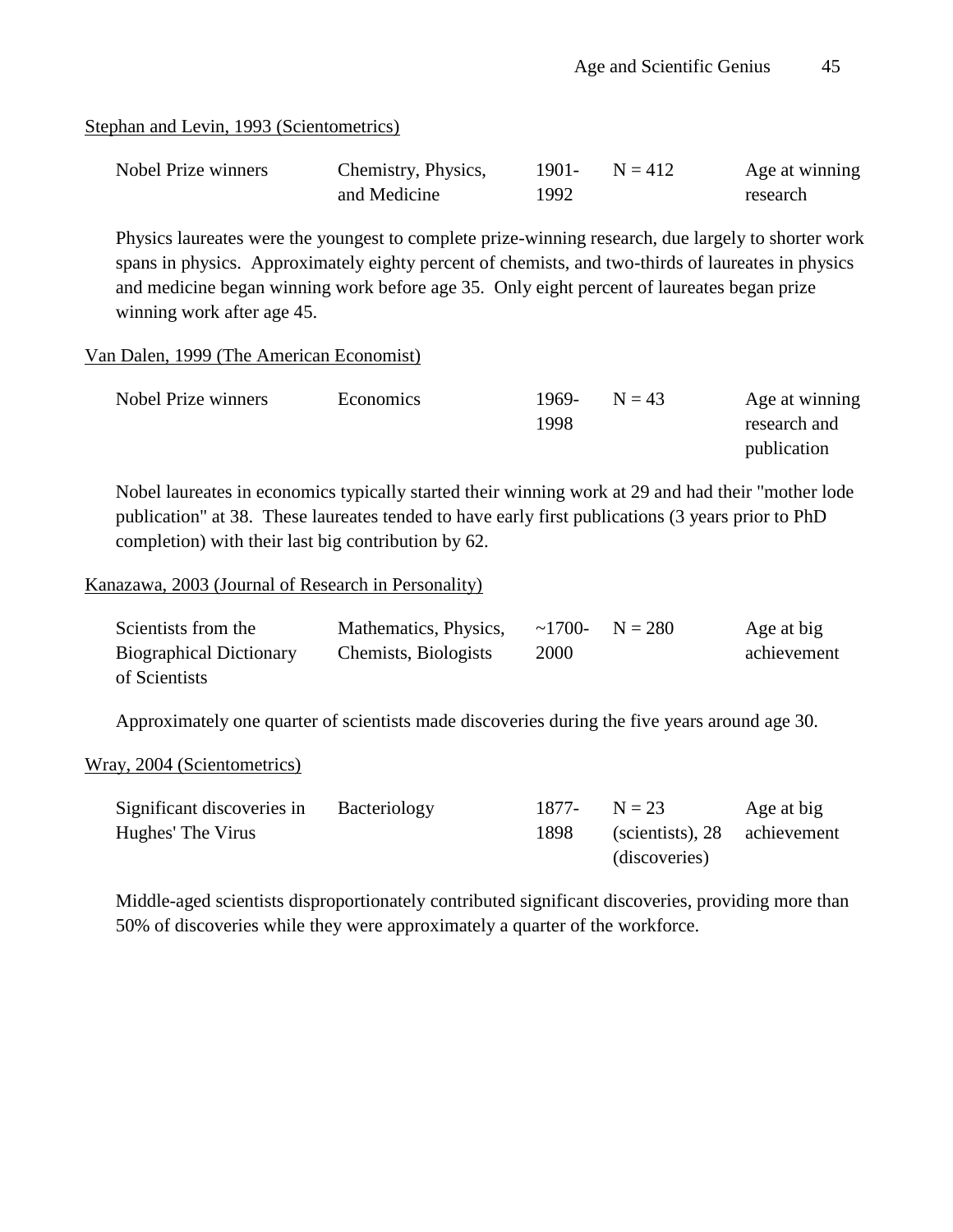## Feist, 2006 (Journal of Adult Development)

| Cellular and          | early | $N = 97$ | Age at big  |
|-----------------------|-------|----------|-------------|
| Developmental         | 2000s |          | achievement |
| Biology, Physics,     |       |          |             |
| Astronomy, Chemistry, |       |          |             |
| Anthropology, and     |       |          |             |
| Psychology            |       |          |             |
|                       |       |          |             |

Peak age and plateau found at 40 followed by potential second acceleration toward end of career.

## Matthews, Calhoun, Lo, and Ho, 2011 (PLoS ONE)

| Nobel Prize winners; NIH | Medicine, Physiology,  | 1980- | $N = 96$ | Age at award |
|--------------------------|------------------------|-------|----------|--------------|
| principal investigators  | and Chemistry (DNA,    | 2010  |          |              |
|                          | RNA, or proteins only) |       |          |              |

On average prize-winning laureates in biomedical-related areas were 41 at the time they first published on their prize-winning research.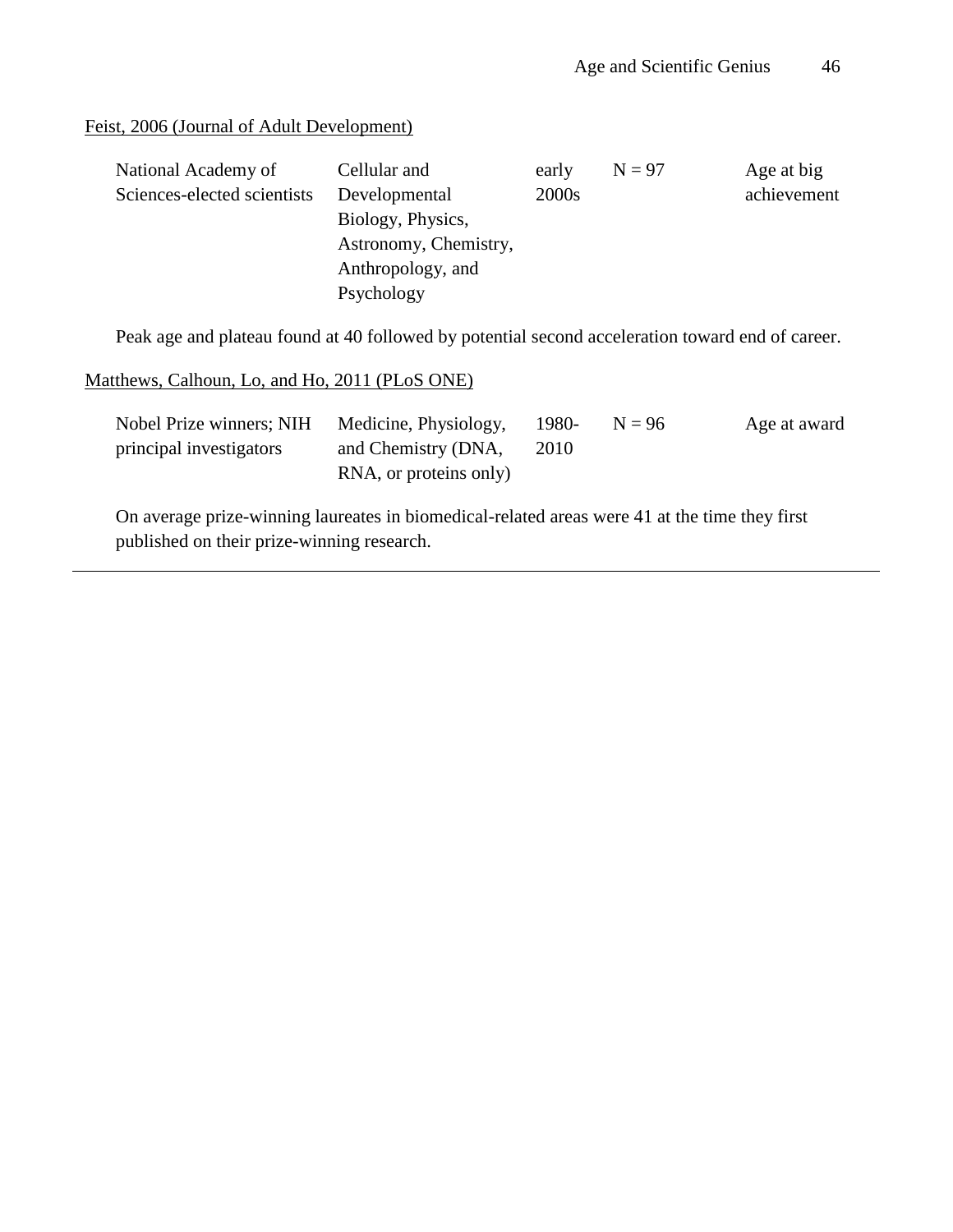| Population                                                                                                                                                                                                                                                                                                                                                                                                                 | Discpline(s)                                                 | Period        | Sample Size | Measures                      |
|----------------------------------------------------------------------------------------------------------------------------------------------------------------------------------------------------------------------------------------------------------------------------------------------------------------------------------------------------------------------------------------------------------------------------|--------------------------------------------------------------|---------------|-------------|-------------------------------|
| Post 1900 data                                                                                                                                                                                                                                                                                                                                                                                                             |                                                              |               |             |                               |
| Zuckerman, 1977 (Scientific Elite)                                                                                                                                                                                                                                                                                                                                                                                         |                                                              |               |             |                               |
| <b>American Nobel Prize</b><br>winners                                                                                                                                                                                                                                                                                                                                                                                     | Physics, Chemistry,<br>Physiology/Medicine,<br>and Economics | 1901-<br>72   | $N = 92$    | Age at<br>winning<br>research |
| Age at winning work for prize winners fluctuates in Medicine, Physics, and Chemistry when dividing<br>U.S. laureate sample into three approximately 25 year periods.                                                                                                                                                                                                                                                       |                                                              |               |             |                               |
| Jones, 2003 (Ph.D. thesis) and 2010 (Review of Economics and Statistics)                                                                                                                                                                                                                                                                                                                                                   |                                                              |               |             |                               |
| Nobel Prize winners;<br>Inventors from almanacs of<br>the history of technology                                                                                                                                                                                                                                                                                                                                            | Physics, Chemistry,<br>Medicine, and<br>Economics; Inventors | 1873-<br>1998 | $N = 830$   | Age at big<br>achievement     |
| Mean age of great achievement increased 6 years during the 20th century for both Nobel Prize<br>winners and great inventors. Demographic shifts account for reductions in productivity after middle<br>age while a productivity shift associated with longer training accounts for a sharp decline in<br>innovation potential before age 30.<br>Jones and Weinberg, 2011 (Proceedings of the National Academy of Sciences) |                                                              |               |             |                               |
| Nobel prize winners<br>(primarily)                                                                                                                                                                                                                                                                                                                                                                                         | Physics, Chemistry,<br>and Medicine                          | 1900-<br>2008 | $N = 525$   | Age at<br>winning<br>research |
| Variation in the age-creativity relationship is five times larger over time than across fields. Classic<br>cross-field comparisons of age and achievement are unstable. Age dynamics within fields closely<br>mirror field-specific changes in (1) training patterns and (2) the frequency of theoretical contributions.                                                                                                   |                                                              |               |             |                               |
|                                                                                                                                                                                                                                                                                                                                                                                                                            |                                                              |               |             |                               |
|                                                                                                                                                                                                                                                                                                                                                                                                                            |                                                              |               |             |                               |
|                                                                                                                                                                                                                                                                                                                                                                                                                            |                                                              |               |             |                               |

# **Table 2: Dynamic Perspectives on Age and Genius**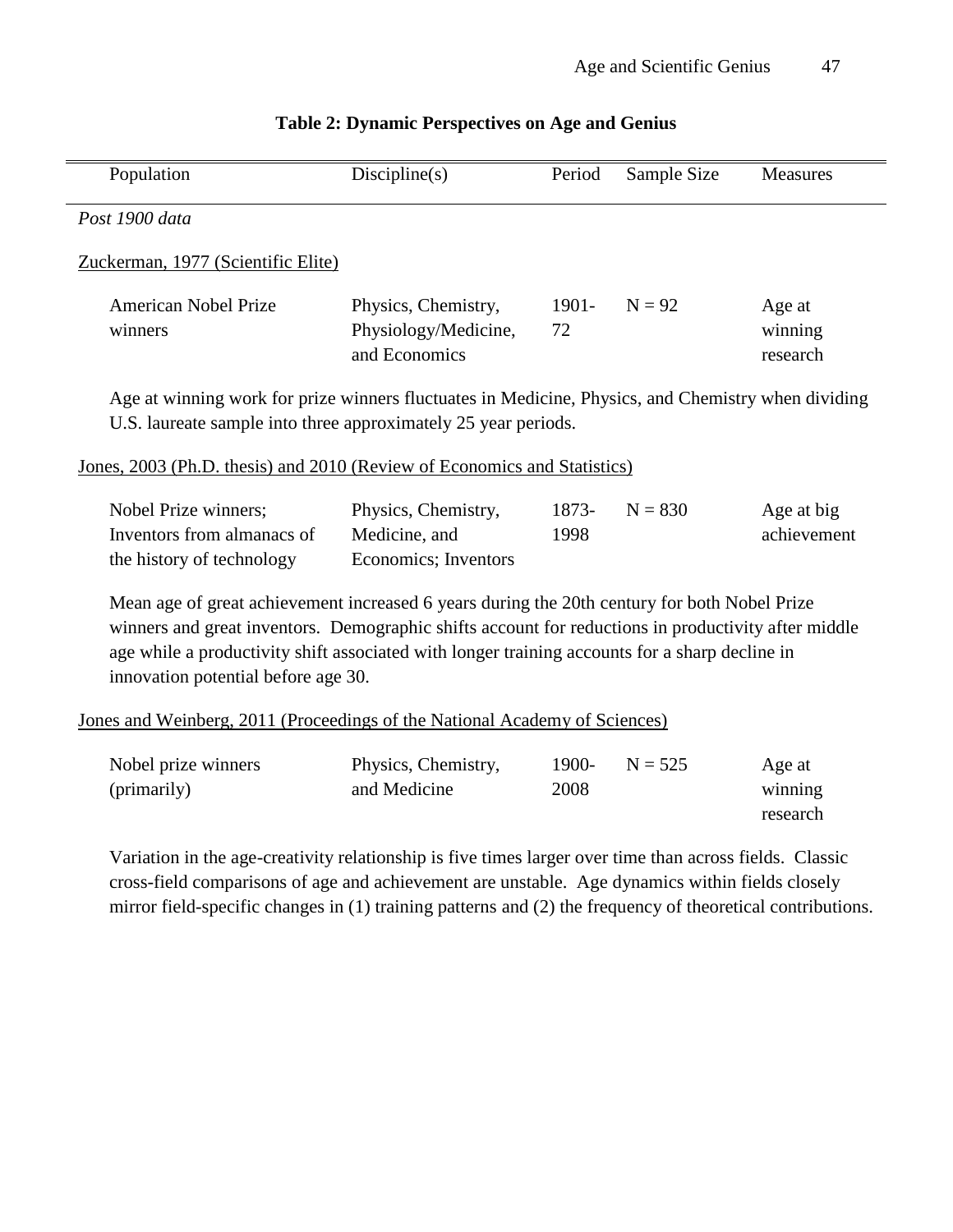## *Earlier data*

Raskin, 1936 (The Journal of Abnormal and Social Psychology)

| Male scientists and "literary" | Biology, Physical      | Produced   | $N = 120$     | Age at      |
|--------------------------------|------------------------|------------|---------------|-------------|
| men" listed in multiple        | Sciences, Mathematics, | during the | (scientists), | first/last  |
| histories                      | Poets, Novelists, and  | Nineteenth | 123 (literary | publication |
|                                | Dramatists             | Century    | men)          | and big     |
|                                |                        |            |               | achievement |

Great contributions came at about 35 for both scientists and literary men. No evidence was found of time trends in the sample as related to age at first, greatest, or last achievement.

#### Zusne, 1976 (American Psychologist)

| Psychologists/psychoanalysts Psychology | 1840-1900 | $N = 213$ | Age at      |
|-----------------------------------------|-----------|-----------|-------------|
| from Annin, Boring, and                 |           |           | publication |
| Watson history                          |           |           | and big     |
|                                         |           |           | achievement |

Great contributions came consistently from age 35-40 consistently, while age at first publication fell from 33 to upper-20s. Age at last publication and death decreased from 75 (1840s) to 60 (1900).

#### Hongzhou and Guohua, 1985 (Scientometrics)

| Chronological Table of    | General | 1500-1960 | $N = 1.249$    | Age at big  |
|---------------------------|---------|-----------|----------------|-------------|
| Natural Scientific Events |         |           | (scientists),  | achievement |
| published by Shanghai     |         |           | 1.928          |             |
| <b>Fudan University</b>   |         |           | (achievements) |             |

Age at outstanding achievement shifted upwards from 1500-1960, not controlling for increasing life expectancy, with peak ages occurring before age 30 prior to 1700.

#### Wray, 2009 (Scientometrics)

| Dibner Library's 200 epochal General | 1600- | $N = 136$ | Age at big  |
|--------------------------------------|-------|-----------|-------------|
| books/pamphlets                      | 1899  |           | achievement |

The median age at discovery dropped 9 years from the 1600s to the 1800s, with younger scientists making more big discoveries and older scientists making fewer.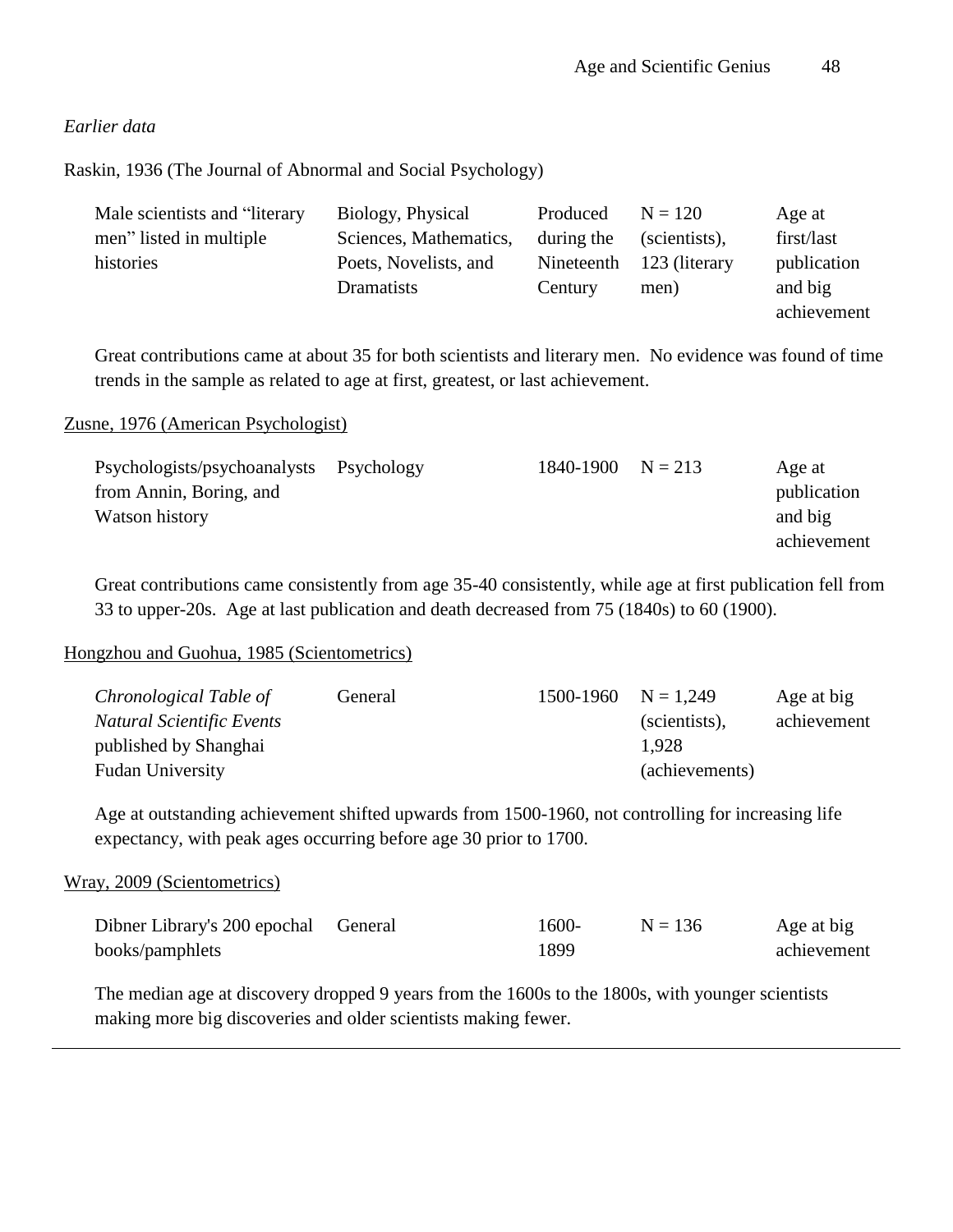| Population                                                                                                                                                                                                                                      | Discipher(s)                                                       | Period           | Sample Size                                                     | <b>Measures</b>                                            |  |
|-------------------------------------------------------------------------------------------------------------------------------------------------------------------------------------------------------------------------------------------------|--------------------------------------------------------------------|------------------|-----------------------------------------------------------------|------------------------------------------------------------|--|
| Zuckerman, 1977 (Scientific Elite)                                                                                                                                                                                                              |                                                                    |                  |                                                                 |                                                            |  |
| American Nobel prize<br>winners                                                                                                                                                                                                                 | Physics, Chemistry,<br>Physiology or<br>Medicine, and<br>Economics | $1901 -$<br>1972 | $N = 92$                                                        | Age at award                                               |  |
| American Nobel laureates who trained with other laureates received the Nobel Prize seven years<br>earlier than others. Prize-winning work was completed at age 38 for laureates apprenticing under<br>another laureate (vs. age 41 for others). |                                                                    |                  |                                                                 |                                                            |  |
| Weinberg and Galenson, 2005 (National Bureau of Economic Research)                                                                                                                                                                              |                                                                    |                  |                                                                 |                                                            |  |
| Nobel Prize winners                                                                                                                                                                                                                             | Economics                                                          | 1980-<br>1999    | $N = 31$<br>(scientists), 78<br><i>(important)</i><br>articles) | Age at<br>winning<br>research;<br>theory vs.<br>empiricism |  |
| Experimental innovators, those economists working inductively, tended to have peak scholarly<br>achievements in their mid-50s while conceptual innovators, economists working deductively, had<br>their single best work at age 25.             |                                                                    |                  |                                                                 |                                                            |  |
| Dietrich and Srinivasan, 2007 (The Journal of Creative Behavior)                                                                                                                                                                                |                                                                    |                  |                                                                 |                                                            |  |
| Nobel Prize winners                                                                                                                                                                                                                             | Physics, Chemistry,<br>and Physiology/<br>Medicine                 | $1901 -$<br>2003 | $N = 493$                                                       | Age and career<br>age at big<br>discovery                  |  |

## **Table 3: Intradisciplinary Perspectives on Age and Genius**

Revolutionary discoveries, as opposed to within-paradigm discoveries, are especially likely in the 20s and early 30s. Argue for a neurological mechanism, where prefrontal cortex function declines with age and limits creative thinking.